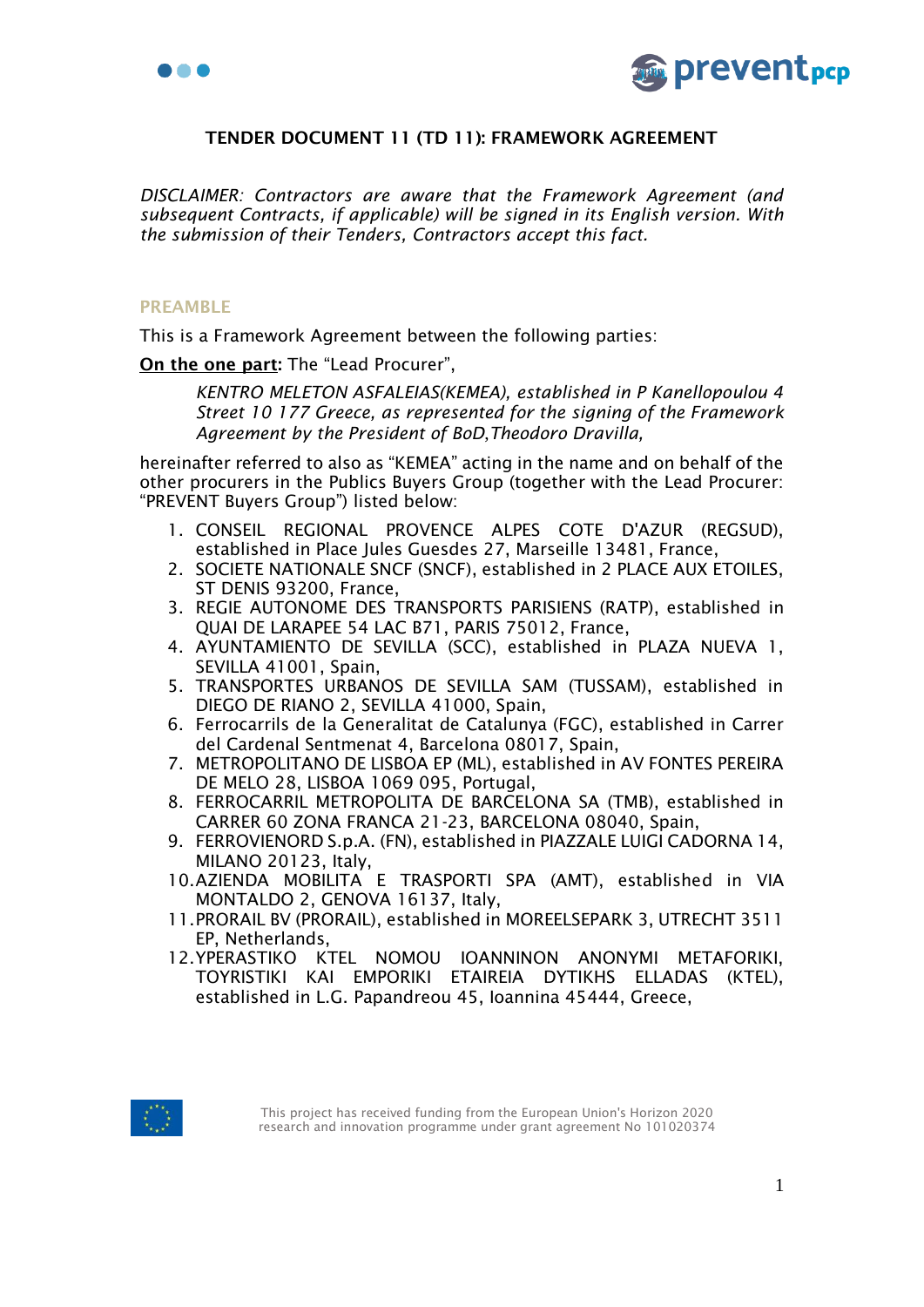



And on the other hand: [insert details of the Contractor], hereinafter referred to as the "Contractor"

With headquarters in (completed address):

Code and VAT number:

Hereafter referred to as " ................................... "

Headed by its ......................

*[OPTION for joint tenders*]: acting in the name and on behalf of the other members of group of tenderers:

*1. [insert the details for each member of the group of tenderers] 2. … 3. …*

The members of the group of tenderers are hereafter collectively referred to as the "Contractor" and will be jointly and severally liable vis-à-vis the Lead Procurer for the performance of this agreement and the Phase Contracts.

The Lead Procurer, Buyers Group and the Contractor shall be referred together as "Parties" unless otherwise specified.

By signing this Framework Agreement, the Parties agree to implement the Pre-Commercial Procurement in accordance with the Framework Agreement and all the obligations it sets out.

Now therefore, between the Parties, as above represented,

# IT IS AGREED AS FOLLOWS:

### TERMS AND CONDITIONS

### ARTICLE 1- Subject of the agreement

- 1.1.This Framework Agreement defines the general terms and conditions for the implementation of the PCP procurement of R&D services set out in Article 4 and for the Specific Phase Contracts that will be awarded for each of the 3 PCP phases.
- 1.2.The Contractor irrevocably undertakes towards the Lead Procurer to carry out the activities referred to in the PCP Call for Tenders (TD1), in the Financial offer form (TD5) and the Technical offer form (TD4) submitted by the Contractor and to comply with all obligations incumbent thereupon

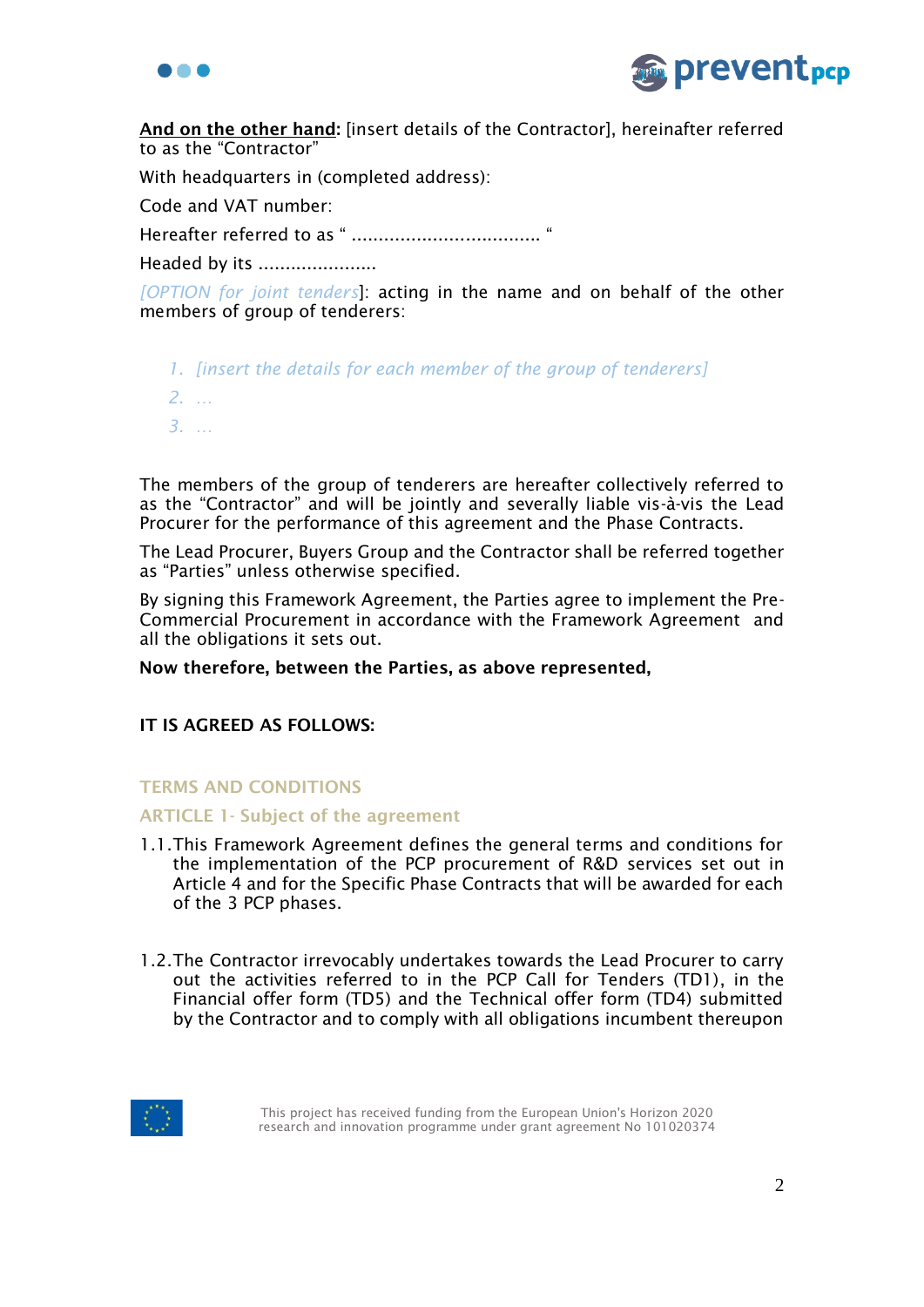



under this Framework Agreement (TD11) and any awarded Phase Contracts (TD12, 15, 16) in a professional and skilful manner, meeting best industry practice.

1.3.The Contractor confirms to be aware of and to agree with the fact that the Lead Contractor may enter into similar agreements, relating to the same project, with other Contractors of Phase 1, Phase 2 and/or 3.

### ARTICLE 2- Conditions for the execution of activities

- 2.1.The Contractor undertakes to fulfil the obligations under this Framework Agreement with its own means, by organizing and managing at its own risk.
- 2.2.The Contractor shall inform the Lead Procurer in compliance with and, in any case, promptly upon the Lead Procurer's first request, of the progress of the Project. Without prejudice to other provisions hereunder, the Contractor shall notify the Lead Procurer of any proposed deviation from the agreed scope of work or if significant developments occur as R&D work progresses as soon as possible after the Contractor becomes aware of the necessity or usefulness of such deviation.
- 2.3.The Contractor shall ensure full communication takes place between the Parties and such others as may be notified to the Contractor by the Lead Procurer and shall advise as required on the Project.
- 2.4.The contractor shall implement the contract in compliance with all of the following obligations in line with the requirements of the Call for Tender (TD1):
	- a) The 'Compliance with definition of R&D services'.
	- b) The 'Place of performance obligation'.
	- c) The 'Place of establishment and control'<sup>1</sup>.

In case of breach of any of the above contractual obligations, the contracting authority is entitled to require that the contractor transfers the ownership of the results to the contracting authority.



<sup>&</sup>lt;sup>1</sup> The requirement that the country of control of the entity must be located in the EEA applies to all participant. I.e., the lead contractor, all the members of the Consortium and subcontractors (if applicable in the latter cases). The requirement that the country of establishment of the entity must be located in the EEA applies to the lead contractor, all the members of the Consortium (if applicable), but not to potential subcontractors.

This project has received funding from the European Union's Horizon 2020 research and innovation programme under grant agreement No 101020374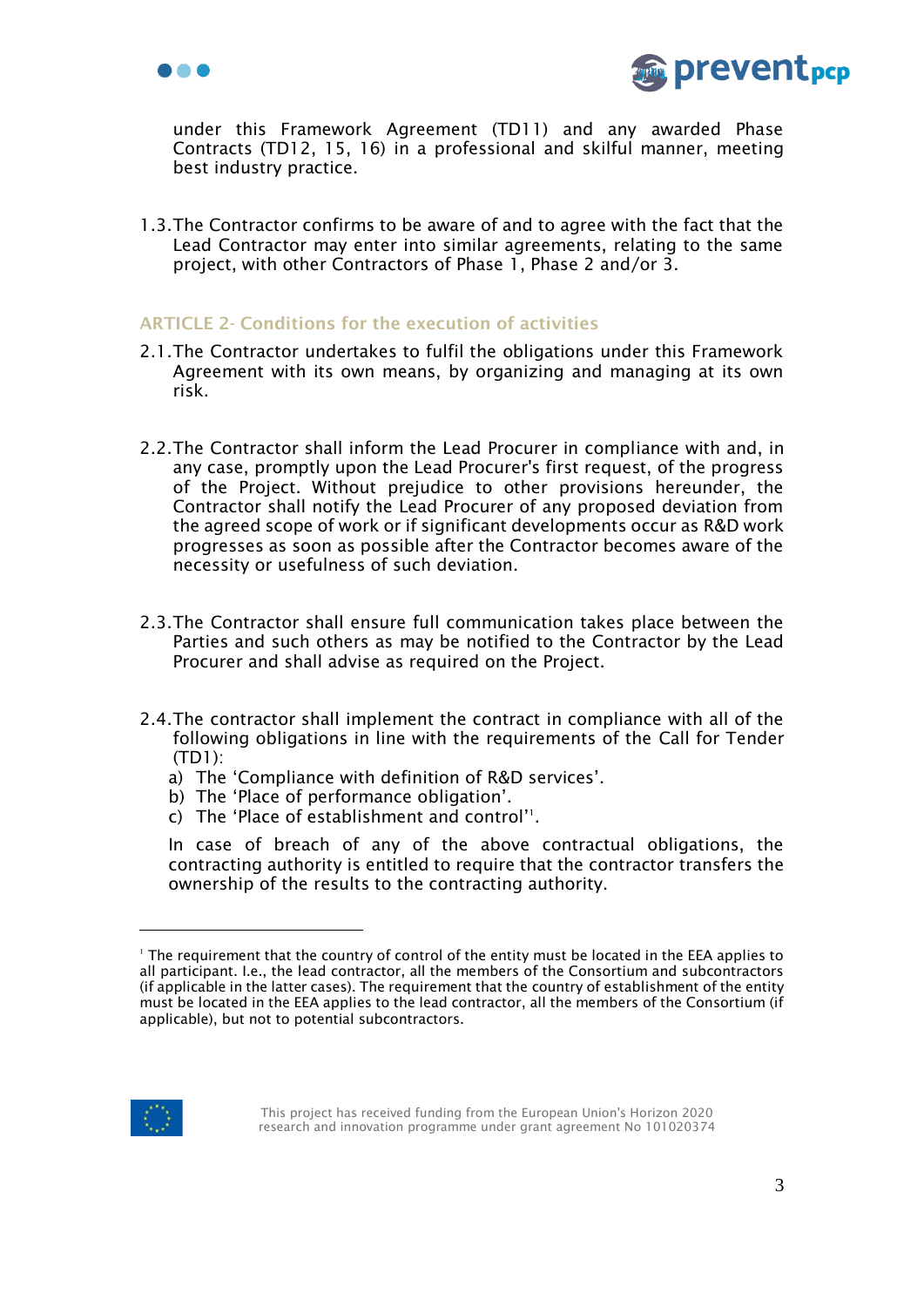



- 2.5.During the execution of the Framework Agreement and without any interference in the Contractor internal processes, the Lead Procurer reserves the right to monitor periodically the progress of the contractual performance.
- 2.6.The Contractor undertakes not to subcontract essential parts of the contracts, nor the management of the PCP activities (these tasks will have to be performed by the Contractor or at least by full-subsidiary companies owned by the Contractor), unless deemed necessary by both Parties and agreed upon in writing between the Parties. The Lead Procurer shall terminate this agreement forthwith in case of failure by the Contractor to comply with the provisions under this article.
- 2.7.In providing the services as required under this Framework Agreement and Phase Contract(s), the Contractor shall ensure full compliance with the requirements on R&D Services as defined in the most recent version of the Frascati Manual and, where applicable, its latest annexes.<sup>2</sup>
- 2.8.Subject to the confidentiality obligations set forth in [Article 11,](#page-15-0) the Contractor grants to the Lead Procurer (acting, as the case may be, through agents authorized for that purpose) and to any statutory or regulatory auditors of the Lead Procurer, a right to access (and, if necessary to copy) the relevant financial records during normal business hours.
- 2.9.The Lead Procurer will appoint a Representative for this Framework Agreement. Upon signing of this Agreement, the Contractor shall appoint a Representative for this Framework Agreement, which will be the contact person with the Lead Procurer. The Contractor's Representative will then have the ability, unless otherwise decided, to represent for all purposes the same Contractor.
- 2.10. At the execution date of this agreement, the Contractor will have to communicate the name, phone number, fax number (if available) and email address of the Contractor's Representative.



<sup>2</sup> OECD (2015), Frascati Manual 2015: Guidelines for Collecting and Reporting Data on Research and Experimental Development, The Measurement of Scientific, Technological and Innovation Activities, OECD Publishing, Paris, https://doi.org/10.1787/9789264239012-en)

This project has received funding from the European Union's Horizon 2020 research and innovation programme under grant agreement No 101020374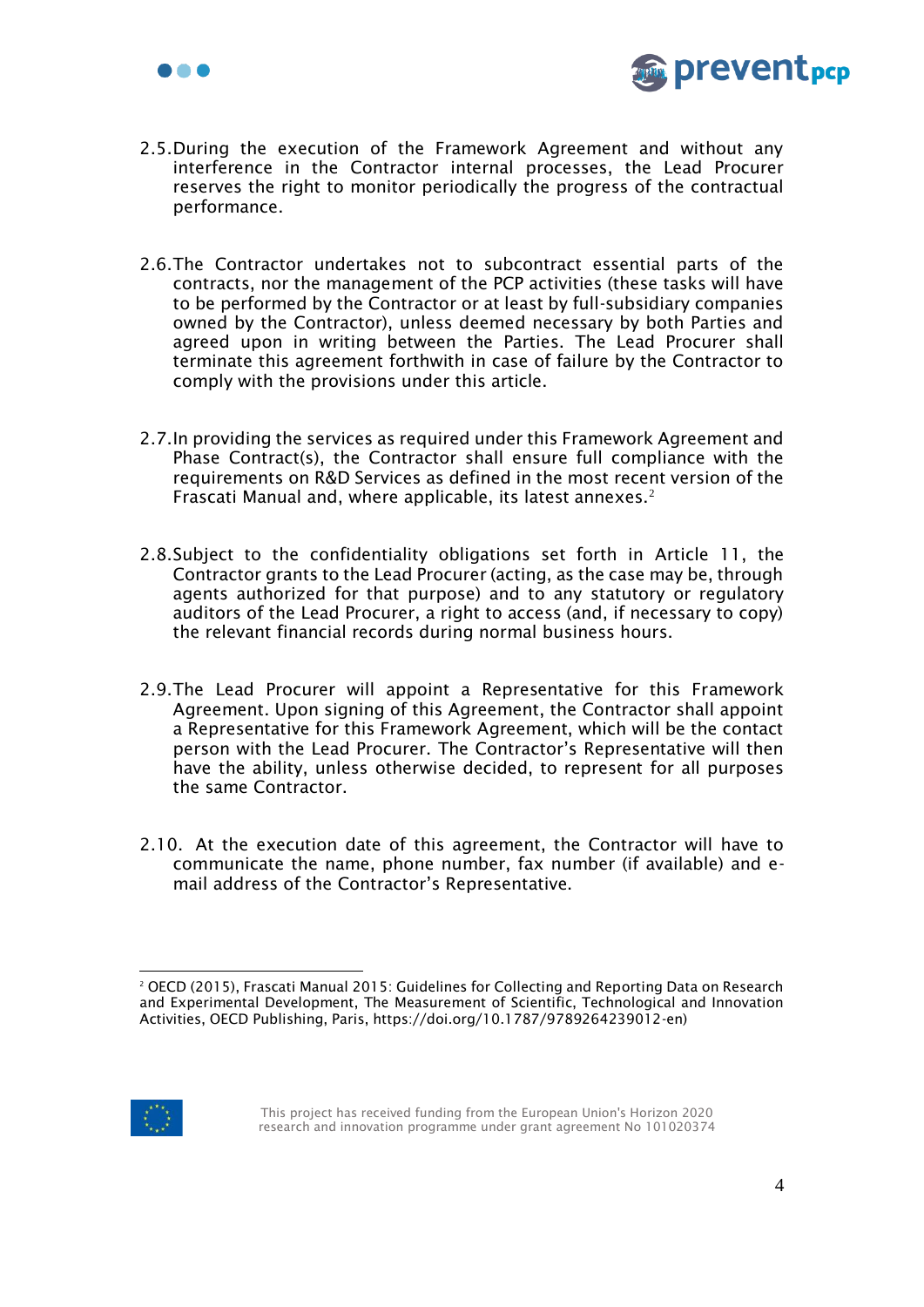



# ARTICLE 3- Duration

3.1.The Project is divided into the following phases:

- Phase 1: Solution design.
- Phase 2: Prototype development
- Phase 3: Operational Validation in 4 pilot sites.

Each phase will have a duration in accordance with the planning provided in the Call for Tenders and as agreed in each Specific Phase Contract.

- 3.2.The Framework Agreement becomes effective upon signing by both Parties and shall remain in effect (unless terminated in accordance with Article 24) until the Completion Date (as defined in the Call for Tender) of Phase 1 or of a later Phase that has been awarded to the Contractor. However, confidentiality related obligations shall remain applicable for a period of 4 years after the end of the Framework Agreement in accordance with [Article](#page-15-0) 10.
- 3.3.The period of execution of the tasks may be extended only with the express written agreement of the Parties before the expiration of the period for execution of the tasks, in compliance with the provisions of Article 26.

# **ARTICLE 4- R&D services to be provided**

The Contractor shall provide the R&D services (tasks, deliverables and milestones) required in the tenders documents and in each related Phase Contract with the scope to develop solutions to tackle the challenge set out to all Tender Documents and the Specific Phase Contracts, in compliance with the rules of the state aid framework for R&D&I in its latest version.<sup>3</sup>

### **ARTICLE 5- Duties of the Parties**

- 5.1.The Contractor is entering into this Framework Agreement on the assumption that the details of the Project as provided by the Lead Procurer (on behalf of the Buyers Group) are accurate and complete.
- 5.2.The Contractor undertakes to perform all the activities subject of this Framework Agreement in accordance with it, in compliance with the applicable regulations and in accordance with the conditions, procedures, terms and provisions contained, in the PCP Call for Tenders (TD1), the Tender Documents and related annexes and the in the Financial offer form



<sup>3</sup> Framework for state aid for research and development and innovation [https://ec.europa.eu/competition/state\\_aid/modernisation/rdi\\_framework\\_en.pdf](https://ec.europa.eu/competition/state_aid/modernisation/rdi_framework_en.pdf)

This project has received funding from the European Union's Horizon 2020 research and innovation programme under grant agreement No 101020374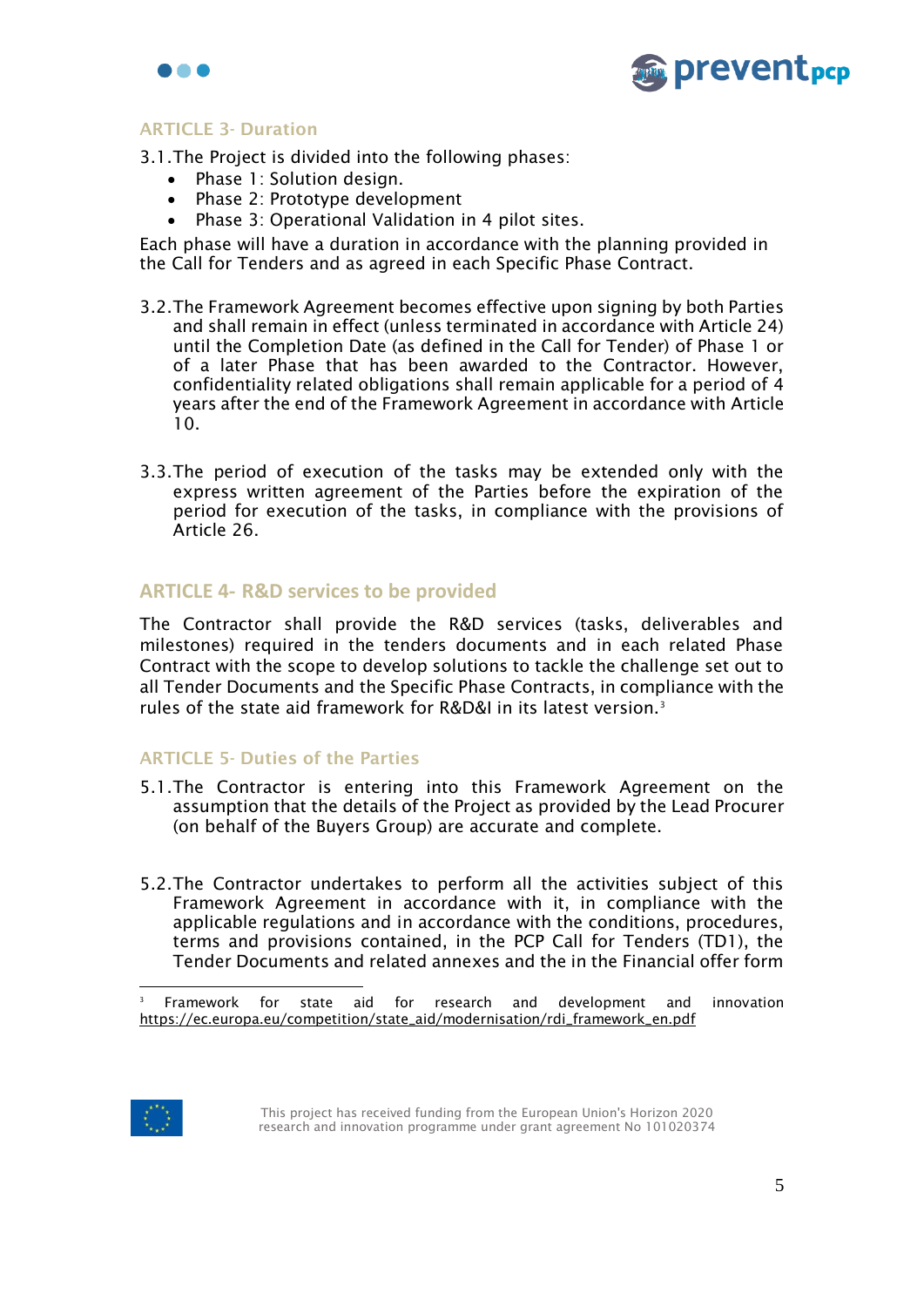



(TD5) and the Technical offer form (TD4). The Contractor further undertakes to allocate sufficient resources, equally, to each Phase Contract that the Contractor is awarded, in order to comply with its obligations in any such Phase. The Contractor also undertakes to ensure that each member of the Contractor's Staff engaged on the Project observes the terms and conditions of this Framework Agreement and any amendment entered into between the Parties hereto, and that the Contractor's Staff are advised of any changes in the scope of the Framework Agreement or the PCP Project.

- 5.3.The Contractor undertakes to:
	- a) Co-operate with the Lead Procurer in all matters relating to the project.
	- b) Obtain and at all times maintain during the collaboration all necessary Licenses and consents required for the performance of this Framework Agreement.
	- c) Subject to the prior written approval of the Lead Procurer, appoint or, at the written request of the Lead Procurer, holding reasonable grounds for the request, replace without delay:
		- i. The Contractor's Representative; and/or
		- ii. key staff, who shall be suitably skilled, experienced and qualified to carry out the Project.
	- d) Ensure the availability of the Contractor's Representative and (key) staff for the purposes of the Project. I.e., the Contractor undertakes to ensure that all required key staff will be available to deliver the required services at agreed levels of quality and in a timely manner. Notwithstanding the provisions of Article 24, the Lead Procurer may terminate this Framework Agreement with a Contractor if any of the Contractor's key staff are not available for the entire period needed to fulfil their duties in the project, subject to prior discussion having first been held with the Contractor to attempt to identify and agree a mutually acceptable replacement and where the lack of availability of one or more of the key staff causes a material risk to the fulfilment of the delivery objective of the project.
	- e) Promptly inform the Lead Procurer of the absence of the Contractor's Representative and/or key staff. If the Lead Procurer so requires, the Contractor shall provide a suitably qualified replacement.
	- f) Not make any changes to the Contractor´s Representative, subcontractors or the key staff without the prior written approval of the Lead Procurer. Such approval not to be unreasonably withheld or delayed.
	- g) Ensure that the Contractor's team uses reasonable skill and care during the project.
	- h) Be responsible for the accuracy of all drawings, documentation and information supplied to the Lead Procurer in connection with delivery of this Framework Agreement. The Contractor shall:

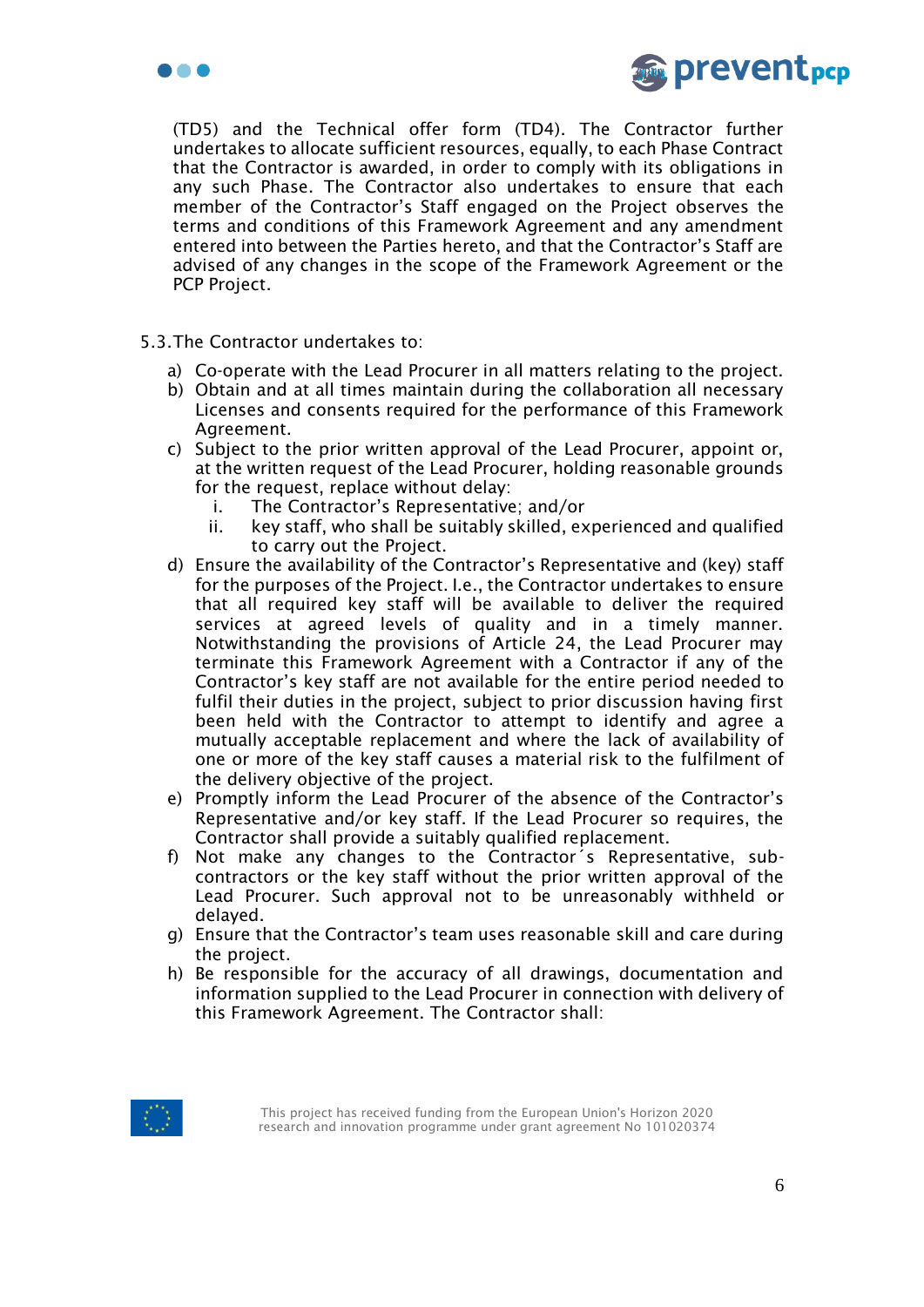



- i. Observe and comply, and ensure that the Contractor's team observes and complies with all rules, regulations and technical requirements and all any other reasonable requirements and safety regulations as well as those that may subsequently be enacted or issued by the Lead Procurer. For the avoidance of any doubt, the Contractor undertakes that any increased costs, resulting from the need to observe the rules and regulations referred to in the previous paragraph, even if entered into force after the signing of the Framework Agreement, will remain the exclusive responsibility of the Contractor, unless it would be unreasonable for Contractor to, in which case the Parties will consult with each other in all fairness how to deal with any of these increased costs. Therefore, the same Contractor cannot claim any payments, as such, against the Lead Procurer (and the members of the PBG) and/or any other third parties, to the extent of its jurisdiction, and will assume all the risks related to any subsequent amendments to the law in force, which may impose additional charges subsequent to those provided at the time of the submission of offers. The Contractor expressly agrees to indemnify and hold harmless the Lead Procurer (and the members of the PBG) and/or, in any case, any third party, for all the consequences arising from any breach by the Contractor of the rules and technical requirements, safety, and other related regulations.
- ii. Acknowledge and adjust to any modification with respect to the specifications by the Lead Procurer as the case may be.
- iii. Notify the Lead Procurer as soon as it becomes aware of any issues which arise in relation to the Project.
- 5.4.The Lead Procurer shall:
	- a) Co-operate with the Contractor in all matters relating to the project and appoint (and replace, if appropriate) the Lead Procurer's representative.
	- b) Provide such access to the Lead Procurer's (and if needed the members of the Public Buyers Group) premises and sensitive data, if it is in accordance with data-protection officials, and such office accommodation and other facilities as may reasonably be requested by the Contractor and agreed rules and regulations with the Contractor in writing in advance, for the purposes of the project.
	- c) Provide such information as the Contractor may reasonably request and the Contractor considers reasonably necessary, in order to carry out the project, in a timely manner, and ensure that it is accurate in all material respects.
- 5.5.The Contractor acknowledges and unconditionally accepts that the Lead Procurer's is and remains unconditionally entitled to analyse the results of

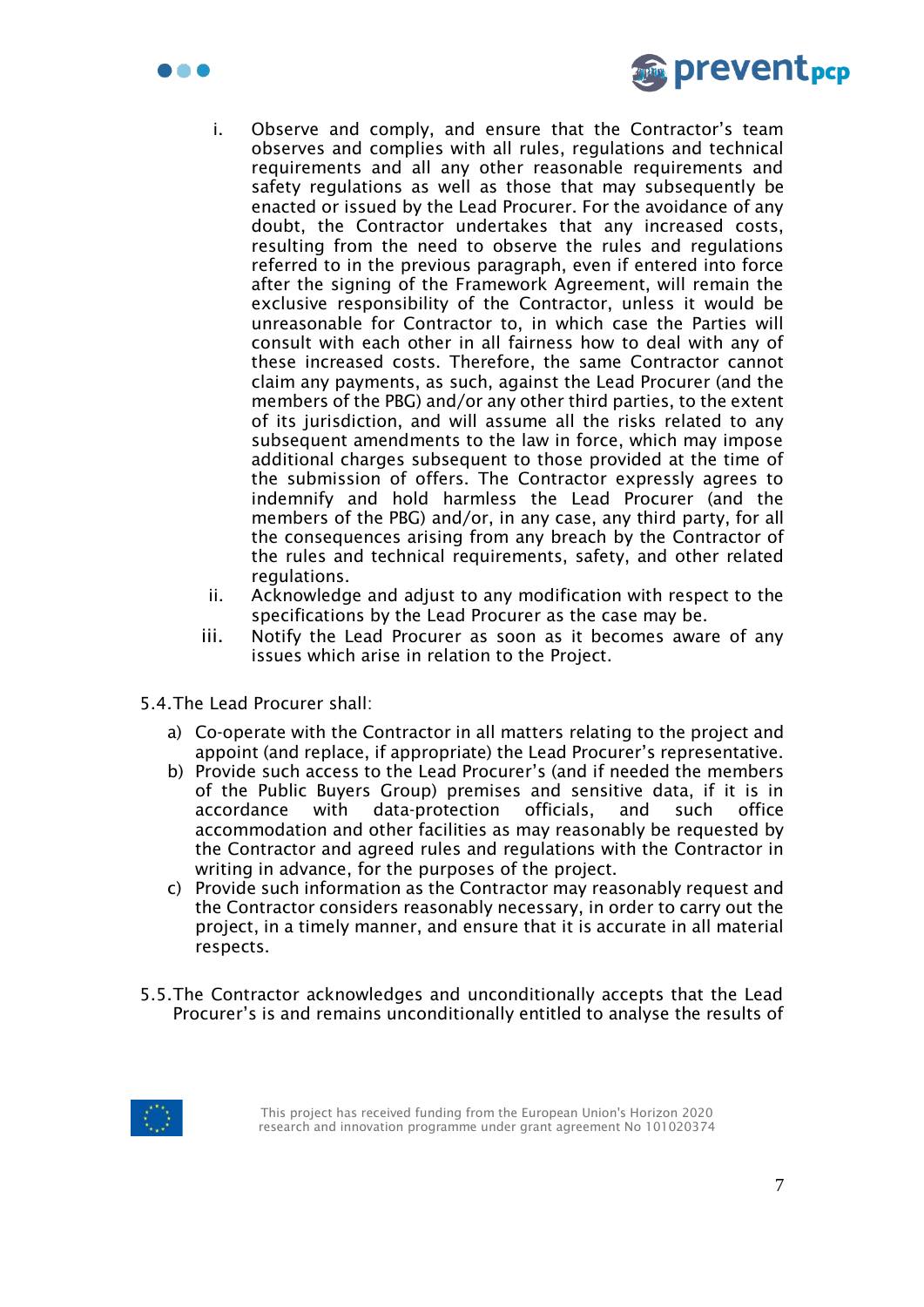



the PCP Phases and to re-use, integrate and to publish the advice (or parts thereof), in whatever form or manner the Lead Procurer's deems necessary.

- 5.6.The Contractor will allow the European Commission, the European Court of Auditors (ECA) and the European Anti-fraud Office (OLAF) to exercise their auditing rights. This obligation applies to all its subcontractors
- 5.7.Due to the short duration of the PCP no changes in the members of a consortium and/or subcontractors will be allowed unless exceptional reasons that could not be foreseen apply. If that is the case, the new member of the consortium and/or subcontractor has to meet all exclusion and selection criteria, to comply with the minimal technical requirements.- The new member of the consortium and/or subcontractor will have to sign the NDA (TD2) and the EURI template (TD3). The replacement cannot not entail a substantial modification of the contract conditions.

### ARTICLE 6- Warranties and representations

- 6.1.The Contractor warrants and represents to have full capacity and authority to send all necessary usage Licenses, permits and consents with the related rights related to the PCP Project and continues to have this full capacity, authority, usage licenses, permits and consents during the duration of the Framework Agreement.
- 6.2.The Contractor warrants that the information it will provide under the Framework Agreement will be correct, accurate and up-to-date.

### ARTICLE 7- Pricing, payment and accounting

- 7.1.The Lead Procurer will be responsible for the payments on behalf of the Public Buyers Group.
- 7.2.The total amount to be paid by the Lead Procurer to the Contractor shall not exceed the relevant amounts detailed in the Call for Tender (TD1).
- 7.3.The price for the R&D services to be implemented for each PCP phase will be set out in the Specific Phase Contracts.
- 7.4.Prices indicated and submitted by the Contractor in the Financial Offer (TD5) during the tender shall be considered a binding maximum for the

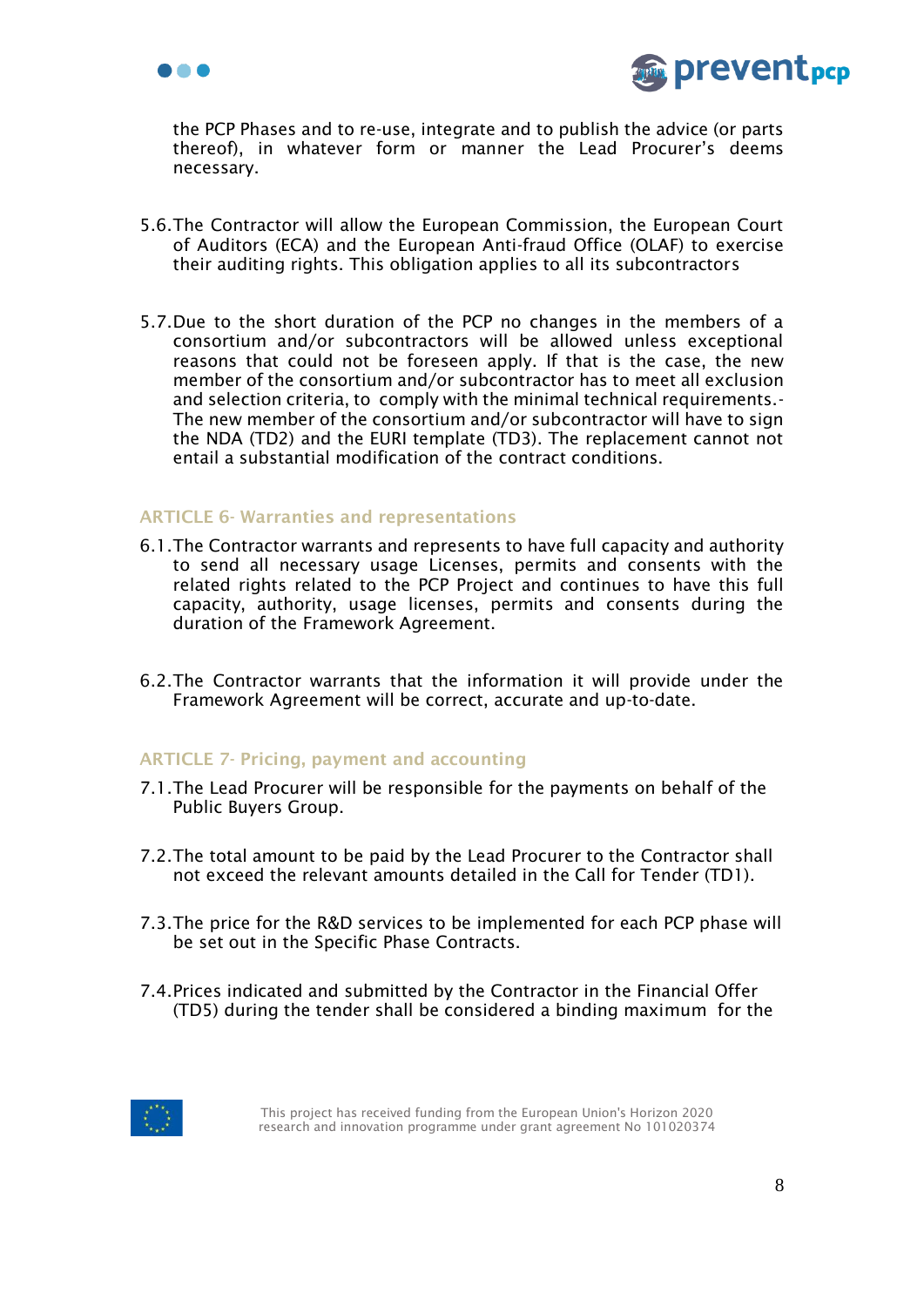



duration of the Framework Agreement and includes all the costs and expenses.

7.5.Payments for the Contractor's Services for each phase will be made according to the following provisions:

PHASE I: The Contractor may request a payment of 30% in Month 2 of PCP Phase 1. The remaining 70% will be invoiced following the communication of the PEC decision confirming that the Contractor has completed Phase 1 satisfactorily. In case of non-satisfactory completion of Phase 1, any payment already made may be reclaimed, including the case in which the PEC concludes that Phase I was not even satisfactorily completed.

**PHASE II:** The Contractor may issue an invoice for the payment of an interim-payment equal to 50 % of the Price for Phase 2 following the communication of the Procurement Evaluation Committee that the Contractor has satisfactorily completed D2.2 Intermediate progress report.

The Contractor may issue an invoice for the remaining payment of 50 % following the communication of the Procurement Evaluation Committee confirming that the Contractor has completed Phase 2 satisfactorily.

**PHASE III:** The Contractor may issue an invoice for the pre-payment equal to 50 % of the Price for Phase 3 after signing the Phase 3 Contract (TD16). The Contractor may issue an invoice for the payment of the final payment of 50 % following the communication of the Procurement Evaluation Committee confirming that the Contractor has complied with the Performance Conditions and the Functional Specifications applicable to Phase 3 and has completed it satisfactorily.

- 7.6.Payments will be made by the Lead Procurer following the award of the Phase Contract and according to the payment schedule as defined in the PCP Call for Tender (TD1).
- 7.7.Payments for the Contractor's Services for each phase will be made according to the following provisions: Payments corresponding to each PCP phase will be subject to the satisfactory/successful completion of the deliverables for that phase.
- 7.8.Payments will be made by the Lead Procurer following the submission of the relevant invoices. The Contractor will send the invoice once the deliverable has been accepted. Invoices are to be submitted in Euros. The Contractor shall state the Price with and without VAT. The Price at the prevailing VAT rate as applicable in Greece. The VAT rate for Greece is 24%. Any other taxes, levies, tariffs and duties (including sales, service, use, lease, personal property, consumption, excise, withholding, or

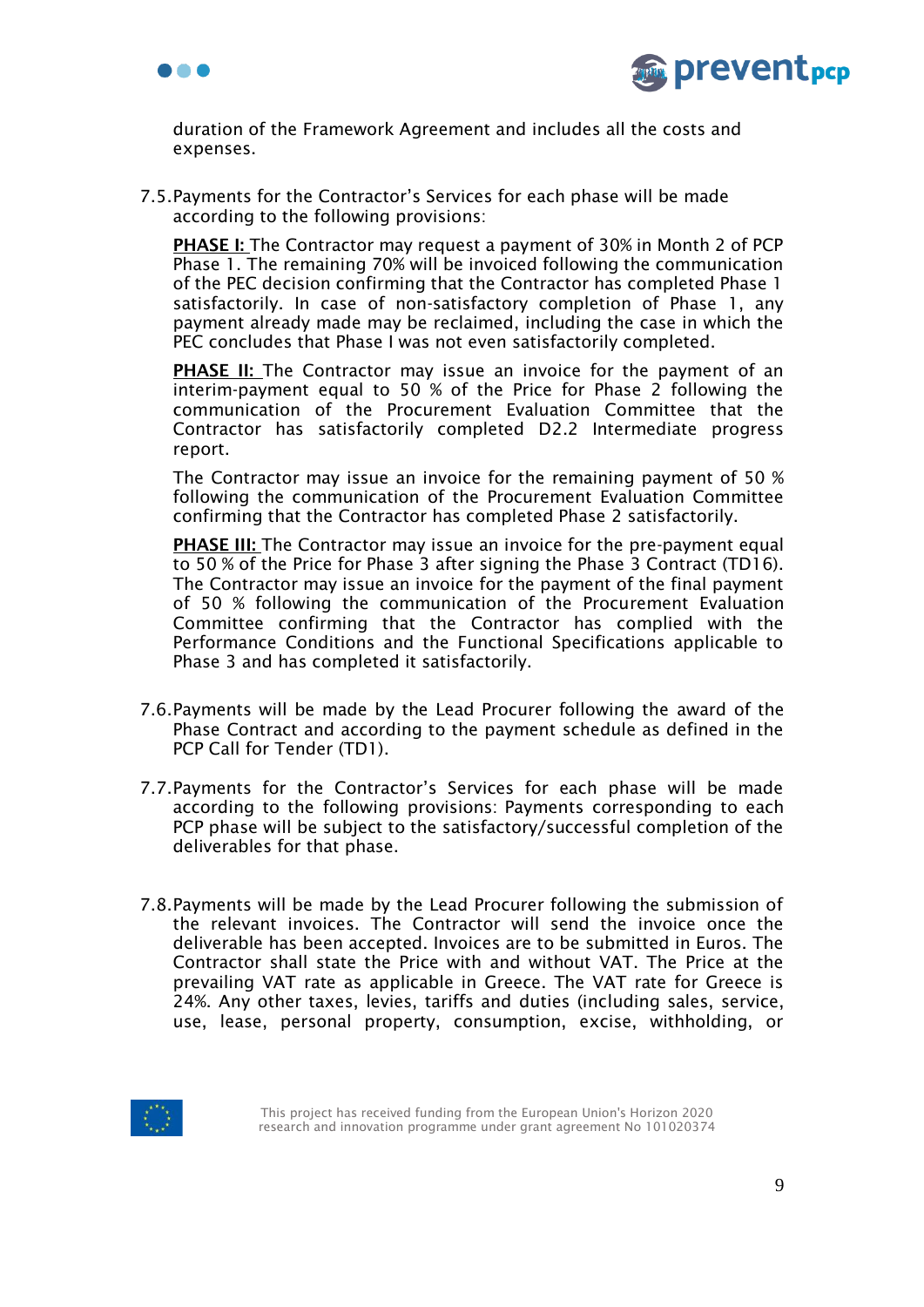



property) associated with the Contractor's performance of the Framework Agreement or which may be levied on the Price shall be the Contractor's responsibility.

- 7.9.The Lead Procurer will liquidate the mentioned invoices in the dedicated current account detailed by the Contractor. The Lead Procurer may suspend the payment at any time if, in the view of the Lead Procurer or the Evaluation Committee, acting reasonably, satisfactory progress on the Project has not been maintained, or reports have not been submitted as required.
- 7.10. All activities necessary to a full and regular compliance with the contractual terms and conditions shall be the sole responsibility of the Contractor and are included in the consideration specified in the Financial Offer, even if not specified in this Framework Agreement.
- 7.11. Prices shall be based on the maximum binding unit prices for all foreseeable items which have been stated in the economic offer and are binding (as a maximum) for the duration of the whole Framework Agreement. If unit prices are added to Phase 2 or 3 offers, they shall become binding for the remaining Phases.
- 7.12. The Contractor accepts, upon first request from the Lead Procurer, to provide the Lead Procurer with complete, relevant and clear information as well as documentary evidence about the allocation of amounts paid by the Lead Procurer. The Contractor shall maintain proper financial records relating to the Project at all times during the project period and for a period of four (4) years after the end of the project period.
- 7.13. Payments to third parties employed or hired by the Contractor, if any, shall remain the sole responsibility of the Contractor, who shall ensure that such payments are made promptly and hold the Lead Procurer (and the Public Buyers Group) harmless against any claim by such third parties.
- 7.14. Where the Contractor enters into a subcontract with a supplier or Contractor for the purpose of performing the Agreement, it shall include a clause requiring the payment of undisputed sums by the Contractor to the subcontractor within a specified period not exceeding thirty (30) calendar days from the receipt of a valid invoice.
- 7.15. Wherever, under the agreement, any sum of money is recoverable from or payable by the Contractor (including any sum that the Contractor is liable to pay to the Lead Procurer in respect of any breach of the Contract), the Lead Procurer may unilaterally deduct that sum from any sum then due, or which at any later time may become due to the Contractor under the Agreement or under any other agreement with the Lead Procurer.

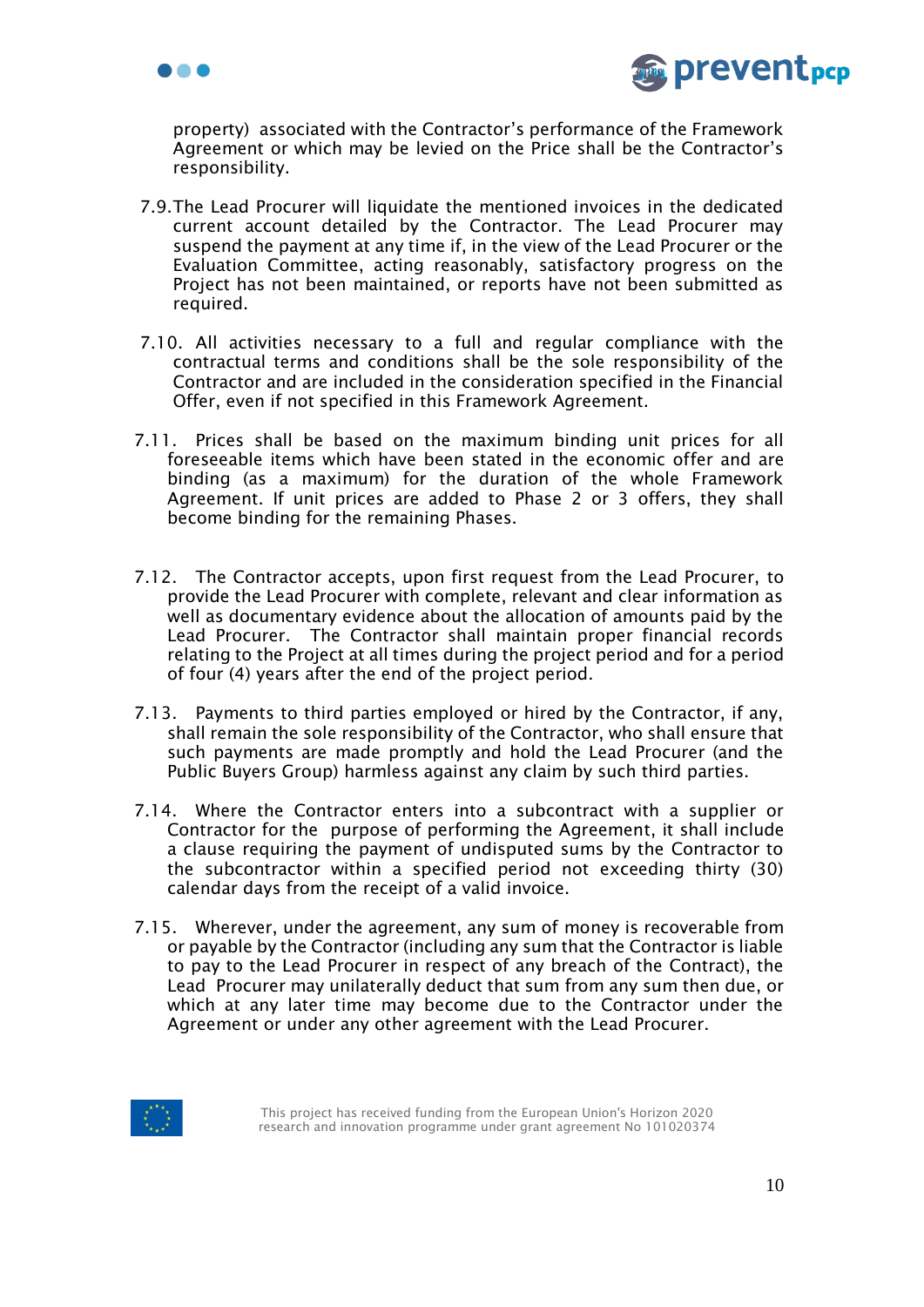



- 7.16. If at any time an overpayment has been made to the Contractor for any reason whatsoever, the amount of such overpayment shall be considered when assessing any further payments or shall be recovered from the Contractor at the Lead Procurer's discretion
- 7.17. The Contractor shall make any payments due to the Lead Procurer without any deduction whether by way of set-off, counterclaim, discount, abatement or otherwise, unless the Contractor has a final and enforceable court order requiring an amount equal to such deduction to be paid by the Lead Procurer to the Contractor.

ARTICLE 8- Ownership of the results, including foreground, background and sideground Intellectual Property Rights

GENERAL DISPOSITIONS - Rights and obligations concerning all (fore-, backand sideground) Intellectual Property Rights (IPRs).

- 8.1.The Contractor shall take all appropriate and necessary measures to ensure the proper management of the Project Intellectual Property Rights. The Contractor shall ensure that the results are identified, recorded and carefully distinguished from the outputs of other research and development activities that are not covered by the prevent PCP Project. The contractor shall ensure that prior to any publication on the results, the protection of any protectable results is duly considered and, where it is reasonable so to do, applications for protection are filed at the relevant Member State or European Patent Office. The contractor shall ensure that all applications for the protection of results are diligently executed and prosecuted having regard to all relevant circumstances.
- 8.2.Each Contractor is responsible for the management (including protection) of its Intellectual Property Rights and bears the costs associated with them.
- 8.3.If the Contractor becomes aware of any product or activity of any third party that involves or may involve infringement or other violation of the Project's Intellectual Property Rights, or any other proprietary right on the Results, the Contractor shall promptly notify the Lead Procurer about the infringement or violation.
- 8.4.The Lead Procurer (on behalf of the members of the Public Buyers Group) has the right to monitor the management of the IPRs.

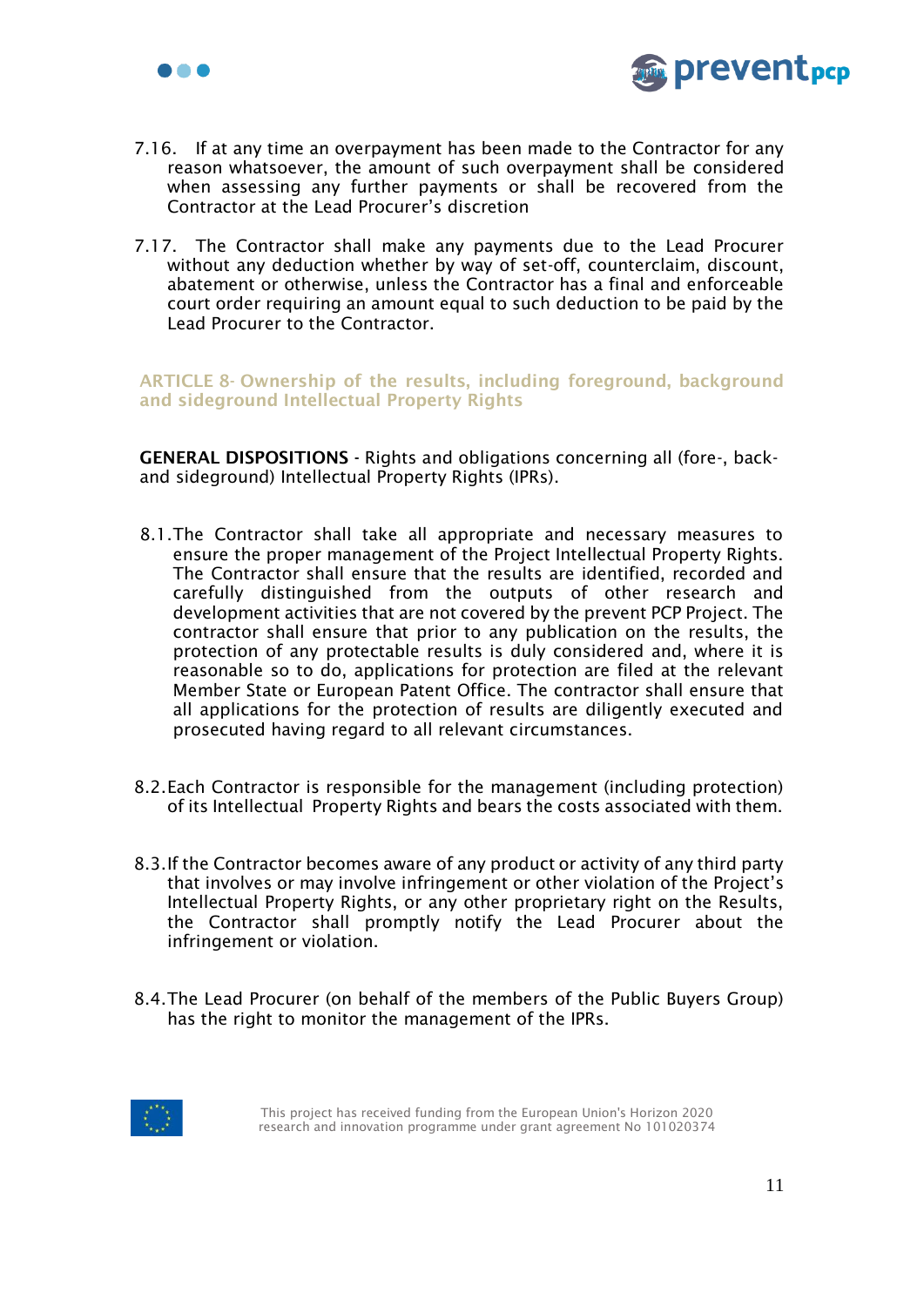



- 8.5.The Contractor must inform the Public Buyers Group (via the Lead Procurer) of Results that can be exploited, regardless of whether they can be protected or not, within ten (10) days from when they are generated. The information submitted to the Lead Procurer must include information about the contents of the Results, the confirmation by the Contractor to protect them and the planned timing for protection. The notification shall include information about the contents of the results, the confirmation by the contractor of its decision to protect said results, the type of protection that will be pursued and, for registered IPRs such as patents and design rights, the planned timing and geographical scope of such protection, such as the jurisdictions for which the contractor will seek to obtain protection.
- 8.6.For Results that are not IPRs, like prototypes and first products resulting from the R&D, design, prototype and first product/service specifications, simulations, data models, drawings, source code, the same rules as for IPRs will apply.
- 8.7.The Contractor shall provide each of the members of the Public Buyers Group an irrevocable, non-transferrable, royalty-free and non-exclusive License to use all Results for free, including Project Intellectual Property Rights and the Pre-existing rights that are needed to use the Software after termination of the Framework Agreement for a period up-and-to 31 December 2035, including the right to run, reproduce, load, display and store the Software or any parts thereof on the on premise systems of the members of the Public Buyers group as stated in Annex 7. Confidential information about the pilots. The members of the Public Buyers Group include the contracting authorities as stated in Annex 6. Information about the Public Buyers. The License to use the Software does not include the right:
	- a) To run the Software on external hosting environments;
	- b) To alter, correct, modify, maintain, support, update and/or upgrade the Software or any part thereof;
	- c) To improve and/or add algorithms as part of the Software;
	- d) To market, sell, rent, sublicense, distribute and/or commercialize the Software or any parts thereof (including any algorithm) to third parties, whether on a profit or a not-for-profit base.
- 8.8.The members of the Public Buyers Group have the right to require the Contractor to grant  $-$  within a reasonable time period specified in the request — non-exclusive Licenses to third parties to commercially or noncommercially exploit the results under Fair, Reasonable And Non Discriminatory (FRAND) conditions, without the right to sub-License.

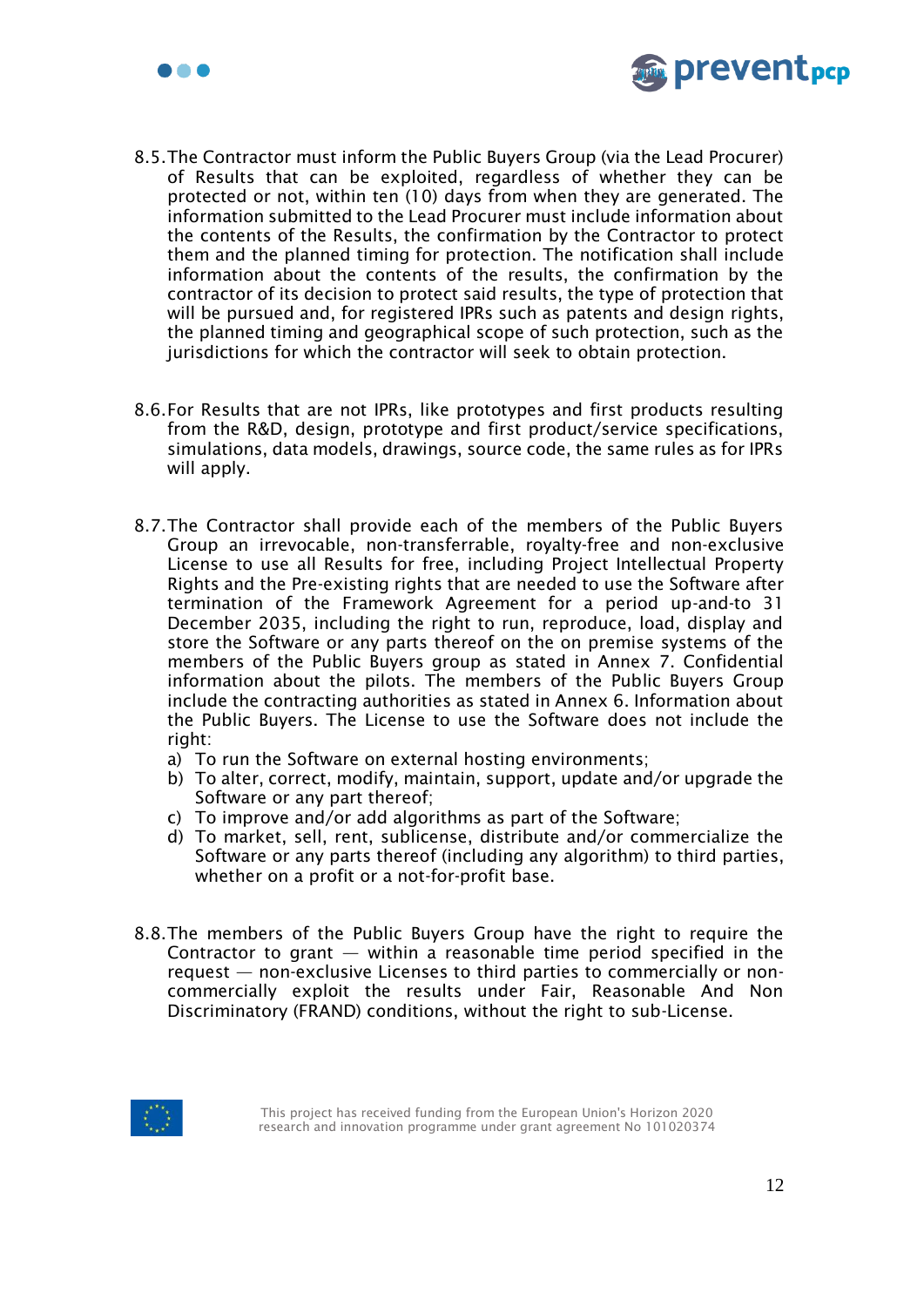



FOREGROUND RIGHTS - Rights and obligations concerning foreground Intellectual Property Rights.

- 8.9.The Contractor retains the ownership of all the rights on the results that it generates: this includes the rights on newly created material generated by the contractor and the rights on background and sideground material generated by the contractor that may be included in the results or that is essential for the functioning of the use of the results.
- 8.10. If the Contractor does not seek protection for project Intellectual Property Rights, or any other proprietary right on the Results that should be protected, the Lead Procurer (on behalf of the PBG) has the right to request the transfer of the Results to himself.
- 8.11. If the Contractor decides not to protect the results that it generated or does not seek timely or sufficient protection to enable the contracting authority to use the results as defined in this Framework Agreement (TD11), for example in terms of jurisdictions for registered IPRs, the contracting authority retains the right to seek itself protection of these results and to obtain ownership of the rights on these results. In the event that the contracting authority decides to exercise this right, the contracting authority will inform the contractor in writing of its decision to exercise this right.
- 8.12. The Contractor is required to deposit copies of Results (e.g. the source code and design specifications) to guarantee the members of the Buyers Group continued access to Results in case of financial bankruptcy of the Contractor (or any of its subcontractors).
	- a) Under an ESCROW agreement for Software.
	- b) By providing a copy to the members of the Buyers Group in case of designs, drawings, reports and specifications.
	- c) By providing a copy of the original in the case of hardware (and prototype).

### RIGHTS AND OBLIGATIONS RELATED TO THE PRE-EXISTING IPR AND SIDEGROUND

8.13. All Pre-existing rights remain the property of the party introducing them (Lead Procurer, members of the Public Buyers Group, Contractor or any

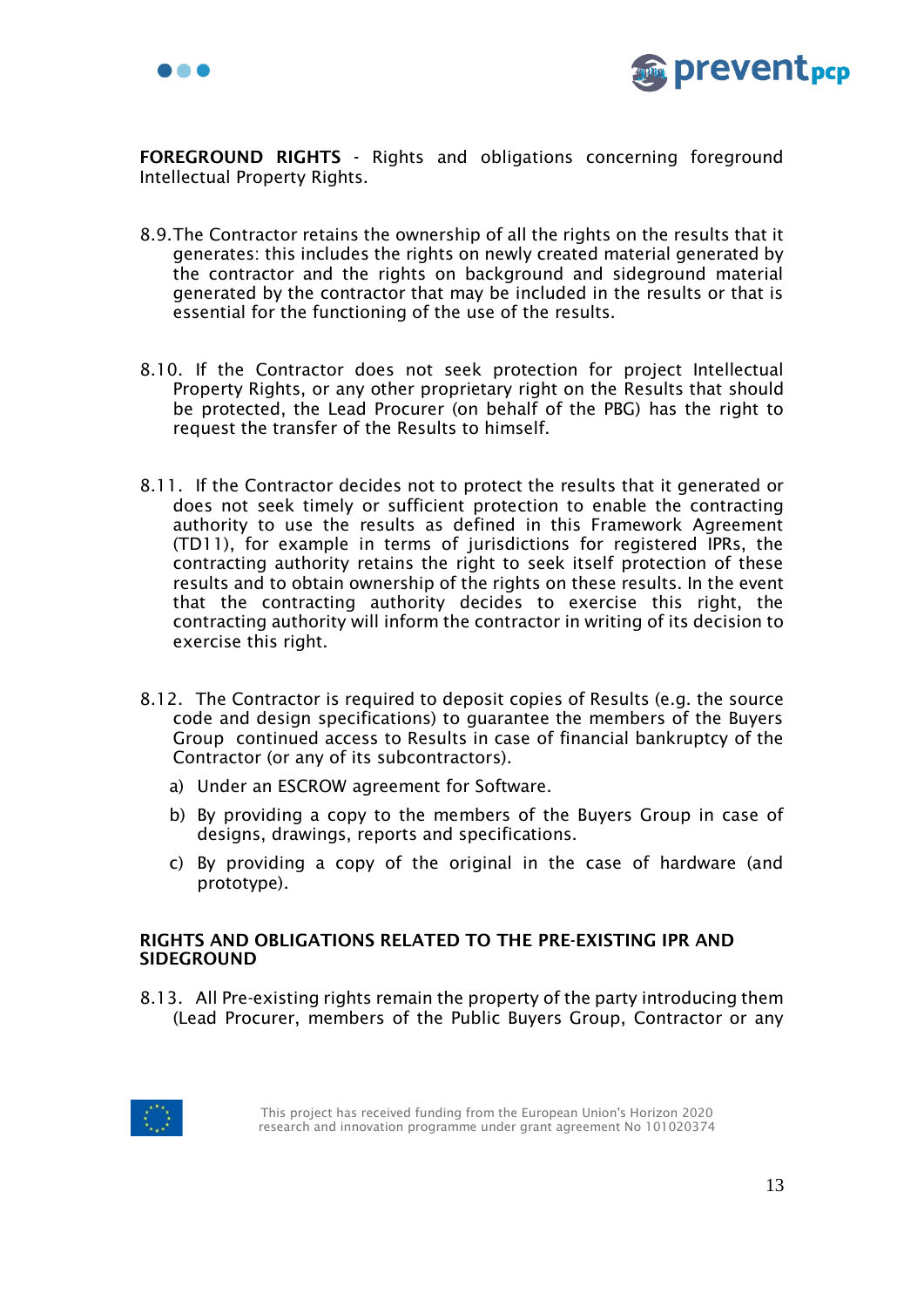



third party supplier that owns it) and nothing contained in this Framework Agreement or any License contract pertaining or pursuant to the Project shall affect the ownership rights of either party in its Pre-existing rights.

- 8.14. The Contractor acknowledges and agrees that:
	- a) data and/or data sets (or any parts thereof) provided for by the Lead Procurer and/or by any of the members of the Public Buyers Group are being qualified as Pre-Existing rights of the Lead Procurers and/or of any of the members of the Public Buyers Group; and
	- b) the data and/or data sets (or any parts thereof) provided for by the Lead Procurer and/or by any of the members of the Public Buyers Group shall be used for the sole purpose of executing the Project, including trials and/or pilots set up to test the validity of the Results. Any other purpose and/or use is forbidden.
- 8.15. The Contractor must provide a list of the relevant (for the project) preexisting materials and pre-existing rights in its offer for this Framework Agreement (using the Declaration of pre-existing rights (TD10)) it holds and/or has access to (e.g. via its subcontractors) and a list of the software necessary for the operation of the prototype and first products/services that will be developed during the PCP, specifying which software is proprietary software. The Contractor must also provide an updated version of it to the Lead Procurer within the bid for each Specific Phase Contract in order to have the updated list approved by the Lead Procurer at the latest thirty (30) days after the start of each Specific Phase Contract. If there are no pre-existing materials nor pre-existing rights, the contractor must provide a declaration to that effect.
- 8.16. The Contractor shall inform the members of the Public Buyers Group about any evolutions in any of its pre-existing material and pre-existing rights that affect the performance of the Framework Agreement (TD11) . This includes any changes to the background (including the rights on the background) and about the generation of new sideground (including new rights on the sideground) within thirty (30) days from the change or generation and at the latest by the end of the corresponding phase and with each bid for the next phase.
- 8.17. Upon request by the Lead Procurer (on behalf of the members of the Public Buyers Group), the Contractor must provide evidence that it has the ownership or the right to use all the listed pre-existing materials and rights. The contracting authority may request this evidence even after the end of this Framework Agreement (TD11).

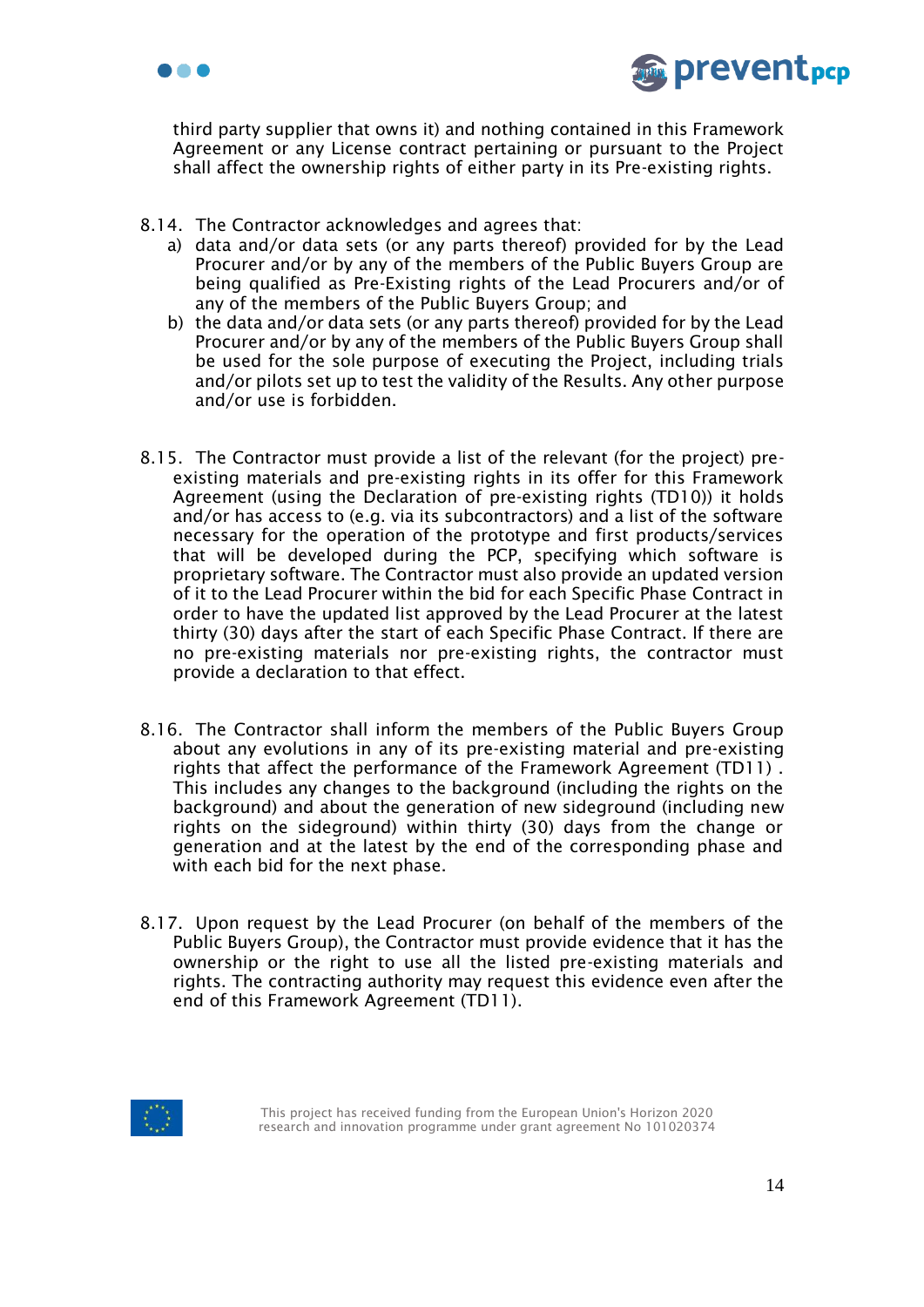

- 8.18. The evidence may refer, for example, to rights to: parts of other documents, images, graphs, sounds, music, tables, data, software, technical inventions, know-how, IT development tools, routines, subroutines or other programs ('background technology'), concepts, designs, installations or pieces of art, data, source or background materials or any other parts of external origin. This evidence must include, as appropriate:
	- a) the name and version number of a software product;
	- b) the full identification of the work and its author, developer, creator, translator, data entry person, graphic designer, publisher, editor, photographer, producer;
	- c) a copy of the licence to use the product or of the agreement granting the relevant rights to the contractor or a reference to this licence;
	- d) a copy of the agreement or extract from the employment contract granting the relevant rights to the contractor where parts of the results were created by its personnel;
	- e) the text of the disclaimer notice if any.

Provision of evidence does not release the Contractor from its responsibilities if it is found that it does not hold the necessary rights, regardless of when and by whom this fact is revealed.

- 8.19. The parties must grant each other a royalty-free, non-exclusive, irrevocable and non-sub-licensable license to use its background and sideground IPRs for the performance of the tasks assigned to them in the PCP, to exploit the results generated in the PCP and to use the Results for their own purposes. These licenses are in addition to rights provided for by law, such as the unwaivable rights of, and exceptions for the benefit of lawful users of software or of databases, as foreseen by applicable law.
- 8.20. If the Contractor intends to rely on the Pre-existing and Sideground IPRs of subcontractors and/or Third Parties it must ensure to obtain all necessary rights (transfer, licences or other) from them, as if they were generated by itself. If obtaining those rights is impossible it should refrain from using subcontractors and/or Third Parties.

### ARTICLE 9- Staff appointment provision

9.1.All staff providing services in connection with this Framework Agreement (TD11) shall be bound by the same terms and conditions of service which are normally applicable to the Contractor's staff.



 $\bullet\bullet\bullet$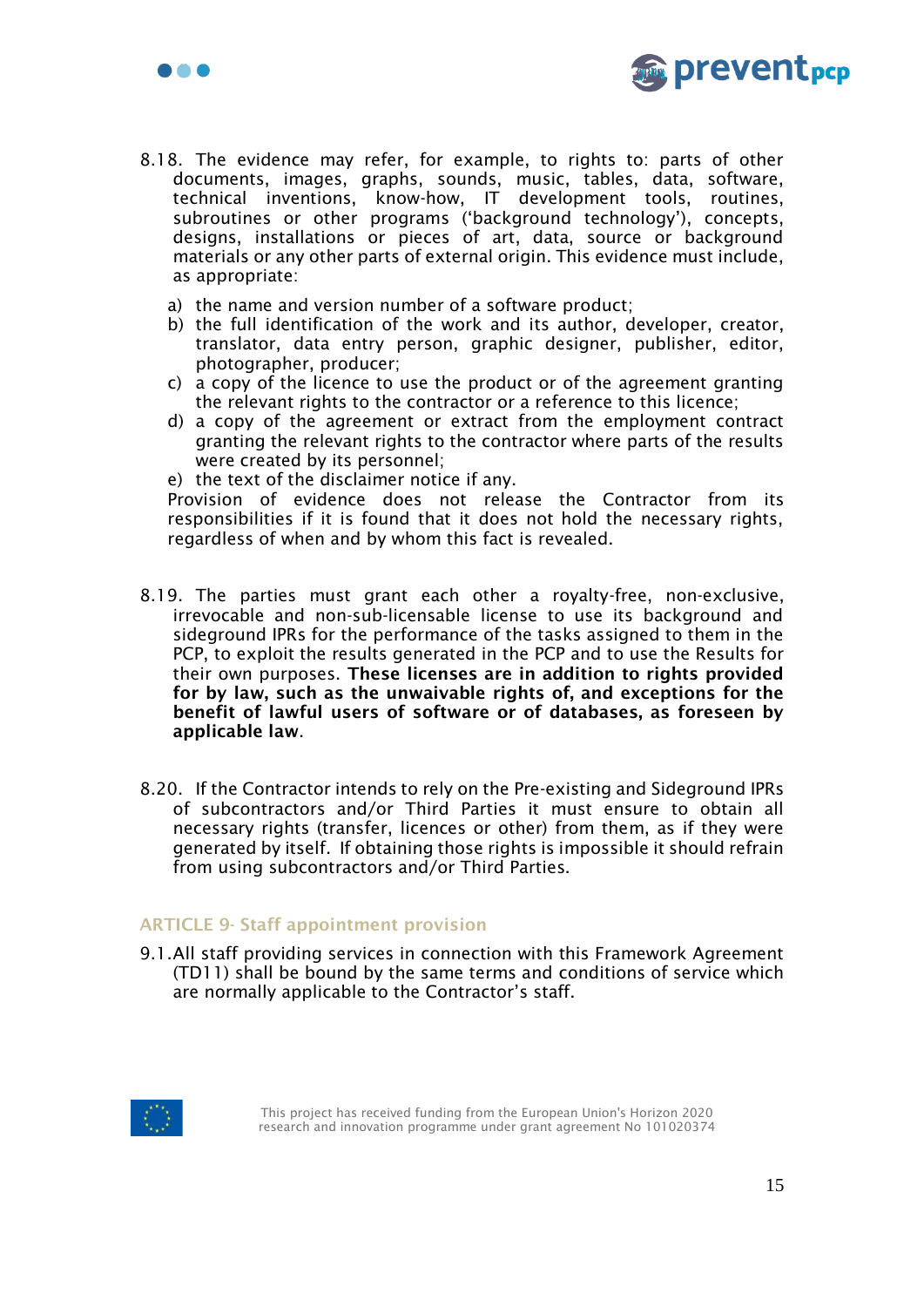



9.2.The Lead Procurer has a commitment to equal opportunities which the Contractor must adhere to. The Contractor must not discriminate on the grounds of gender, race, disability, sexuality, age, religion or otherwise or otherwise allow any applicable employment Law to be breached.

## <span id="page-15-0"></span>ARTICLE 10- Confidentiality

- 10.1. The Parties shall keep confidential any data, documents or other material (in any form) that is identified as confidential at the time it is disclosed. This applies during the implementation of the Framework Agreement (TD11) and the Phase Contracts (TD12, 15 and 16) and up to four (4) years after the end of the Framework Agreement (TD11) and the Phase Contracts (TD12, 15 and 16).
- 10.2. If information has been identified as confidential only orally, it shall be confidential only if this is confirmed in writing within ten (10) days of the oral disclosure.
- 10.3. The Parties may disclose confidential information to their staff or to third parties involved in the PCP implementation only if all the following conditions are met:
	- a) They need to be aware of this information in order to implement the PCP activities under the Framework Agreement (TD2) and the Phase Contracts (TD8).
	- b) They are bound by an obligation of confidentiality.
- 10.4. The Public Buyers Group may disclose confidential information to the European Union if required under their Horizon 2020 Grant Agreement.
- 10.5. The confidentiality obligations cease if any of the following grounds apply:
	- a) The disclosing party agrees to release the other party from the obligation.
	- b) The information was already known by the recipient or is given to him without obligation of confidentiality by a third party that was not bound by any obligation of confidentiality.
	- c) The recipient proves that the information was produced without the use of confidential information.
	- d) The information becomes generally and publicly available, without breaching any confidentiality obligation.

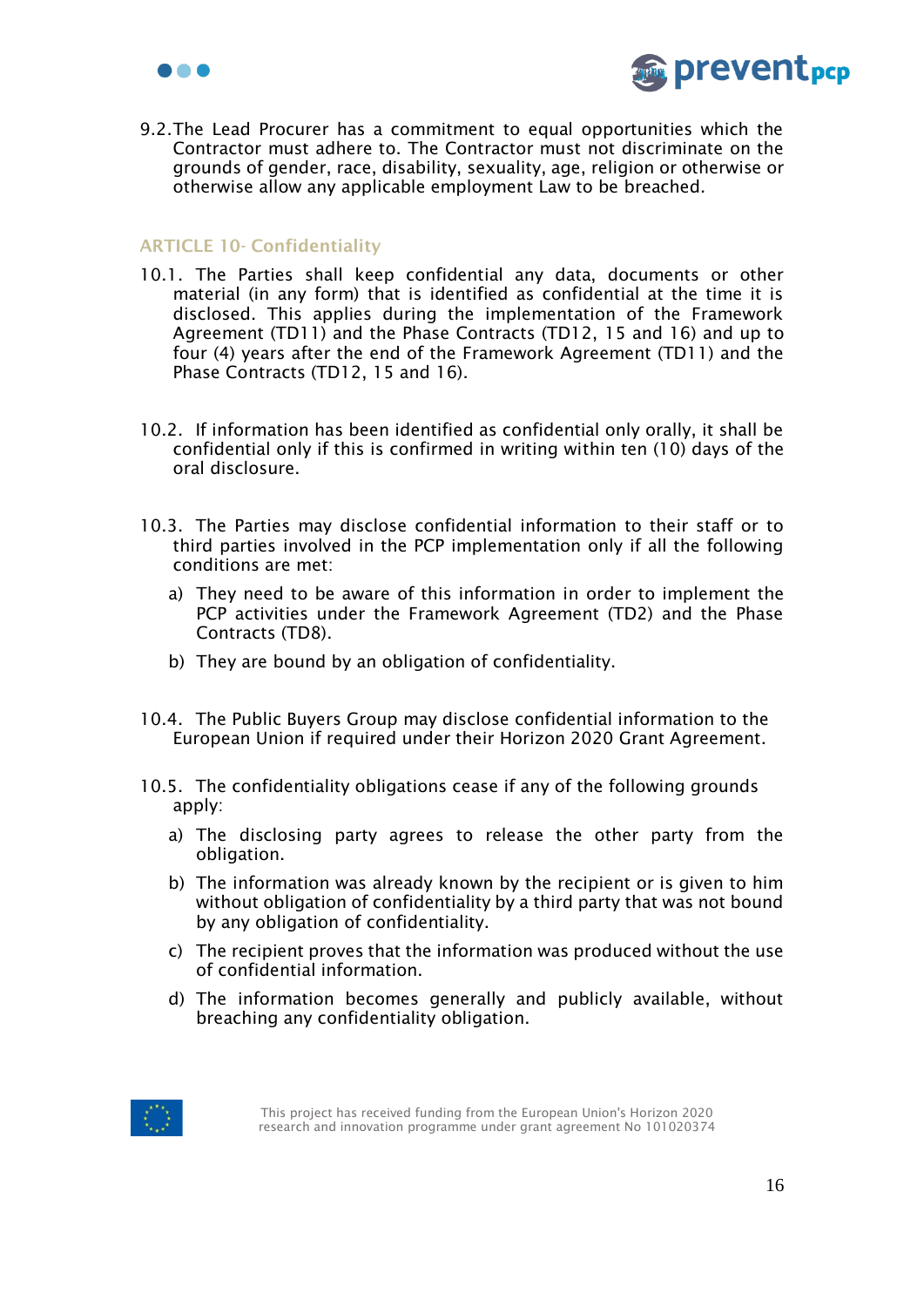



e) The disclosure of the information is required by European or national law.

This does not change the security obligations, which still apply. Stricter confidentiality obligations apply for information that is EU-classified or subject to a security recommendation. The Contractor is obliged to ensure the complete confidentiality of classified information in connection with the common challenge of PREVENT.

- 10.6. The Contractor is fully responsible and liable for the effective performance, by his employees, consultants and collaborators, of the confidentiality obligations herein and undertakes to impose this confidentiality obligation on all those persons who, as a result of their position, become acquainted – directly or indirectly – with any confidential information. Moreover, the Contractor must ensure that the security clearances of employees who interact in the execution are in accordance with the requirements of this contract.
- 10.7. If the duration of the EU Grant Agreement is longer than foreseen (i.e. if the action duration is extended), the confidentiality obligation regulated in this article will be extended in an amendment of this Framework Agreement (TD11).

## ARTICLE 11- Promotion, publicity and communication

- 11.1. All communication activities shall comply with the applicable confidentiality and security restrictions. All communication activities shall indicate that they reflect only the author's views.
- 11.2. The Contractor shall undertake communication activities to create publicity about its participation in the Prevent PCP Project, and to promote the objectives and the Results of the R&D carried out under the PCP (in particular, to other potential customers beyond the Lead Procurer and the members of the Public Buyers Group) to achieve commercial exploitation of the results ( as explained in detail in Article 12 (TD11)).
- 11.3. During the implementation of the contract and for a period of four (4) years after the end of the contract, the Contractor shall inform the Lead Procurer, thirty (30) days in advance of any (written or oral) publication or any other type of communication (in any media or form) relating to the services or results. Information on communication activities expected to have a major media impact shall be provided sufficiently in advance to allow the Lead Procurer to inform the European Union.

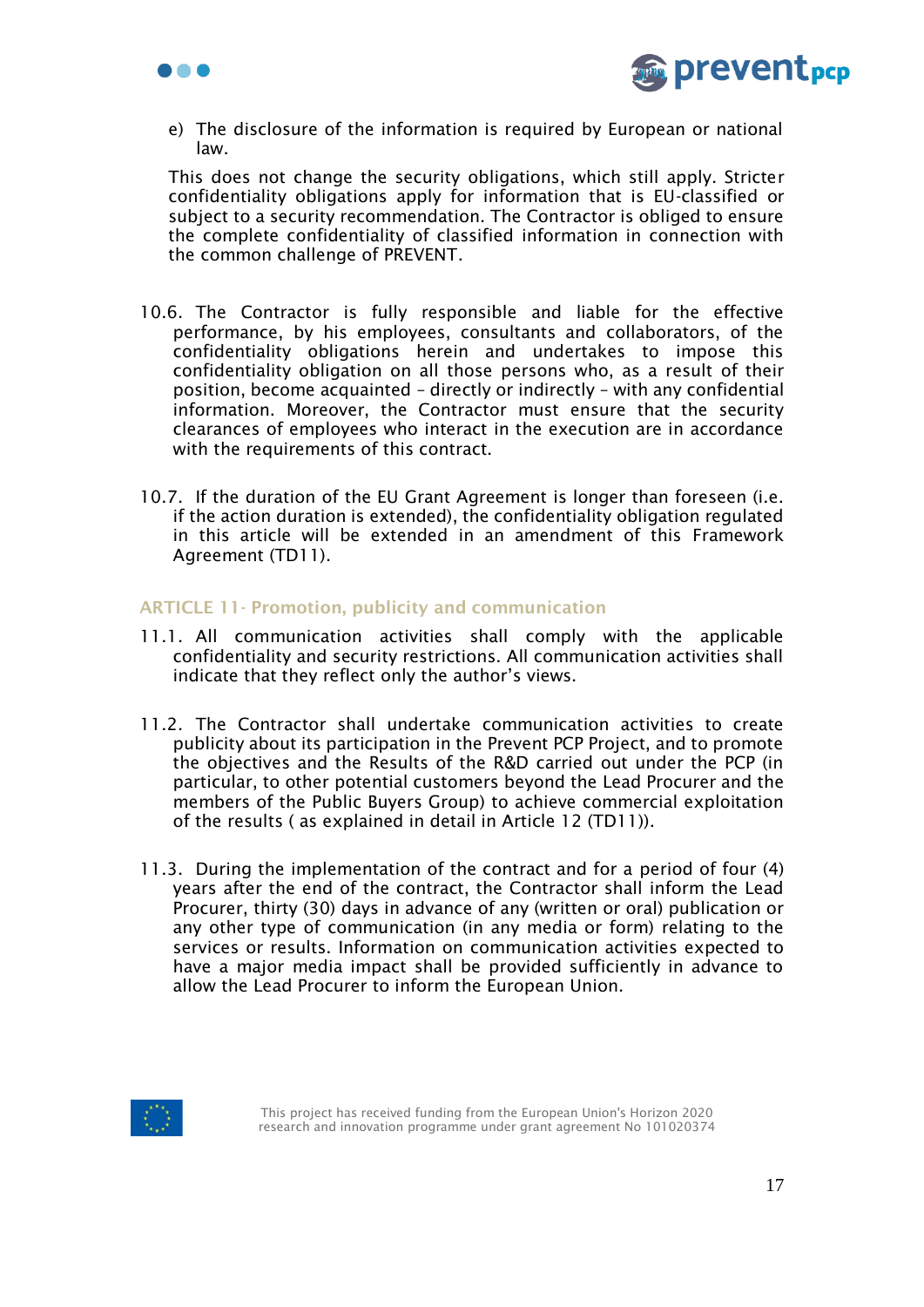



- 11.4. All communication activities (including in electronic form and via social media) and infrastructure, equipment and major results financed by the PCP shall display the EU emblem and include the following text:
	- a) For communication activities: 'This is part of the PREVENT project that has received funding from the European Union's Horizon 2020 Research and Innovation Program´.
	- b) For infrastructure equipment and major results: 'This result is part of the PREVENT project that has received funding from the European Union's Horizon 2020 Research and Innovation Program'.
	- c) When displayed together with another logo, the EU emblem shall have appropriate prominence. The Contractor may use the EU emblem without first obtaining approval from the EU. This does not, however, give the Contractor the right to exclusive use. Moreover, the Contractor may not appropriate the EU emblem or any similar trademark or logo, either by registration or by any other means.
- 11.5. The Lead Procurer and the members of the Public Buyers Group may use, for the purposes of communication and publicity, all information relating to the PCP, documents (notably summaries) and deliverables, and any other material (such as pictures or audio-visual material) from the Contractor (including in electronic form).
- 11.6. The Lead Procurer and the members of the Public Buyers Group may, in particular, publish the names of the participating Contractors and their project abstracts, the summaries of the main results from the R&D and the lessons learned during the PCP (e.g. relating to the feasibility of the different approaches to meeting the procurers requirements that were explored, and the lessons learned for potential future use of the solutions proposed).
- 11.7. This does not change the confidentiality obligations under Article 10. Moreover, before publishing this information, the Lead Procurer and the members of the Public Buyers Group shall consult the Contractor, in order to avoid harming legitimate business interests (e.g. regarding aspects of the solutions that could be IPR-protected) or distortion of competition.
- 11.8. The EU may use, for the purposes of communication and publicity, information relating to the PCP, documents (notably summaries) and deliverables, and any other material (such as pictures or audio-visual material) from the Contractor (including in electronic form).
- 11.9. However, if the EU's use of these materials, documents or information has the potential to compromise legitimate interests, the Contractor may ask the Lead Procurer to request the EU not to use it.

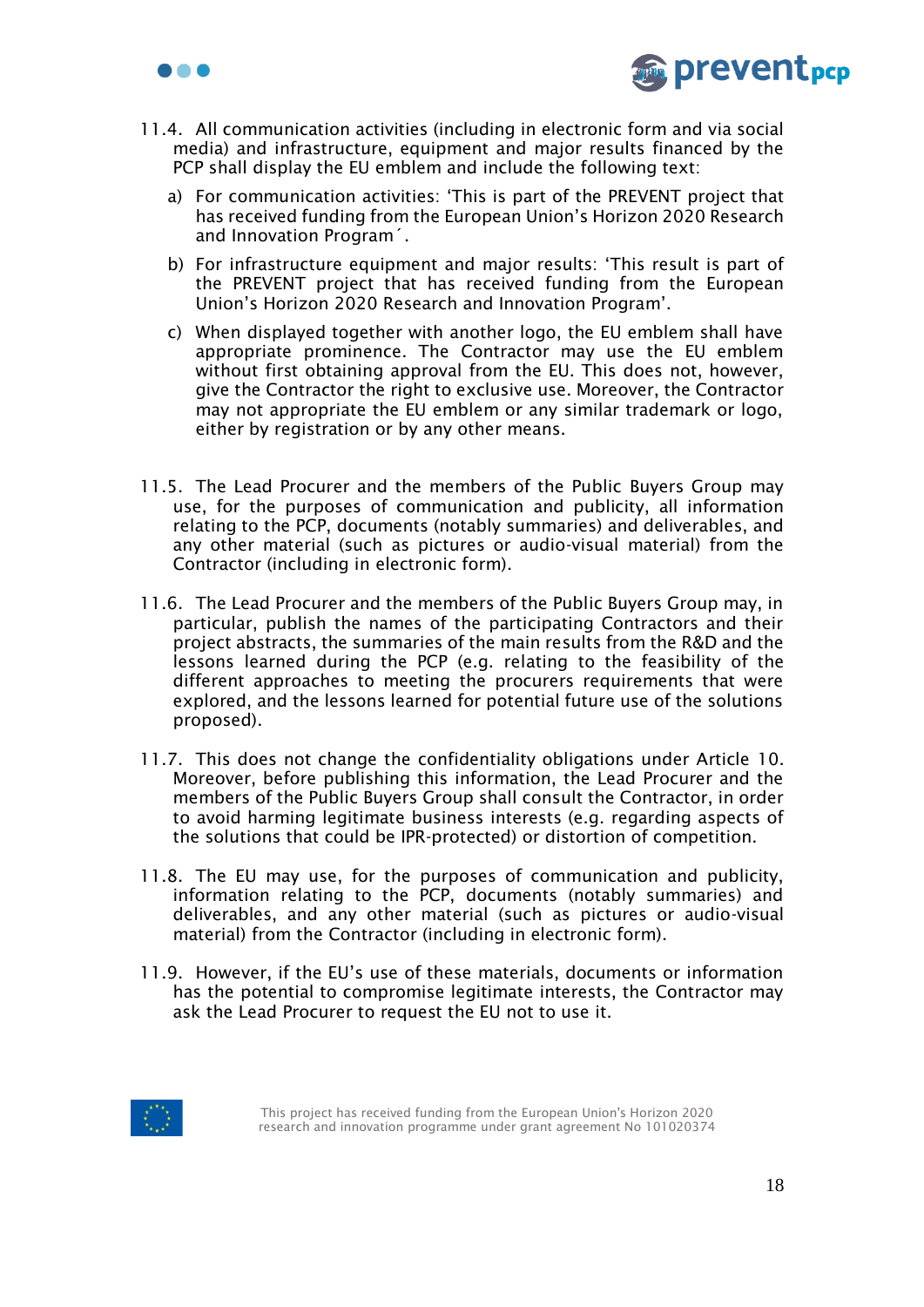



- 11.10.The right to use the Contractor's materials, documents and information includes:
	- a) Use for its own purposes, making them available to staff working for the EU including for the European Commission, EU executive agencies, other EU institutions, bodies, offices or agencies or for EU Member State institutions or bodies. Copying or reproducing them in whole or in part, in unlimited numbers.
	- b) Distribution to the public, publication as hard copies and in electronic or digital format, publication on the internet, as a downloadable or nondownloadable file, broadcasting by any channel, public display or presentation, communicating through press information services, or inclusion in widely accessible databases or indexes.
	- c) Editing or redrafting for the purposes of communication and publicity including shortening, summarizing, inserting other elements (such as meta-data, legends, other graphic, visual, audio or text elements), extracting parts (e.g. audio or video files), dividing into parts or using in a compilation.
	- d) Translation.
	- e) Giving access in response to individual requests made under Regulation EC No 1049/2001<sup>4</sup>, without the right to reproduce or exploit.
	- f) Storage in paper, electronic or other form.
	- g) Archiving, in line with applicable rules on document management.
	- h) Authorizing third parties to act on its behalf or sub-licensing the modes of use set out in points (b), (c), (d) and (f) to third parties if needed for the purposes of communication and publicity.

If the right of use is subject to rights of a third party (including the Contractor's staff), the Contractor shall ensure that it obtains the necessary approval from the third parties concerned.

### ARTICLE 12- Commercial exploitation of results

12.1. The Contractor shall, for at least four (4) years after the end of the Framework Agreement, take measures to ensure that the results of the PCP are exploited commercially (directly or indirectly, through transfer or licensing).



<sup>4</sup> <https://eur-lex.europa.eu/legal-content/EN/TXT/PDF/?uri=CELEX:32001R1049&from=EN>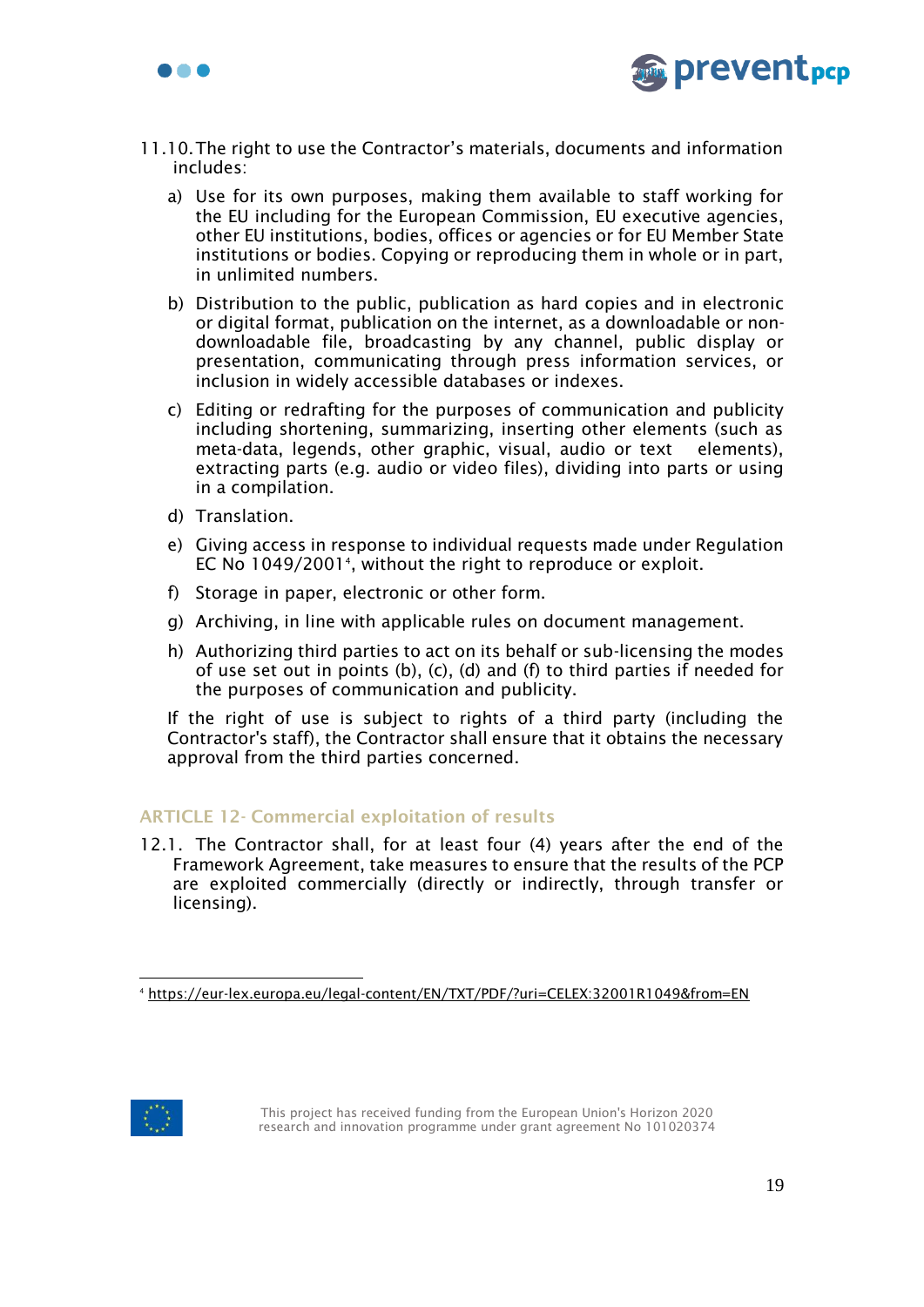



- 12.2. The Contractor shall ensure that the commercial exploitation of the results will not infringe any of its other obligations under this Framework Agreement (TD11), such as its obligations regarding security, confidentiality and the protection of intellectual property or its obligations under data protection legislation.
- 12.3. The Lead procurer (on behalf of the members of the Public Buyers Group) shall be entitled to monitor the exploitation of the results by the Contractor during and after the Framework Agreement (TD11). The Contractor shall submit periodical reports, when requested by the Lead procurer (on behalf of the members of the Public Buyers Group), no more frequently than annually on the exploitation of the results, including the rights on the results, by the Contractor, its Licensees or assignees. The Contractor shall respond at any time to requests for information from the Lead procurer (on behalf of the members of the Public Buyers Group) about the exploitation of the results.
- 12.4. If the Contractor fails to commercially exploit the results within this period (or uses the results to the detriment of the public interest, including security interests), the Lead procurer (on behalf of the members of the Public Buyers Group) has the right to require that ownership of the results be transferred to them at no cost. Failure to commercially exploit the results means not marketing a commercial application of the results (directly or indirectly, through a subcontractor or Licensee).
- 12.5. Before exercising the right to require the transfer of the ownership of the results, the Lead procurer (on behalf of the members of the Public Buyers Group) will first contact the contractor to verify any measures that the contractor has taken to achieve successful commercial exploitation of the results, to safeguard EU strategic autonomy and security interests and rules, to prevent use of the results to the detriment of the public interest and to comply with its contractual obligations.
- 12.6. In this case, the Contractor shall be requested to give the source code to the members of the Public Buyers Group with all its documentation at no cost. Equally, the members of the Public Buyers Group will own, including but not limited, any patents, trademarks, trade names, domain names, design rights, copyright, rights in databases, know-how, in each case whether registered or unregistered and including applications for the grant of any such rights, and all rights having equivalent or similar effect anywhere in the world. According to the previsions of this article, the members of the Public Buyers Group may transfer these rights for third parties to assure further product development and market deployment.

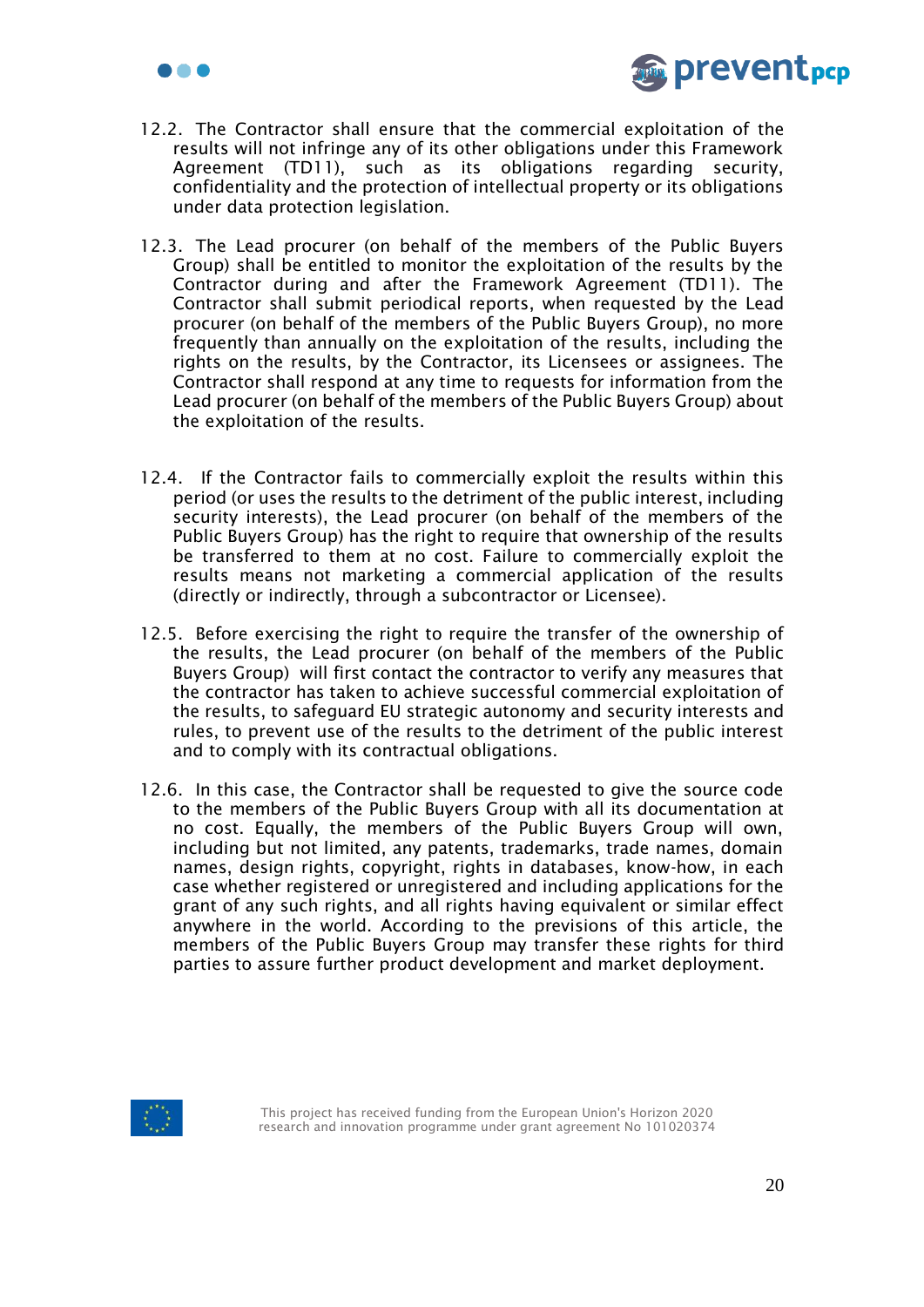



- 12.7. Following the transfer of the ownership of the results to the Buyers Group, the Buyers Group may grant Licenses to third parties to use and exploit the results.
- 12.8. In order to safeguard the cross-border delivery of services against potential physical and cyber threats and to protect the exchange of security sensitive information, the Contractor shall ensure the safeguard of EU security interests in the commercial exploitation of the Results. For this reasons, if the Contractor wishes to commercialise its solution outside the EU, it will have to comply with the Regulation (EU) 2021/821 of 20 May 2021 setting up a Union regime for the control of exports, brokering, technical assistance, transit and transfer of dual-use items.
- 12.9. The Contractor must ensure that, in the commercial exploitation of the Results, any cooperation with entities established in other countries, or controlled by such countries or entities from such countries, does not affect the EU security or strategic autonomy interests. The Contractor must ensure that these obligations also apply to its subcontractors, affiliated entities and other third parties it cooperates with in the commercialisation of the results, as well as to any entities succeeding them in their ownership or development of the results.
- 12.10.If the contractor uses the results to the detriment of the public interest, including EU strategic autonomy or security interests, the Lead procurer (on behalf of the members of the Public Buyers Group) is entitled to require that the Contractor transfers them the ownership of the results, in order to cease the use of the Results against the public interest and ensure commercial exploitation of the Results by another party in line with the exploitation conditions.

### ARTICLE 13- Conflicts of interest

- 13.1. If the contractor uses the results to the detriment of the public interest, including EU strategic autonomy or security interests, the Lead procurer (on behalf of the members of the Public Buyers Group) is entitled to require that the Contractor transfers them the ownership of the results, in order to cease the use of the Results against the public interest and ensure commercial exploitation of the Results by another party in line with the exploitation conditions.
- 13.2. The Contractor shall take all measures necessary to prevent a situation arising where the impartial and objective implementation of the Framework Agreement or a Phase Contract is compromised for reasons involving economic interests, political or national affinity, family, personal life or any other shared interest.

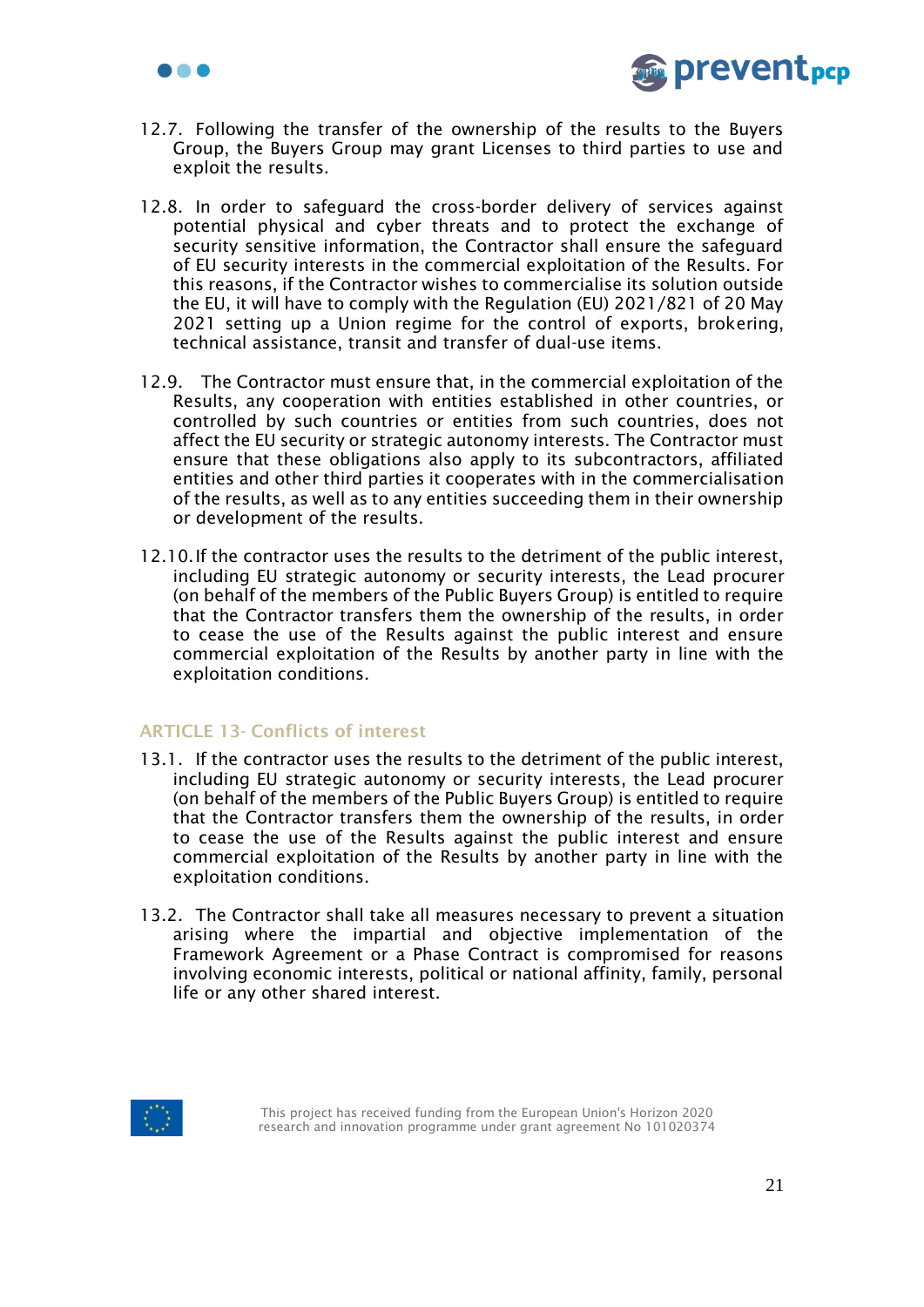



- 13.3. The Contractor shall also take all measures necessary to prevent a situation in which its (previous or ongoing) professional activities affect the impartial and objective implementation of the Framework Agreement or a Phase Contract.
- 13.4. The Contractor shall immediately and no later than five (5) days notify the Lead Procurer without delay of any situation constituting or likely to lead to a conflict of interest (including changes of ownership) and shall immediately take all steps necessary to rectify this situation.
- 13.5. The Lead Procurer may instruct the Contractor to take specific measures to remedy the situation.

## ARTICLE 14- Cession of contractual position

- 14.1. A third party may replace a Contractor or a member of the Contractor in case of a consortium activity as a result of universal succession in the position of the Contractor following corporate restructuring, including takeover, merger, acquisition or in an Insolvency Event, provided that the third party meets all exclusion, selection, compliance and minimal technical criteria and the succession does not entail a substantial modification.
- 14.2. Contractors that are in a procedure to consider a possible merger with or takeover by an entity from a country (or controlled by a country) that is not an EU Member State or country associated by Horizon 2020, must notify the contracting authority at least three (3) months in advance of the decision to implement the possible merger or takeover and:
	- a) Describe in detail the identity, ownership and control structure of the potential new merged entity or the potential new owner(s).
	- b) Include a reasoned assessment of the likely impact of the possible merger/takeover on the access to the results and to the background and sideground that is essential for accessing the results for the members of the PBG and for third parties and the commercialisation exploitation of the results, including the EU security interests and EU strategic autonomy.
- 14.3. The Lead procurer (on behalf of the members of the Public Buyers Group) may request the Contractor for additional information to verify the potential impact, upon which the Contractor must promptly provide the requested information. In case the impact analysis concludes that the merger or takeover negatively impacts the access to or the commercial exploitation of the results, including the EU security interests and EU strategic autonomy objectives, the Lead Procurer (on behalf of the members of the Public Buyers Group) is entitled to require that the

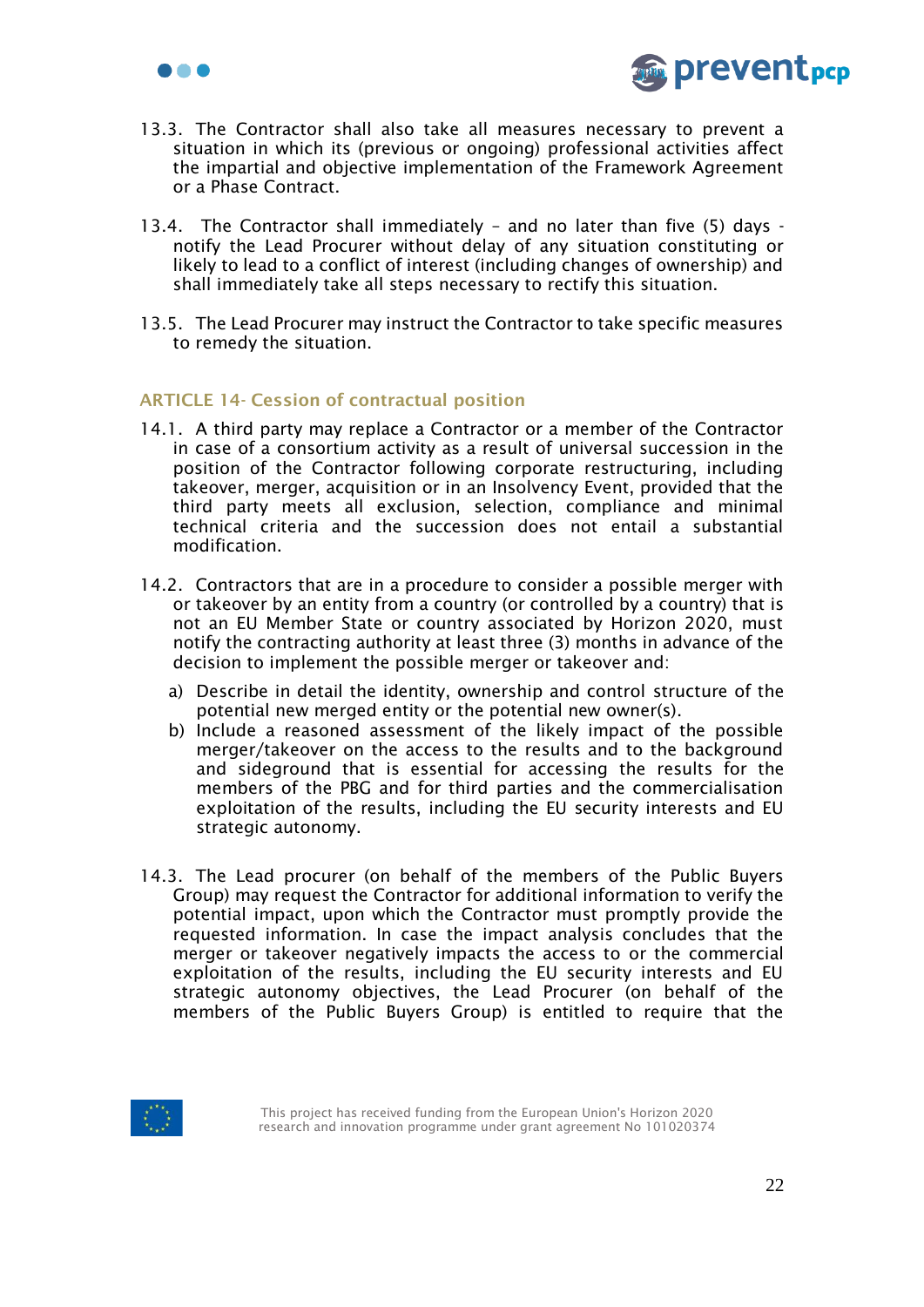



Contractor (both the Contractor before or after the merger or takeover) transfers the ownership of the results to the members of the Public Buyers Group.

- 14.4. The Contractor may on its own initiative without prior authorization from the Lead Procurer (on behalf of the members of the Public Buyers Group), give non-exclusive Licenses to third parties to exploit the results that it owns, to the extent that such Licenses do not affect the rights of the members of the Public Buyers Group related to such results. The Contractor must thus ensure in the licensing agreement that all its obligations under the Framework Agreement (TD11) are passed on to the third party and that the third party has the obligation to pass on these obligations in any potential subsequent licensing.
- 14.5. Due to EU strategic autonomy and security reasons, exclusive licensing and transfers of ownership of the Results are restricted as follows:
	- a) The contractor may not transfer ownership of its results or give exclusive licences if the results would become subject to controls or other restrictions by a country (or entity from a country) which is not an EU Member State or country associated to Horizon 2020.
	- b) The contractor must ensure that its obligations under the Framework Agreement (TD11) are passed on to the new owner and Licensee and that this new owner/Licensee has the obligation to pass them on in any subsequent transfer/licensing.
	- c) Contractors that intend exclusive licensing or transfers of ownership of the results to an entity from a country (or controlled by a country) that is not an EU Member State or country associated by Horizon 2020, must request prior authorisation from the Lead procurer (on behalf of the members of the Public Buyers Group).
- 14.6. The intention of such exclusively licensing or transfer must first be notified to the contracting authority at least three (3) months in advance and:
	- a) Identify the specific results concerned.
	- b) Describe in detail the intended new owner and the planned or potential exploitation of the Results.
	- c) Include a reasoned assessment of the likely impact of the intended transfer or exclusive License on the access rights to the results and on the background and sideground that is essential for accessing the results as foreseen by the Framework Agreement (TD11) for the members of the Public Buyers Group and for third parties, as well as on the commercialisation exploitation of the results, including the EU security interests and EU strategic autonomy objectives.

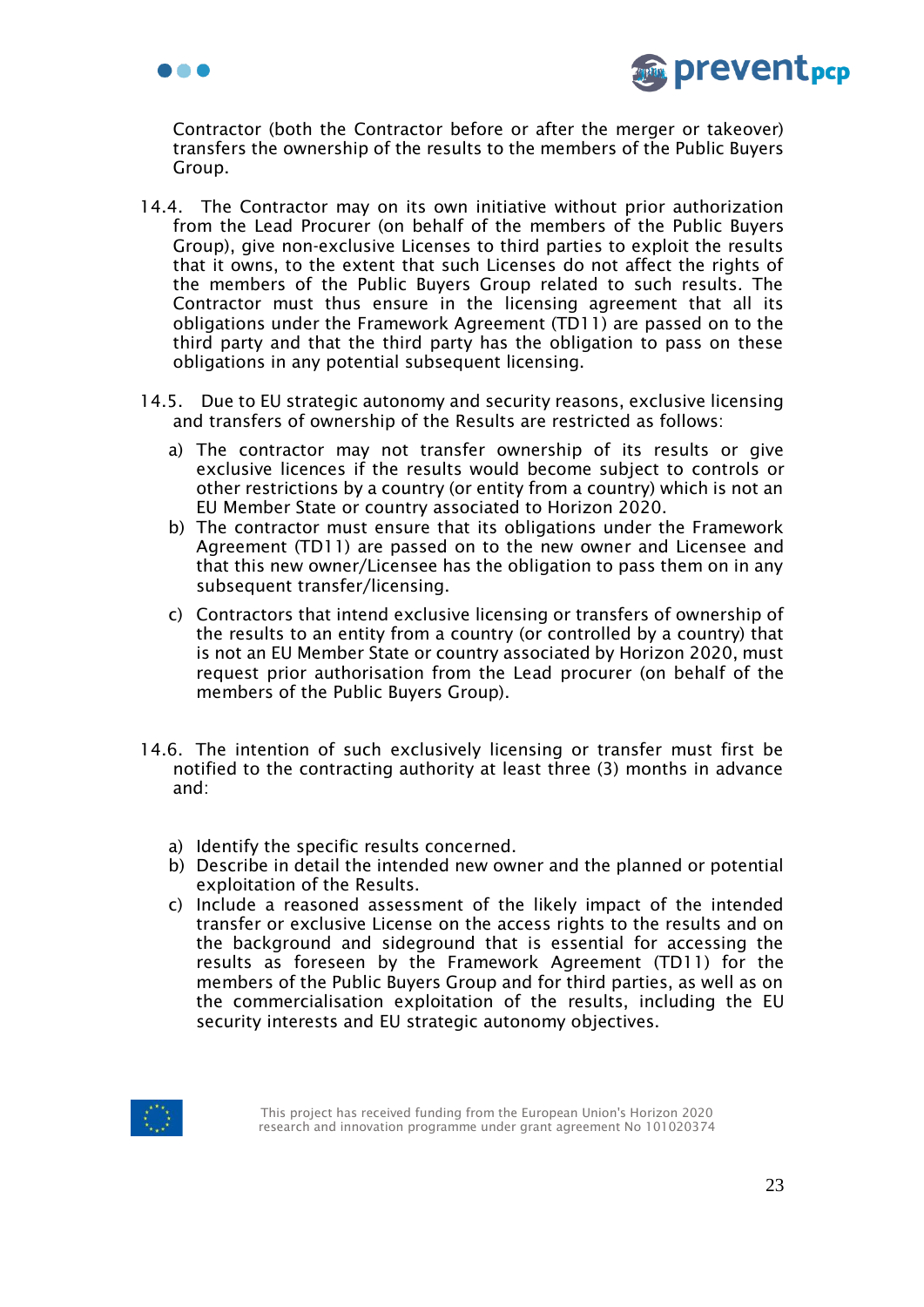



14.7. The Lead Procurer (on behalf of the members of the Public Buyers Group) may request the Contractor for additional information to verify the potential impact, upon which the Contractor must promptly provide the requested information. Before granting the authorisation, the Lead Procurer (on behalf of the members of the Public Buyers Group) will verify the potential impact of the intended transfer or exclusive licensing. The Lead Procurer (on behalf of the members of the Public Buyers Group ) may condition its authorisation to measures ensuring that the transfer or exclusive licensing will not have unintended or undesirable consequences. Before the Lead Procurer (on behalf of the members of the Public Buyers Group) gives its written authorization, the transfer may not take place and any transfer or exclusive licensing agreement concluded before or without a written authorization will be null and void.

## ARTICLE 15- Ethics and research integrity

- 15.1. The Contractor shall carry out the tasks assigned to it in the Framework Agreement (TD11) and in the Specific Contracts (TD12, 15 and 16) in compliance with ethical principles (including the highest standards of research integrity), and applicable international, European and national law.
- 15.2. The Contractor shall respect the fundamental principle of research integrity, as set out in the European Code of Conduct for Research Integrity.<sup>5</sup> This implies compliance with the following essential principles:
	- Reliability in ensuring the quality of research reflected in the design, the methodology, the analysis and the use of resources.
	- Honesty in developing, undertaking, reviewing, reporting and communicating research in a transparent, fair and unbiased way.
	- Respect for colleagues, research participants, society, ecosystems, cultural heritage and the environment.
	- Accountability for the research from idea to publication, for its management and organization, for training, supervision and mentoring, and for its wider impacts.



<sup>&</sup>lt;sup>5</sup> The European Code of Conduct for Research Integrity of ALLEA of 2017. [https://www.allea.org/wp-content/uploads/2017/05/ALLEA-European-Code-of-Conduct-for-](https://www.allea.org/wp-content/uploads/2017/05/ALLEA-European-Code-of-Conduct-for-Research-Integrity-2017.pdf)[Research-Integrity-2017.pdf](https://www.allea.org/wp-content/uploads/2017/05/ALLEA-European-Code-of-Conduct-for-Research-Integrity-2017.pdf)

This project has received funding from the European Union's Horizon 2020 research and innovation programme under grant agreement No 101020374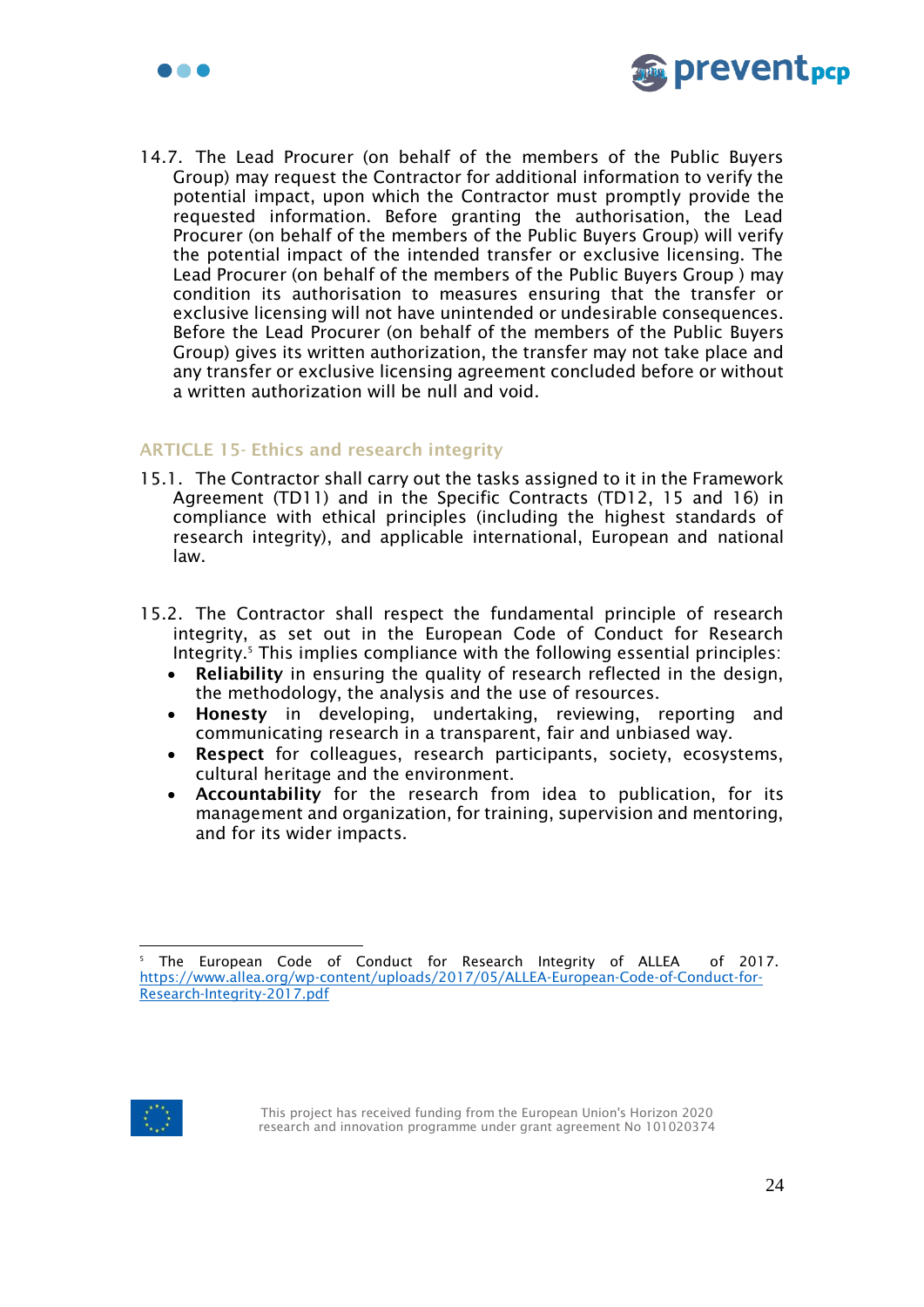



- 15.3. Beneficiaries must ensure that persons carrying out research tasks follow the good research practices and refrain from the research integrity violations described in the mentioned Code.
- 15.4. Before starting any activity that raises an ethical issue, the Contractor shall submit to the Lead Procurer a copy of:
	- Any ethics committee opinion required under national law and;
	- Any notification or authorization for activities raising ethical issues required under national law.

# **ARTICLE 16- Security related obligations**

- 16.1. Activities involving dual-use goods or dangerous materials and substances shall comply with applicable European, national and international law.
- 16.2. Before starting the activity, the Contractor shall provide the lead procurer with a copy of any export or transfer licences required.
- 16.3. EU Restricted Information will be treated with due diligence and according to the provisions of the NDA (TD2) and the EURI template (TD3) signed by the Contractor, members of the Consortium , subcontractors and/or Third Parties.
- 16.4. Tasks involving classified information may not be subcontracted without prior written approval from the Lead Procurer.
- 16.5. The Contractor shall inform the Lead Procurer of any changes relating to security and, if necessary, request an amendment. At the Lead procurer's request, the Contractors shall provide a security assessment (code quality).
- 16.6. All information that may be used to threaten or harm any member of the Public Buyers Group or the proper management of their activities, as well as to cause acts of vandalism or terrorism may only be disclosed or disseminated if the Contractor has first obtained written approval from the Lead Procurer and all the members of the PBG.
- 16.7. Tasks involving classified information in the scope of public security on specific crisis management processes linked with the PREVENT

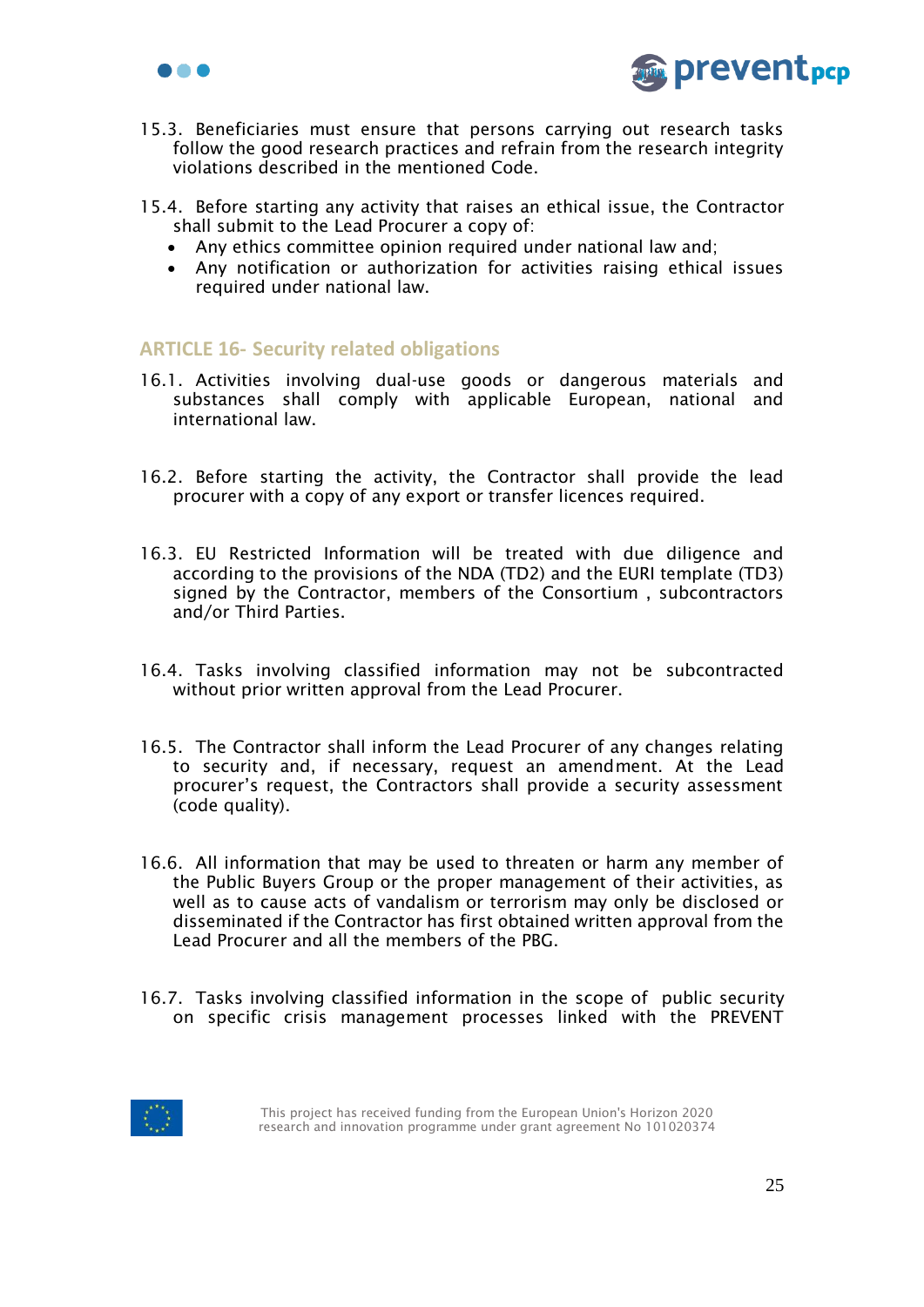



Common Challenge must be subject to special privacy measures in accordance with the Article 10.

- 16.8. The Contractor shall carry out a compliance self-check to guarantee the level of security at the start of the PCP procedure and will have to maintain this level of security throughout the whole project. To ensure these levels of security, the Contractor will provide and present, a safety indicator scorecard formalising the results of these self-checks on a quarterly basis.
- 16.9. The Contractor will allow the members of the Public Buyers Group to perform security checks, such as "vulnerability scans" or "penetration tests".
- 16.10.The Contractors will ensure and demonstrate that the tools and services provided comply with the rules of secure development, including the top 10 OWASP vulnerabilities, and will allow the members of the Public Buyers Group to audit the terms of these security requirements in order to verify compliance. Moreover, the Contractor shall carry out developments in accordance with the PREVENT PCP best practice guides for secure IT developments. Upon delivery of the solution, the Contractor will ensure that the level of security achieved complies with these requirements.
- 16.11.In the event of deviations from the security requirements, or in the event of a breach of security following an audit or inspection, the Contractor will present a remediation plan no later than fifteen (15) days after delivery of the report indicating the deviation or the breach in security.
- 16.12.The Contractors will remedy such deviations or failures by implementing the remediation plan within a period of time mutually agreed upon by both parties. Additionally, the Contractors shall assist the members of the Public Buyers group to:
	- a) Investigate and analyse the cause or origin of the incident, and how it occurred.
	- b) Evaluate the extent of any damage.
	- c) Recommend security measures/methods.

The Contractors shall install, on the equipment that supports the software delivered (workstations and servers in particular), protection systems against malicious codes and to update them regularly and not to deactivate them, even for incident resolution purposes.

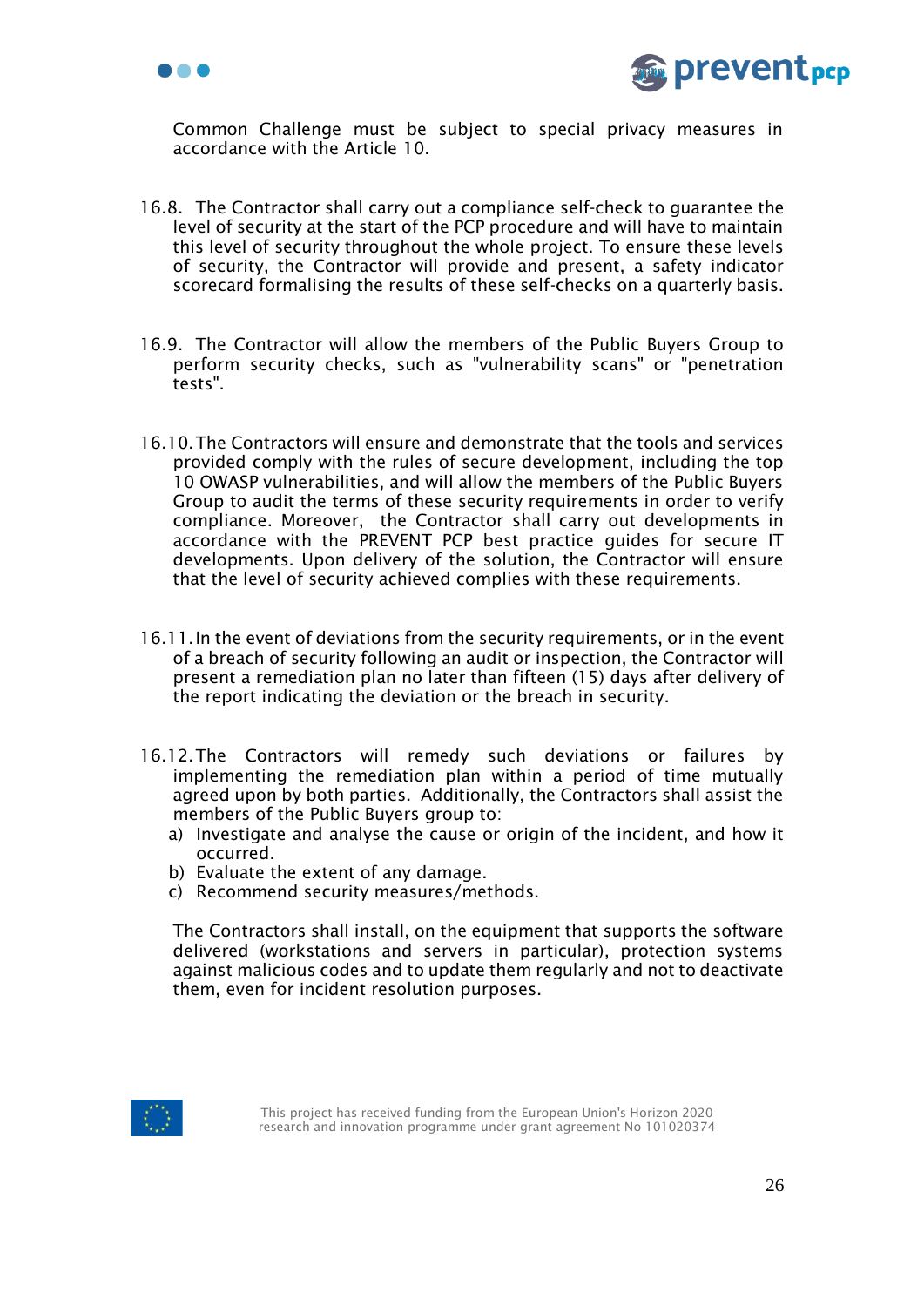



- 16.13.The contractors shall keep up to date all the software and technical components which contribute to the delivery of the solution.
- 16.14.The Contractor shall ensure that all Software, firmware and Hardware provided or installed is be free of virus and other malicious codes. Notwithstanding the provisions of Article 22, the Contractor will be responsible and liable for any failure in this regard and will have to replace/substitute/recover the lost data and remove virus and/or other malicious codes from the System.
- 16.15.The Contractor will carry out and formalise (at least) weekly monitoring of the state/updates of their workstation and server protection systems against malicious programs (e.g., version, antivirus signatures).
- 16.16.The Contractor will carry out and formalise monthly monitoring of the status of software and technical components security patches.
- 16.17.The Contractor's premises will be equipped with individual access control devices. Any attempts to access these premises must be recorded and kept for a minimum of two (2) months. The Contractors shall restrict physical access to strictly operational requirements and formalize a procedure for managing physical access. This procedure must specify at least the methods for managing access requests and deletions and include a quarterly review.
- 16.18.The Contractors premises hosting its technical resources must be equipped with intrusion detection devices connected 24 hours a day to a centralized monitoring system. Upon request of the Lead Procurer, the Contractor will make available records of events, alarms, processing and termination actions.

### ARTICLE 17- Processing of personal data

- 17.1. The Lead Procurer, the members of the PBG and the Contractor shall process personal data in compliance with the applicable EU and national law (Greece L.4624/2019) on data protection (including the information related to authorizations and notification requirements).
- 17.2. The Contractor may grant its staff access to data only in so far as is strictly necessary for implementing, managing and monitoring the Framework Agreement and Specific Phase Contracts.
- 17.3. The Contractor must inform the staff whose personal data are collected and processed by the Lead Procurer, the Public Buyers Group and/or the EU. For this purpose, the Contractor must provide them with the privacy statements of the Lead Procurer, the Public Buyers Group and the EU,

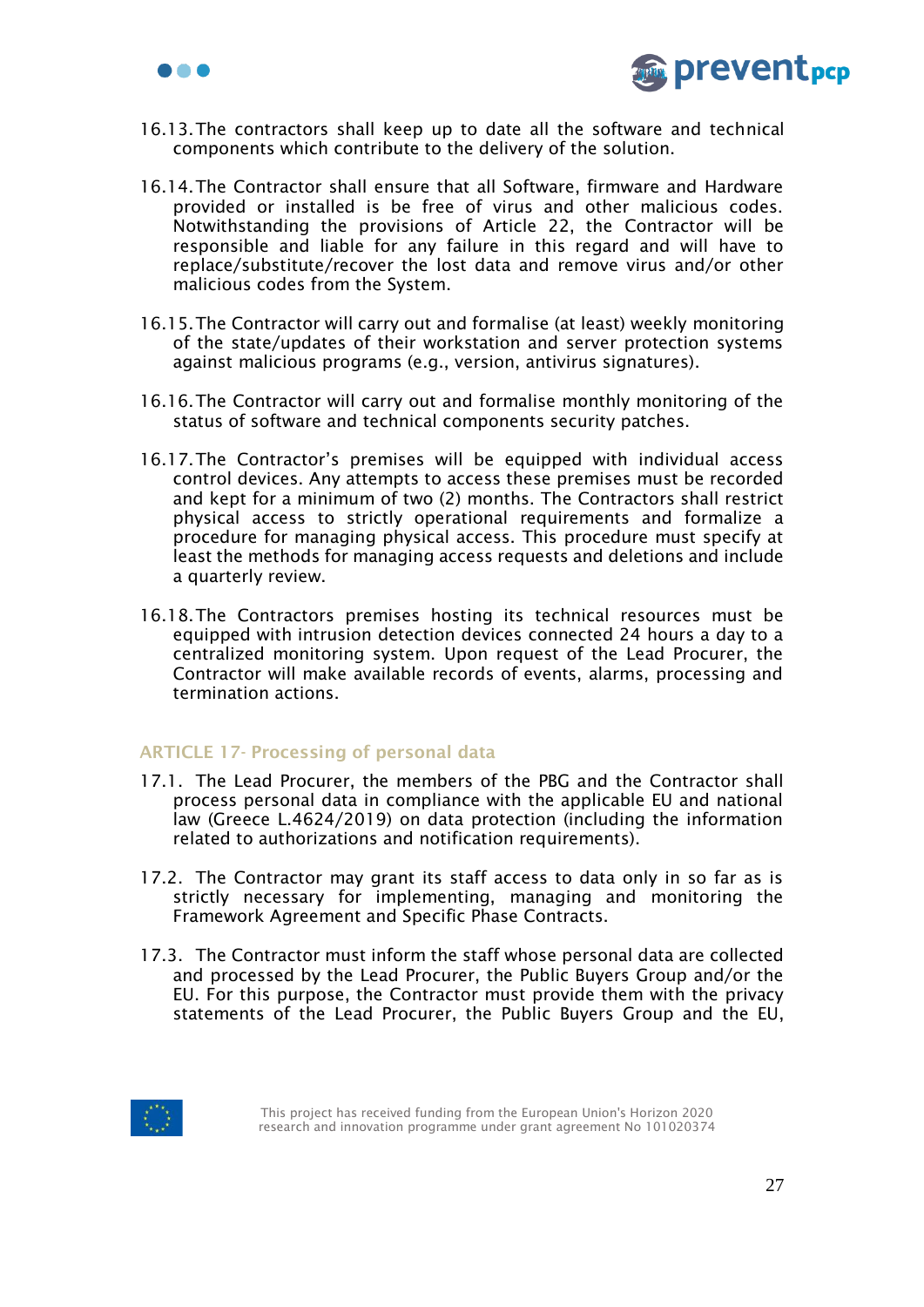



before transmitting their data. If explicit prior consent from the subjects of the data is needed, the Contractor must obtain such consent.

- 17.4. The localisation of and access to the personal data processed by the contractor shall comply with the following:
	- a) The personal data shall only be processed within the territory of the European Union and the European Economic Area and will not leave that territory.
	- b) The data shall only be held in data centres located with the territory of the European Union and the European Economic Area.
	- c) No access shall be given to such data outside of the European Union and the European Economic Area.
	- d) The contractor may not change the location of data processing without the prior written authorisation of the contracting authority.
	- e) Any transfer of personal data under this Framework Agreement to third countries or international organisations shall fully comply with the requirements laid down in Chapter V of Regulation (EU)2018/17252.
- 17.5. The Contractor shall implement the technical and organizational means to ensure the security of the of the Prevent PCP data, the information of the Members of the Consortium and the information used during the implementation of the Contract, as well as to ensure that the data is not accessible or visible by other customers of the Contractor, and to the Contractor's employees who do not have a need to know. The Contractor will also put in place mechanisms to reduce the impact of equipment theft.
- 17.6. The Contractor shall:
	- a) Set up a data backup system.
	- b) Carry out a monthly follow-up of the execution of these backups.
	- c) Protect the backups with the same level of security as those applied to data.
	- d) Maintain the same level of partitioning of the back up data with respect to other data hosted by the Contractor.
	- e) Perform periodic tests (at least every six months) to restore backups and communicate the results of these tests when required.
	- f) Implement backup protection devices against alteration (physical or logical).
- 17.7. The Contractor agree not to move the Consortium partners data to any other environment, without prior formal authorization from the Lead Procurer.

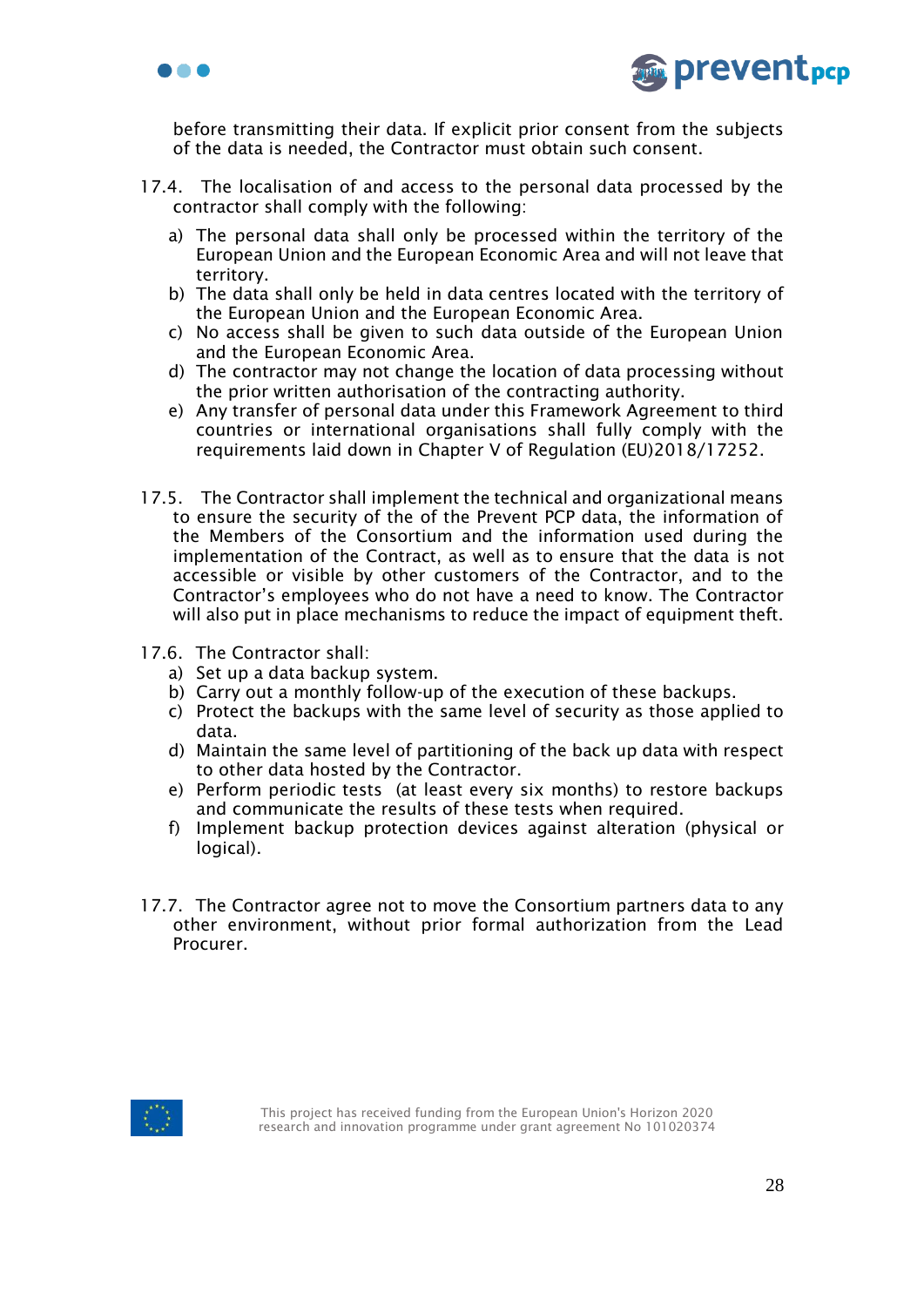



## ARTICLE 18- Obligation to provide information and keep records

- 18.1. The Contractor must, at any time during the implementation of the Framework Agreement (TD11) and Specific Phase Contracts (TD12, 15 and 16) and for four (4) years after, provide any information requested by the Lead Procurer or the members of the Buyers Group in relation to the Framework Agreement (TD11) and Specific Phase Contracts (TD12, 15 and 16) concerning the commercialisation of the Results.
- 18.2. The Contractor shall keep and maintain, up until four (4) years after this Agreement has been completed, full and accurate records of the Project including:
	- a) All aspects of the Project.
	- b) All payments made by the Lead Procurer in accordance with Article 7. The Contractor shall on simple request allow the Lead Procurer or the Lead Procurer's representatives the access to those records as may be required in connection with this Framework Agreement.
- 18.3. The Contractor must keep the original documents. Digital and digitalized documents are considered originals if they are authorized under national law. Should there be ongoing checks, reviews, audits, investigations, litigation or other pursuits of claims (including against the Lead Procurer or the members of the PBG, the Contractor must keep the records and other supporting documentation relating to the implementation of the Framework Agreement (TD11) and Specific Phase Contracts (TD12, 15 and 16) until the end of these procedures.
- 18.4. The Contractor shall provide all reasonable assistance at all times during the term of this Framework Agreement and during a period of ten years after its termination or expiry for any reason whatsoever, for the purposes of allowing the Lead Procurer to obtain such information as is necessary to fulfil the its obligations to supply information for national or supra- national parliamentary, governmental, judicial or other administrative purposes and/or to carry out an audit of the Contractor's compliance with this Framework Agreement including all activities, performance, security and integrity in connection therewith.

### ARTICLE 19- EU checks, reviews, audits and investigations

Should the EU (including as represented by the European Court of Auditors or the European Anti-Fraud Office (OLAF)) decide to carry out a check, review, audit or investigation, the Contractor must make available all information, records and other supporting documents relating to the implementation of the Framework Agreement and Phase Contracts.

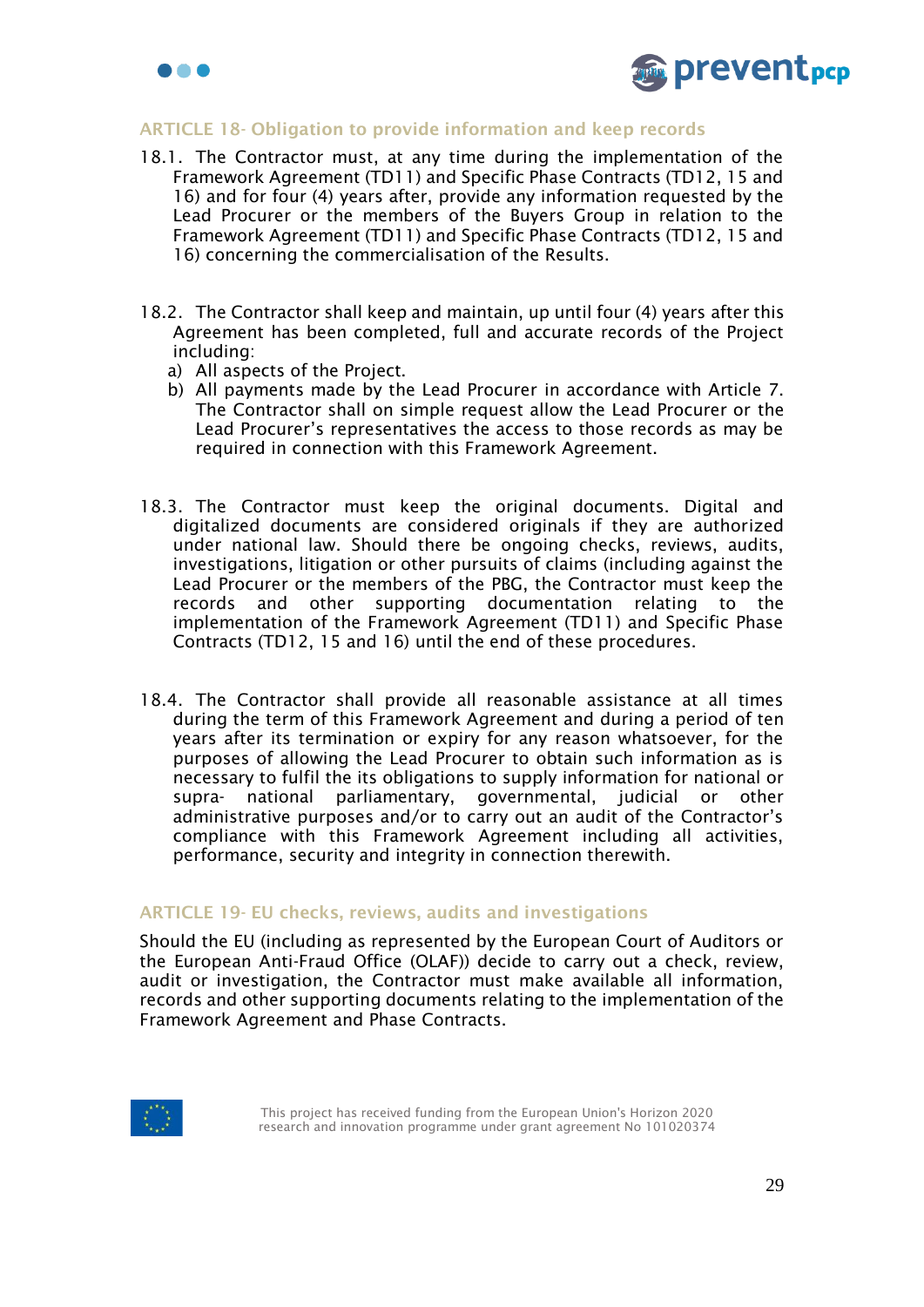



Should there be an on-the-spot visit, the Contractor must allow access to its premises and must ensure that the information requested is readily available.

# ARTICLE 20- Eu impact evaluation

Should the EU carry out an impact evaluation (of its grant to the Lead Procurer, the members of the PBG and/or the members of the Prevent PCP Consortium), the Contractor must make available all information, records and other supporting documents relating to the implementation of the Framework Agreement (TD11) and Specific Phase Contracts (TD12, 15 and 16).

#### ARTICLE 21- Monitoring and reporting

- 21.1. During each PCP Phase, the implementation by the Contractor of the R&D Services will be monitored periodically and reviewed against the expected outcomes (deliverables and output or Results) for that Phase.
- 21.2. To this end, the Contractor will be assigned a main contact person (their supervisor) from the TMC appointed by the Lead Procurer (on behalf of the PBG). There will be regular monitoring meetings between the Contractor and the Technical Management Committee.
- 21.3. For the purpose of such monitoring activities, the Lead Procurer (on behalf of the Public Buyers Group) is entitled to carry out physical visits to the Contractor's premises at any time during the implementation of the PCP . The meetings will take place after formal communication. The Contractor could be asked to discuss the Results achieved in the preceding period and present their updated work plan
- 21.4. The Lead Procurer (on behalf of the Buyers Group) may request to witness (or request that a designated party witnesses) any tests or measurements to be performed by the Contractor or his subcontractor(s). The Contractor shall give the Lead Procurer a prior notice (with sufficient time and in any case no less than 10 days) in writing of the date(s) and place(s) of such tests and measurements. Failure to notify with sufficient time will allow the Lead Procurer to demand that such tests and measurements be repeated at the expense of the Contractor, who shall be liable for any delay resulting thereof.
- 21.5. The PEC will provide regular feedback in writing to Contractors after meetings or visits.

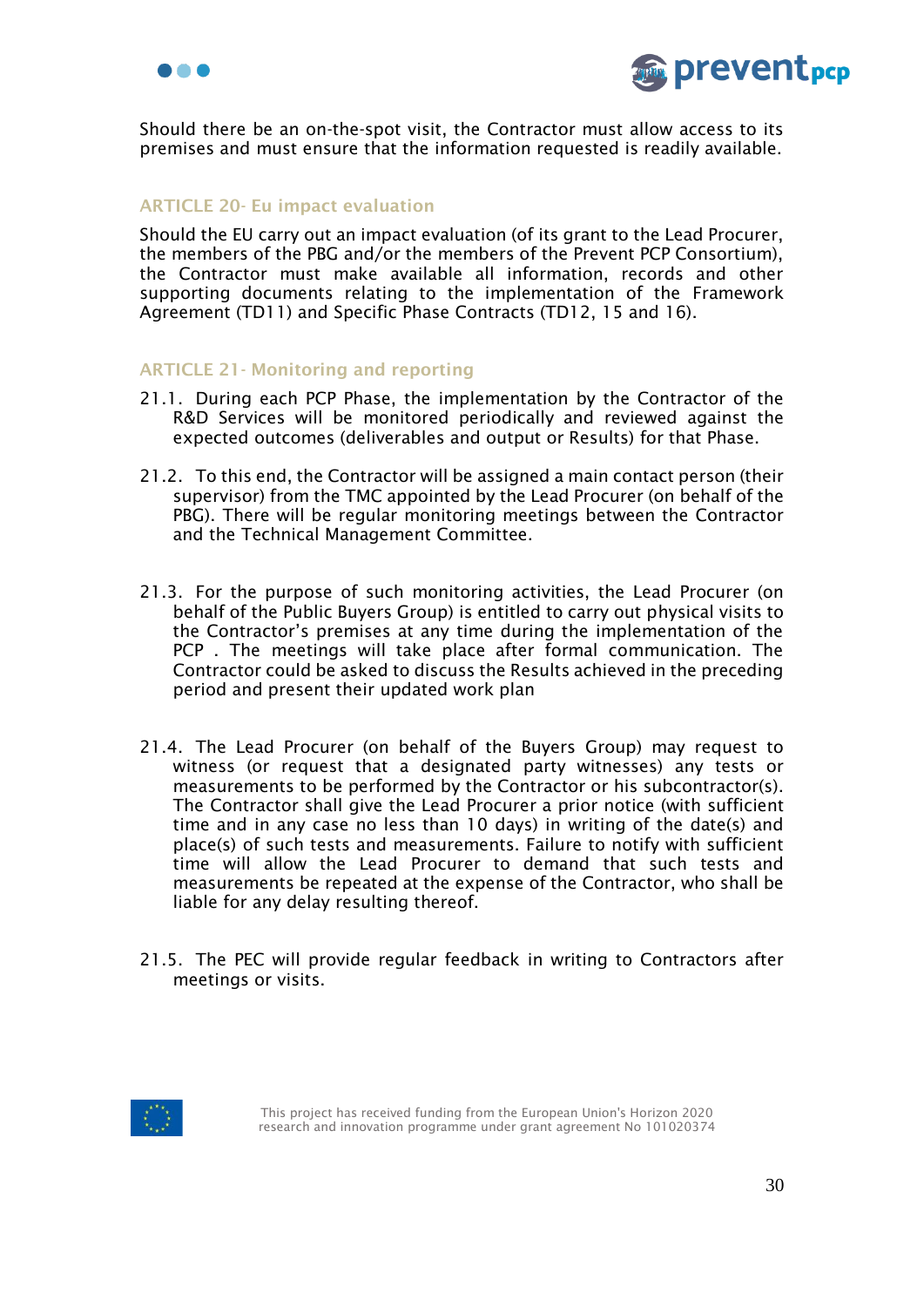



#### End of Phase reporting

- 21.5. The Contractor shall submit to the Lead Procurer an End of Phase (1, 2, 3) report (TD13) at the end of each relevant Phase (Phase 1: Solution design, Phase 2: Prototype Development and Phase 3: Operational Validation), on the Completion Date.
- 21.6. The Contractor shall draft the End of Phase (1, 2, 3) report using TD13 and shall take into account any and all recommendations provided by the Lead Procurer. The End of Phase (1, 2, 3) report shall include the data, methods, results and final conclusions together with the information management and any other information relating to the specific project Phase it concerns up to the Completion Date thereof. Ownership of necessary reports of all phases will be transferred to the Lead Procurer.
- 21.7. The Evaluation of each End of Phase Report shall be carried out at the Lead Procurer premises or at any other place indicated thereby by the PEC.
- 21.8. The evaluation of the End of Phase (1, 2, 3) report will be made within the timeline as provided in the Call for Tender (TD1).
- 21.9. The evaluation will assess whether the Contractor has achieved the objectives mentioned in the in the Financial offer form (TD5) and the Technical offer form (TD4), in accordance with the Call for Tender (TD1) and each Phase objectives.
- 21.10.The evaluation will be documented in a specific report, indicating the date and the results of the same and will be signed by all the members of the PEC.

#### Succession of Phase 1, Phase 2 and Phase 3 of the Project

- 21.11.By signing the Framework Agreement, the Lead Procurer (on behalf of the members of the Public Buyers Group) and the Contractor accept the general conditions set by this Framework Agreement and the Phase Contract for Phase 1.
- 21.12.In case the Contractor gets awarded contracts for Phase 2 and Phase 3, these have to be signed by Lead Procurer (on behalf of the members of the Public Buyers Group) and the Contractor. The Contractor has the obligation

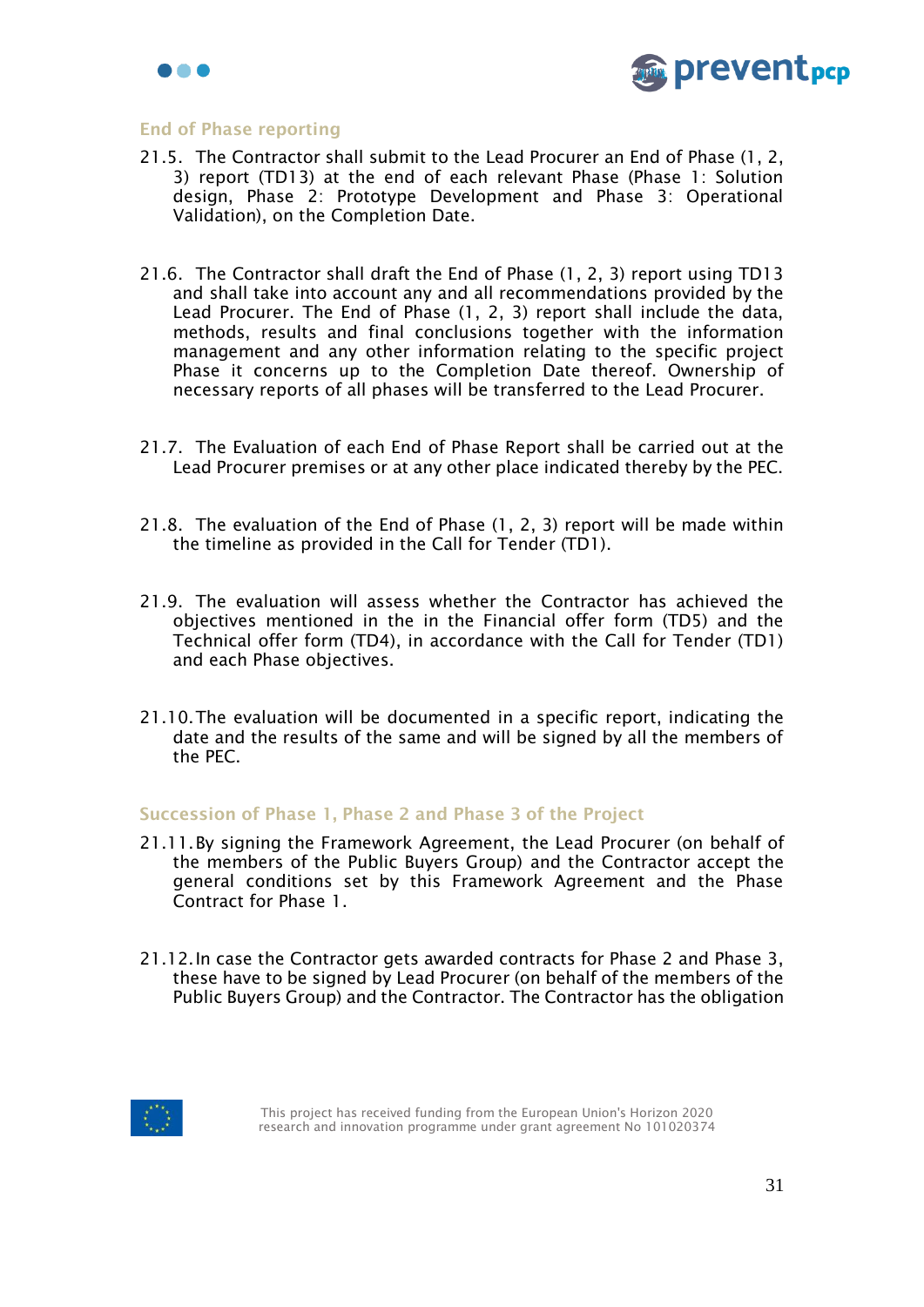



of performing the Services within the scope of the respective Phases of the Project.

# Assessment of Phase 1 and award of Phase 2

- 21.13.On the Completion Date of Phase 1, the Contractor shall submit to the Lead Procurer the End of Phase 1 report (TD13) together with the deliverables belonging to Phase 1, which shall be reviewed and assessed by the TMC.
- 21.14.The outcome of the evaluation shall result in the decision of the PEC regarding the unsatisfactory, satisfactory or successful completion of Phase 1 (as defined in the Call for Tenders). This decision will be issued according to the timeline of the Call for Tenders (TD1). In case a longer evaluation process is needed, the Contractor(s) will be duly informed of the new timeline for the evaluation outcome.
- 21.15.The following rules shall apply:
	- a) In case the Contractor has not satisfactorily completed Phase 1:
		- i. the Contractor shall reimburse the received pre-payment to the Lead Procurer,
		- ii. the Contractor will not receive further payment for the work carried out in Phase 1,
		- iii. the Contractor will not be invited to submit an offer for Phase 2, and
		- iv. this Framework Agreement and Phase 1 Contract shall terminate.
	- b) In case the Contractor has satisfactorily, but not successfully completed Phase 1:
		- i. The Contractor shall not reimburse the received pre-payment to the Lead Procurer,
		- ii. the Contractor will be entitled to the payment for the work carried out in Phase 1,
		- iii. the Contractor will not be invited to submit an offer for Phase 2, and
		- iv. this Framework Agreement and Phase 1 Contract shall terminate.
	- c) In case the Contractor has successfully completed Phase 1:
		- i. The Contractor shall not reimburse the received pre-payment to the Lead Procurer;
		- ii. the Contractor will be entitled to the payment for the work carried out in Phase 1 and
		- iii. the Contractor will be invited to submit an offer for Phase 2.

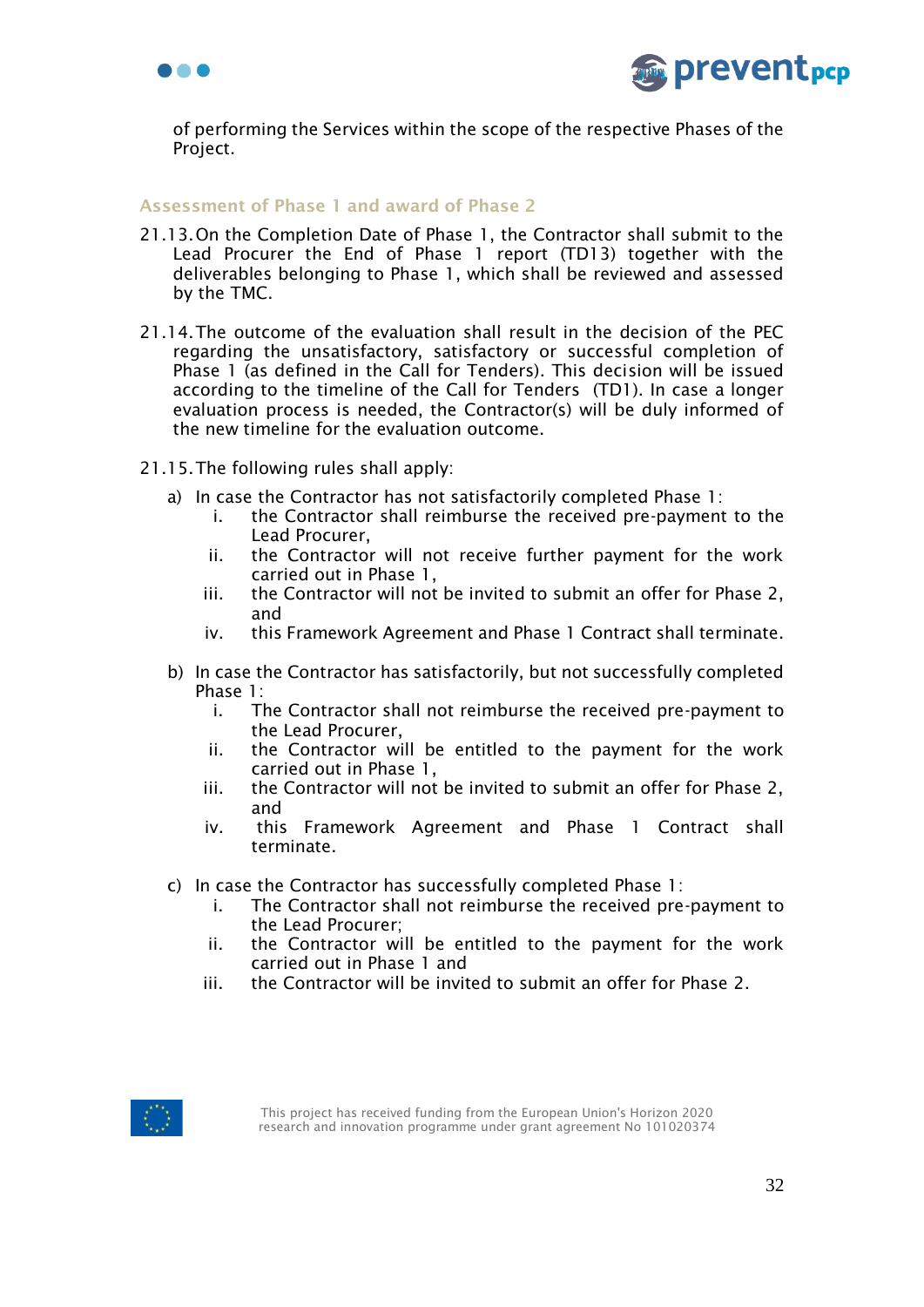



- 21.16.The Contractor that has successfully completed Phase 1 will be invited to submit an offer for Phase 2. The Lead Procurer will communicate the award decision after the deadline for submitting the offers. This will take place according to the planning provided in the Call for Tender (TD1). Any changes in the timeline above will be duly communicated to the Contractors.
- 21.17. If the Contractor is selected for Phase 2, this Framework Agreement shall continue in force for the duration of the following Phases. The Contractor shall thereupon sign a Contract relevant to that phase. Alternatively, if the Contractor is not selected for Phase 2, this Framework Agreement shall, without prejudice to any surviving clauses, cease to have any effect upon the date announced by the Lead Procurer for final award of Phase 2.

## Assessment of Phase 2 and award of Phase 3

- 21.18.On the Completion Date of Phase 2, the Contractor shall submit to the Lead Procurer the End of Phase 2 report (TD13) together with the deliverables belonging to Phase 2, which shall be reviewed and assessed by the TMC. This assessment shall be performed according to the planning provided in the Call for Tenders (TD1).
- 21.19.The outcome of the evaluation shall result in the decision of the PEC regarding the unsatisfactory, satisfactory or successful completion of Phase 2 (as defined in the Call for Tenders). This decision will be issued according to the planning provided in the Call for Tenders (TD1). In case a longer evaluation process, the Contractors will be duly informed of the new timeline for the evaluation outcome.
- 21.20.The following rules shall apply:
	- a) In case the Contractor has not satisfactorily completed Phase 2:
		- i. the Contractor shall reimburse the received pre-payment to the Lead Procurer,
		- ii. the Contractor will not receive further payment for the work carried out in Phase 2,
		- iii. the Contractor will not be invited to submit an offer for Phase 3, and
		- iv. this Framework Agreement and Phase 2 Contract shall terminate.
	- b) In case the Contractor has satisfactorily, but not successfully completed Phase 2:
		- i. The Contractor shall not reimburse the received pre-payment to the Lead Procurer,

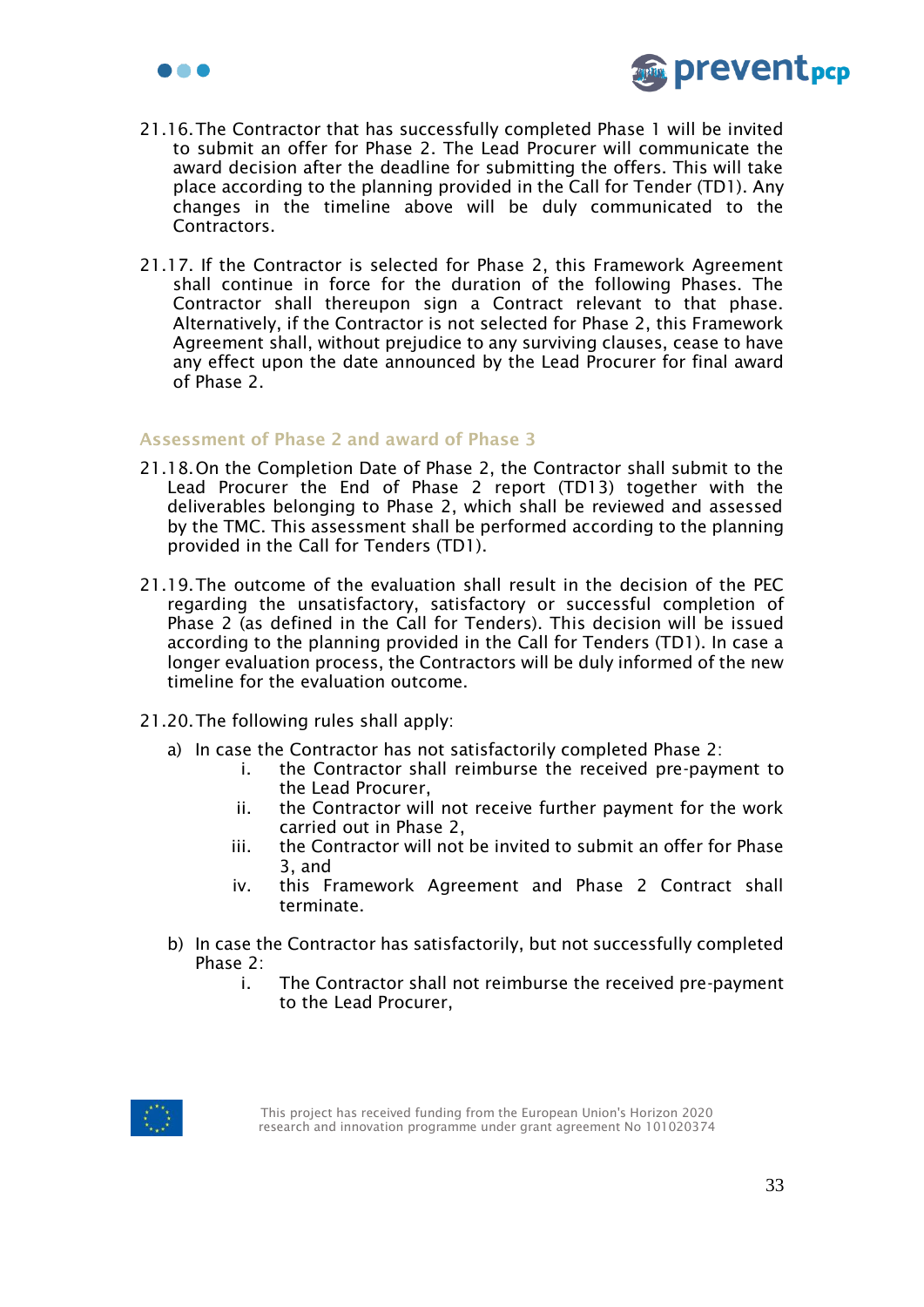



- ii. the Contractor will be entitled to the payment for the work carried out in Phase 2,
- iii. the Contractor will not be invited to submit an offer for Phase 3, and
- iv. this Framework Agreement and Phase 2 Contract shall terminate.
- c) In case the Contractor has successfully completed Phase 2:
	- i. The Contractor shall not reimburse the received pre-payment to the Lead Procurer,
	- ii. the Contractor will be entitled to the payment for the work carried out in Phase 2, and
	- iii. the Contractor will be invited to submit an offer for Phase 3.
- 21.21.The Contractor that has successfully completed Phase 2 will be invited to submit an offer for Phase 3. The Lead Procurer will communicate the award decision after the deadline for submitting the offers. This will take place according to the planning provided in the Call for Tender (TD1). Any changes in the timeline above will be duly communicated to the Contractors.
- 21.22.If the Contractor is selected for Phase 3, this Framework Agreement shall continue in force for the duration of the following Phases. The Contractor shall thereupon sign a Contract relevant to that phase. Alternatively, if the Contractor is not selected for Phase 3, this Framework Agreement shall, without prejudice to any surviving clauses, cease to have any effect upon the date announced by the Lead Procurer for final award of Phase 3.

### Assessment of Phase 3

- 21.23.On the Completion Date of Phase 3, the Contractor shall submit to the Lead Procurer the End of Phase 2 report (TD13) together with the deliverables belonging to Phase 3, which shall be reviewed and assessed by the TMC. This assessment shall be performed according to the planning provided in the Call for Tenders (TD1).
- 21.24.The outcome of the evaluation shall result in the decision of the PEC regarding the unsatisfactory, satisfactory or successful completion of Phase 3 (as defined in the Call for Tenders). This decision will be issued according to the planning provided in the Call for Tender (TD1). In case a longer evaluation process, the Contractors will be duly informed of the new timeline for the evaluation outcome.
- 21.25.The following rules shall apply:

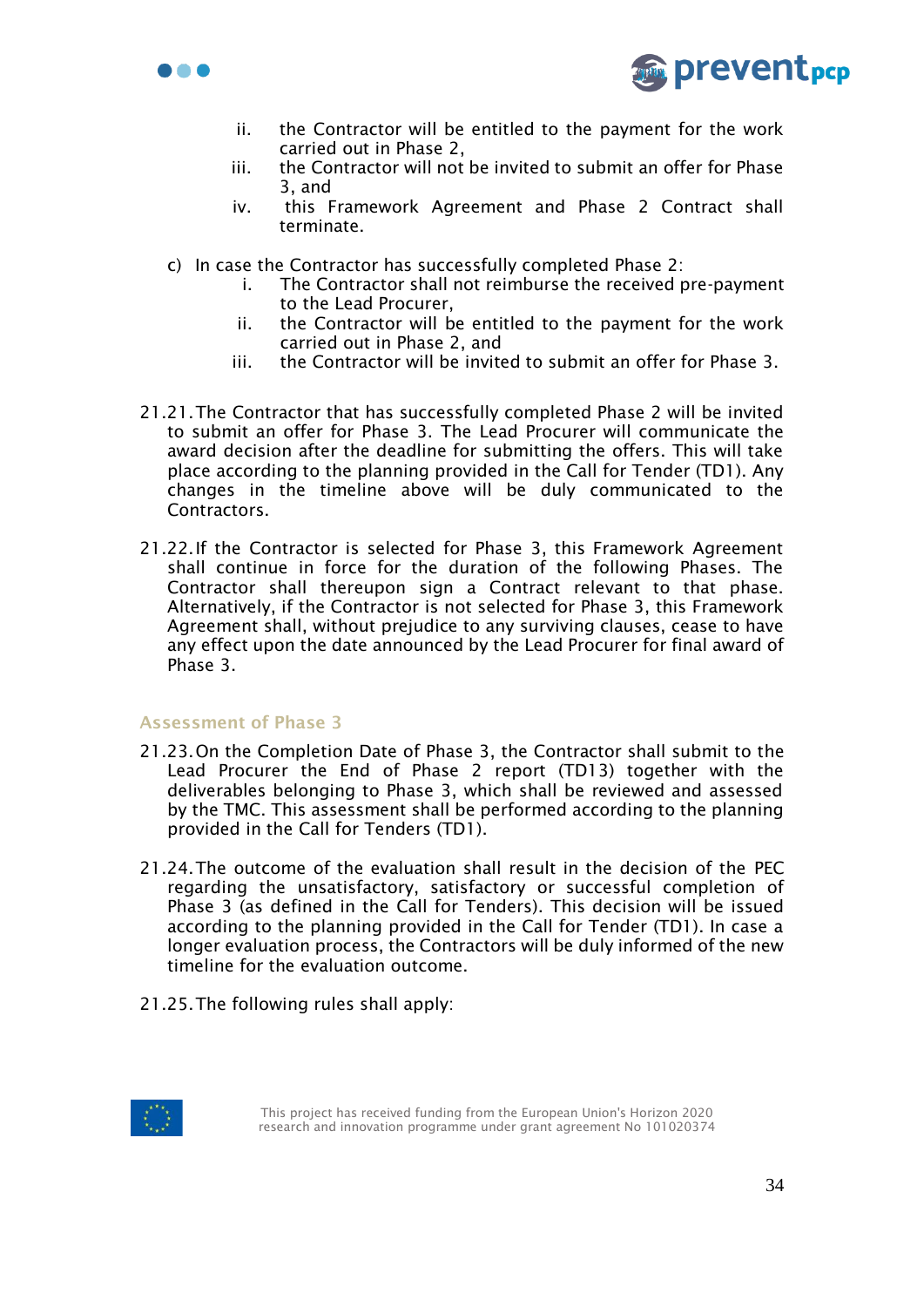



- a) In case the Contractor has not satisfactorily completed Phase 3:
	- i. the Contractor shall reimburse the received pre-payment to the Lead Procurer,
	- ii. the Contractor will not receive further payment for the work carried out in Phase 3,
	- iii. this Framework Agreement and Phase 3 Contract shall terminate.
- b) In case the Contractor has satisfactorily, but not successfully completed Phase 3:
	- i. The Contractor shall not reimburse the received pre-payment to the Lead Procurer,
	- ii. the Contractor will be entitled to the payment for the work carried out in Phase 3,
	- iii. this Framework Agreement and Phase 3 Contract shall terminate.
- c) In case the Contractor has successfully completed Phase 3:
	- i. The Contractor shall not reimburse the received pre-payment to the Lead Procurer;
	- ii. the Contractor will be entitled to the payment for the work carried out in Phase 3.
- 21.26.Successful completion of Phase 1 is a prerequisite to receiving an invitation for Phase 2. Successful completion of Phase 2 is a prerequisite to receiving an invitation for Phase 3.
- 21.27.Any award for Phases 2 and 3 will be communicated in writing by the Lead Procurer to the Contractor.
- 21.28.Any reference in this Framework Agreement to the project refers also to any of the Phases awarded to the Contractor.
- 21.29.The members of the Buyers Group cannot make use of any of the Deliverables of the Contractor in the event the Contractor needs to reimburse the payment for the work carried out under a PCP Phase.
- 21.30.The Lead Procurer (on behalf of the Public Buyers Group) reserves the right not to award contracts for Phases for which it has not received any suitable or acceptable offer in relation to the project, as well as to stop, cancel, revoke, re-issue the PCP or not to award any Phase Contract for objective reasons. The Lead Procurer (on behalf of the Public Buyers Group) assumes no obligation whatsoever to compensate or indemnify the Contractors for any expense or loss that may occur in the preparation of their tenders.

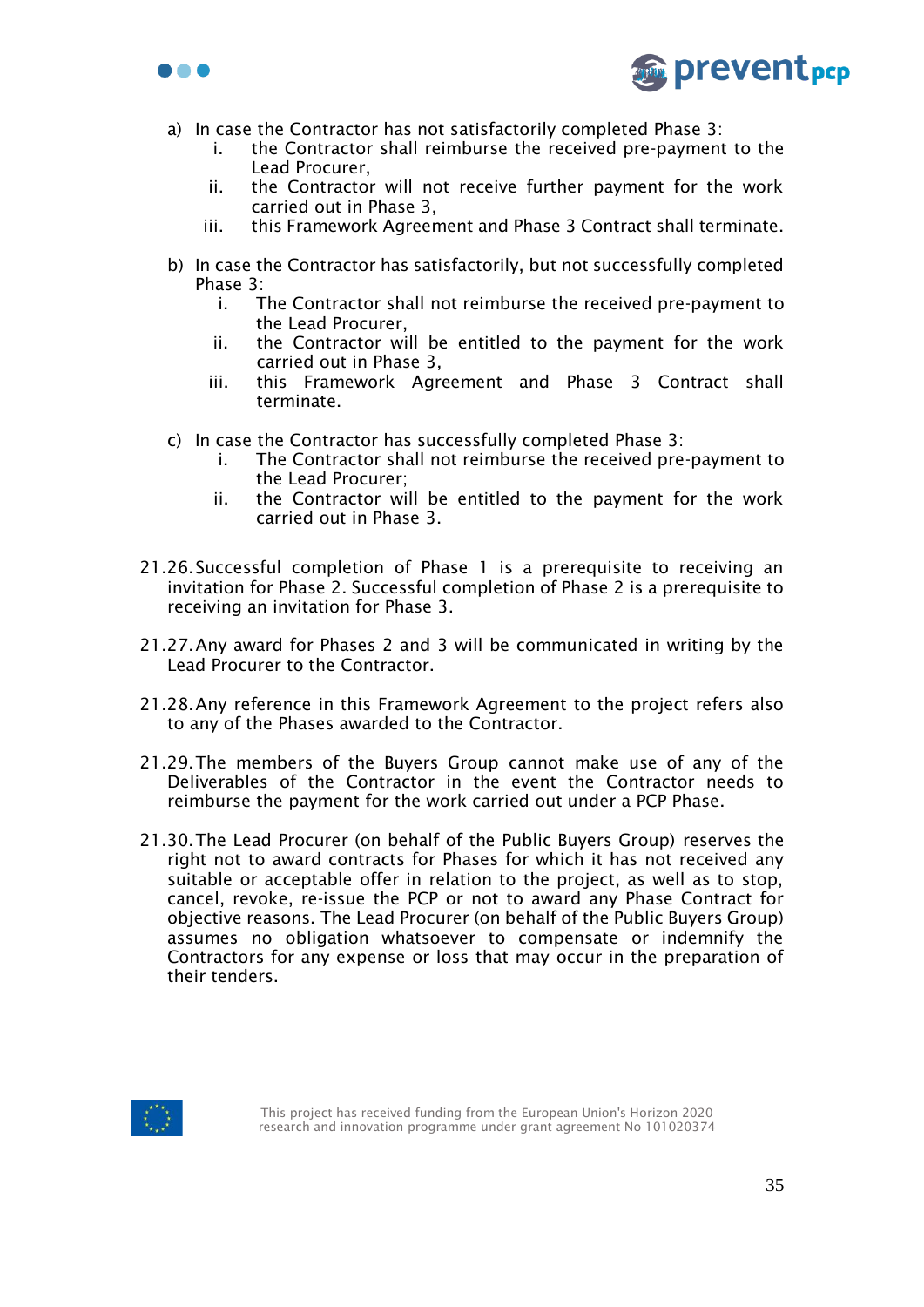



### ARTICLE 22- Liability

- 22.1. The Contractor undertakes to fulfil all the obligations arising out of this Framework Agreement (TD11), with the best possible diligence required by the nature of the services.
- 22.2. The Contractor assumes liability for any and all damages caused not covered by its professional insurance/liability policy – to anyone who is caused, in relation to the performance of the contractual services, relieving the Lead Procurer (and the members of the Public Buyers Group) and of any liability.
- 22.3. The Contractor shall be responsible and liable for any damage caused by it, or its employees, agents and/or sub-contractors, directly to the members of the Public Buyers Group or any third parties (including cost of restoration, penalties, loss of profits, costs and expenses, also legal expenses) which the Lead Procurer (on behalf of the members of the Public Buyers Group) is required to compensate, because of the Contractor's delay or failure to comply with its obligations. The liability of the Contractor under this Framework Agreement (TD2) is limited to a period of four (4) years after the termination of the Framework Agreement or the termination of the performance of the services whichever is later.
- 22.4. The Contractor shall also be responsible and liable for any damages or injuries suffered by his/her property or by people who cooperate with him/her or are employed by him/her, and agrees to indemnify the members of the Buyers Group, even in court.
- 22.5. The Contractor hereby agrees to provide, within ten (10) days as of the signing of this Framework Agreement, evidence of the conclusion of a professional insurance/liability policy concluded with a primary insurance company and undertakes to keep such policy insurance in force for the entire duration of this Framework Agreement and the Specific Phase Contracts to cover all direct or indirect material damage to persons or property. For the avoidance of any doubt, the limit for each event, corresponding at least to what the law provides for at least in the field of liability and insurance, cannot be considered, under any circumstances, as a limit to compensation for damage.
- 22.6. To further clarify, the Contractor shall indemnify and hold harmless the Lead Procurer and the members of the Public Buyers Group, their

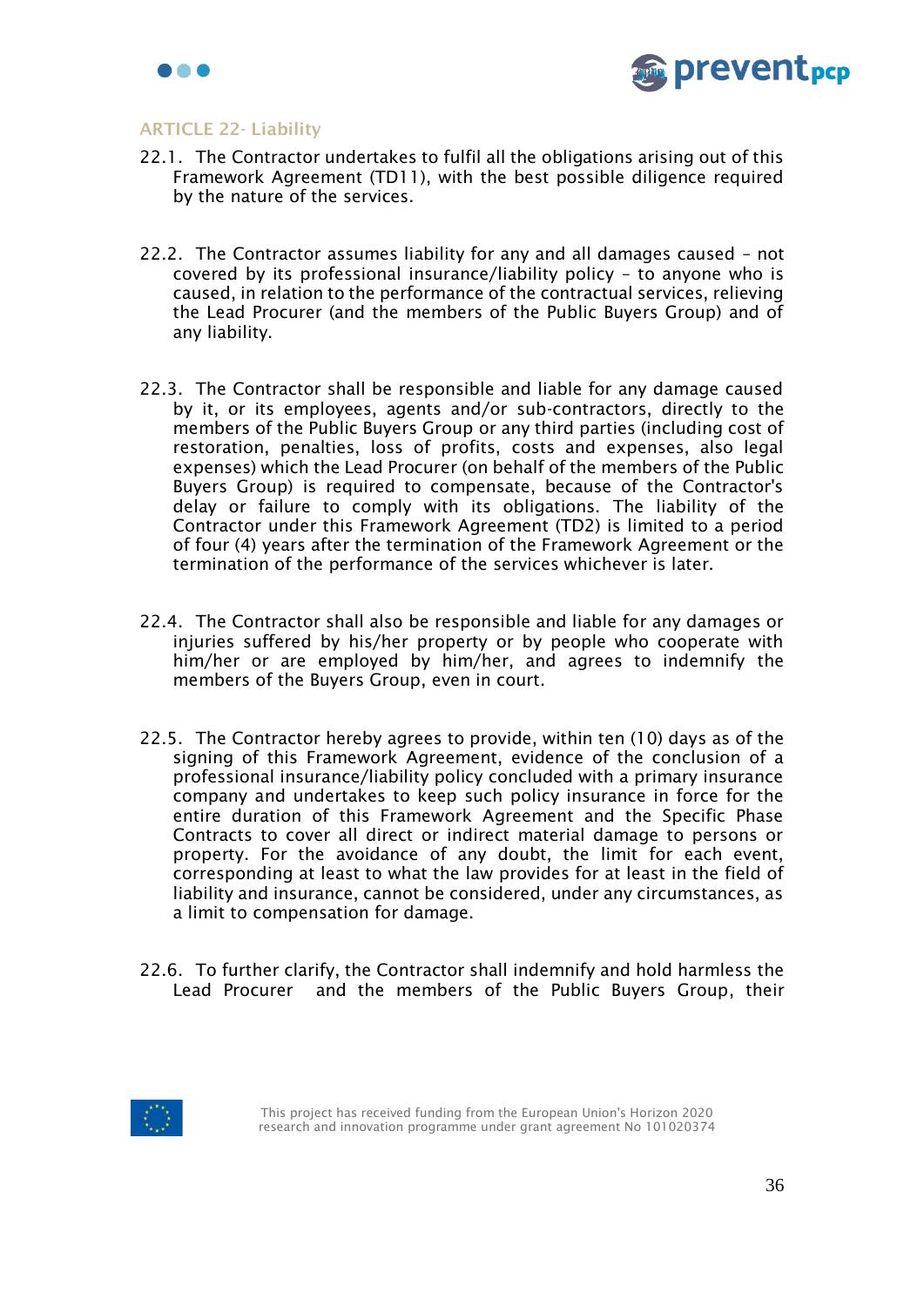



employees, officers, directors and agents fully against any and all liabilities, claims, actions, suits or proceedings whatsoever in respect of:

- a) any damage to property, including any infringement of third party IPRs;
- b) any injury to persons, including injury resulting in death;
- c) resulting from or in the course of, or in connection with the performance of the services, except in so far as such damages or injury shall be due to any act or negligence of the Procurer.
- 22.7. The Contractor shall promptly notify the Lead Procurer in writing of any such liabilities, claims, actions, suits or proceedings, and in particular of any action brought against the Contractor for infringement or alleged infringement of Intellectual Property Rights which might affect the project, within thirty (30) days after receipt of notice of any complaint, claim or injury opening an indemnification right.
- 22.8. In no event shall the Lead Procurer (and the members of the Buyers Group) be liable to the Contractor for punitive damages, indirect or consequential loss or damage suffered by Contractor.
- 22.9. The Contractor must compensate the members of the PBG if they are held liable by the EU for damage sustained as a result of the implementation of the Framework Agreement or a Specific Phase Contract (or because it was not implemented properly).
- 22.10.The EU cannot be held liable for any damage caused to the contractor or caused by the contractor in connection with the implementation of the Framework Agreement or a Phase Contract.

### ARTICLE 23- Breach of contract

- 23.1. The following articles constituting an non-exhaustive list of clauses that lead to breach of contract.
- 23.2. The Contractor shall ensure timely submission of deliverables. If the Contractor fails to deliver the Results or other deliverables as described in the Call for Tenders (TD1) - including, but not limited to, End of Phase Reports - and to comply with this Framework Agreement (TD11) and the Specific Phase Contract (TD12, 15 and 16) the Lead Procurer shall give the Contractor the opportunity to remedy it within an appropriate period (no longer than ten (10) days), unless the delay is not attributable to the Contractor. If the Lead Procurer is still not satisfied after that period, it may (at its discretion):

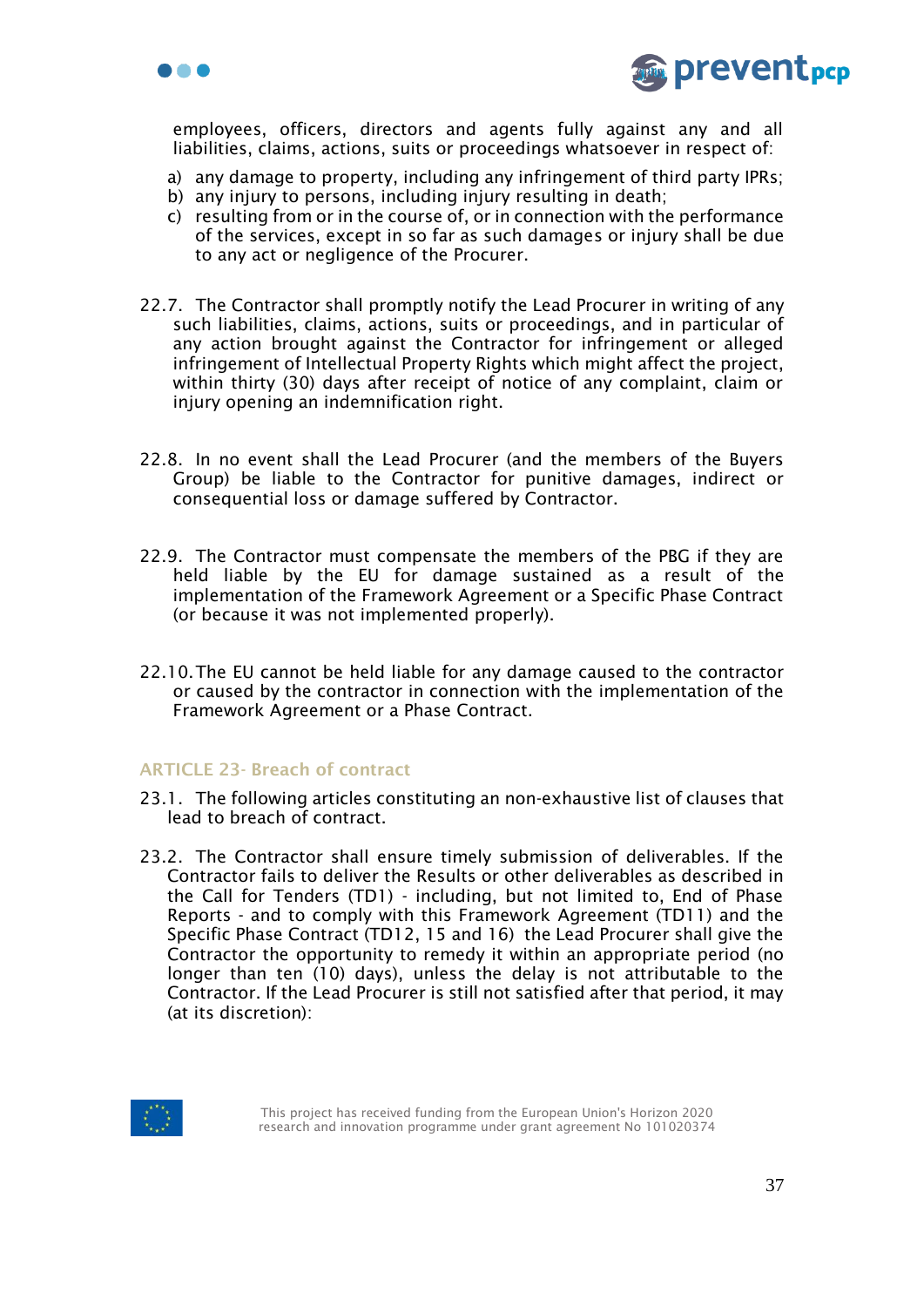



- a) Withhold payments until satisfactory delivery.
- b) Cancel payments.
- c) Have all sums previously paid by the Lead Procurer to the Contractor for and under the Phase which is then running (not being previous Phases), refunded by the Contractor.
- d) Hold the Contractor accountable for additional costs, which the members of the PBG reasonably incurred.
- e) Refuse to accept any subsequent performance of the project which the Contractor attempts to make.
- f) Exclude the Contractor from the any subsequent phases on the basis that the Contractor has not successfully completed the present Phase.
- g) Terminate the Framework Agreement, in whole or in part, and/or any Phase Contract without liability to the Contractor.
- 23.3. Acceptance by the Lead Procurer of any deliverable or Result shall not limit the Contractor's liability, if those deliverables or Results are later discovered to be non-compliant with the requirements of the Framework Agreement, nor for any loss or damage which may arise as a result.

# ARTICLE 24- Causes and consequences of termination

- 24.1. The Lead Procurer (on behalf of the members of the Public Buyers Group) may terminate this Framework Agreement without liability for any damage, loss or expenses arising as a result of or in connection with such termination (except otherwise provided in specific clauses hereunder) in the following cases:
	- a) any approvals or Licenses required under this Framework Agreement or to enable the services to be carried out lawfully are not given unconditionally within one (1) month of the commencement of the Project; or lapse, terminate or otherwise cease to have effect during the term of this Agreement and the Contractor does not seek to have the necessary permits within two (2) weeks;
	- b) an appeal under the bankruptcy law or any other law applicable to insolvency proceedings has been filed against the Contractor, proposing the dissolution, liquidation, amicable composition, the debt restructuring or a settlement with creditors, or if a liquidator, a trustee, a guardian or a person having similar functions, which come into possession of the goods or is responsible for managing the business the Contractor is appointed;
	- c) any of the members of the governing body or the managing director or the general manager or the technical manager of the Contractor are subject to a judgment which has the force of *res judicata* for crimes

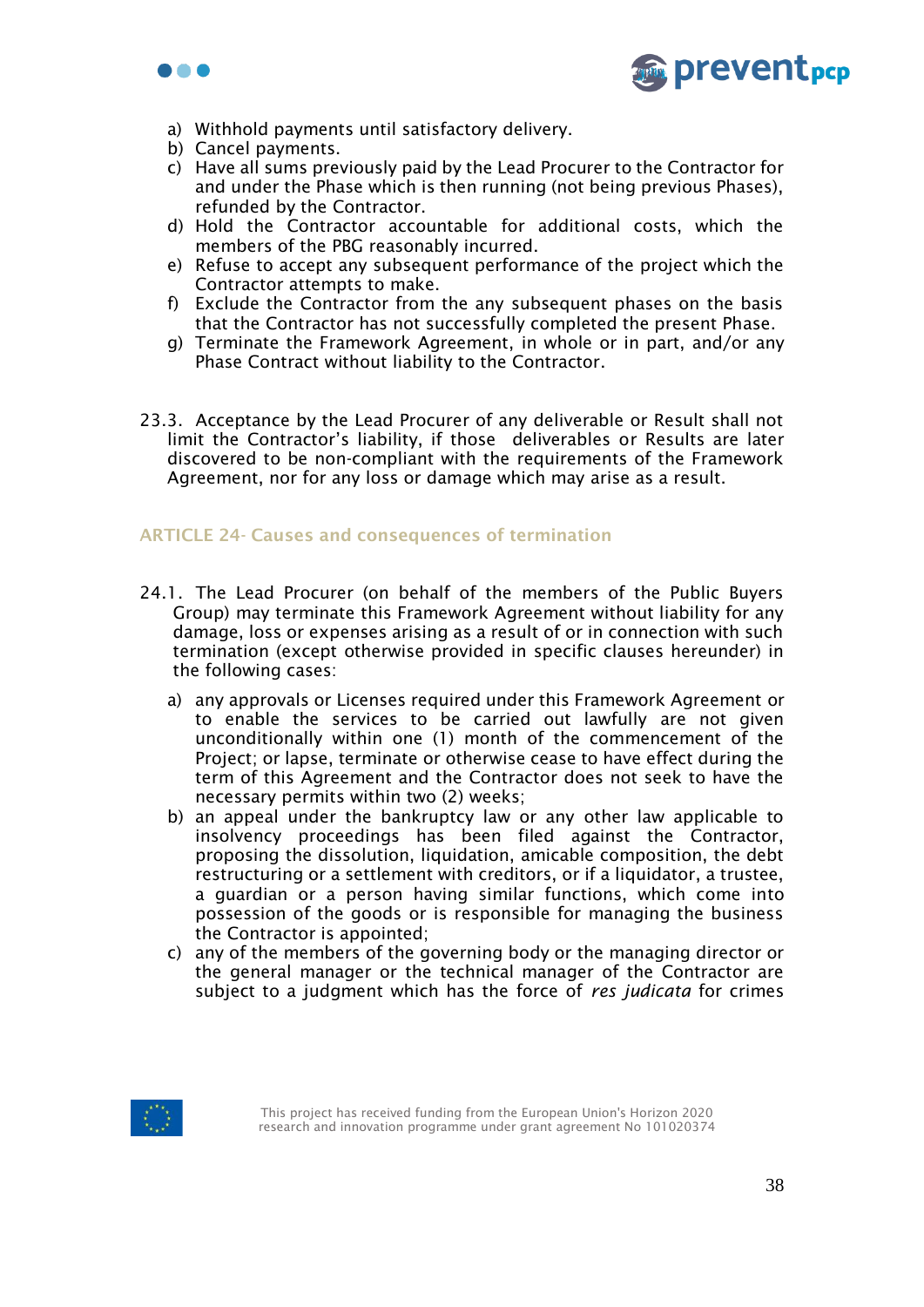



against the public administration, public policy, public faith or public property;

- d) the Contractor has informed the Lead Procurer that they are not willing or not able for whatever reason to continue the Project;
- e) the Contractor is in breach of an obligation under this Framework Agreement, if:
	- i. the breach can be remedied and the Contractor has failed to remedy the breach within thirty (30) days of written notice being sent to the Contractor specifying the breach and requiring its remedy; or
	- ii. the breach cannot be remedied (but does not constitute a serious or repeated breach or grave professional misconduct by the Contractor);
- f) the Contractor, or any sub-contractor on whose resources he has relied in the procurement that has preceded this Framework Agreement, becomes subject to any exclusion criteria listed in the Call for Tenders (TD1);
- g) failure by the Contractor to comply with the contractual obligations (including those related to the Specific Phase Contracts) in accordance with the law in force and the conditions, procedures, terms and requirements contained in this Framework Agreement, its Annexes and in the Phase Contracts, including, but not limited to:
	- i. Breach of any of its confidentiality obligations.
	- ii. A situation of Conflict of Interest according to Article 13 arises during the implementation of the contract, including subcontractors.
	- iii. Breach of any of its data protection obligations.
	- iv. Failure to submit a deliverable or to meet any expected outcome/result within ten (10) days of the date by which it was meant to be achieved, or repeatedly fails over a period of three consecutive months to submit a deliverable or to meet any expected outcome/result by the date(s) on which they were meant to be achieved.
- h) the Services are not in compliance with requirements on R&D services as defined in the most recent version of the Frascati Manual and, where applicable, its latest annexes<sup>6</sup> or in case of non-compliancy with any other requirement mentioned in the Call for Tender (TD1) and declared in the signed declaration that is part of the tender;
- i) the necessary Data Protection Impact Assessment (DPIA) for biometric and non-biometric data for each of the pilots (12 DPIA in total) are not in place or approved. Lack of some of the necessary DPIA may also lead to partial termination of the Framework Agreement and the relative Phase Contract.



<sup>6</sup> OECD (2015), Frascati Manual 2015: Guidelines for Collecting and Reporting Data on Research and Experimental Development, The Measurement of Scientific, Technological and Innovation Activities, OECD Publishing, Paris, https://doi.org/10.1787/9789264239012-en

This project has received funding from the European Union's Horizon 2020 research and innovation programme under grant agreement No 101020374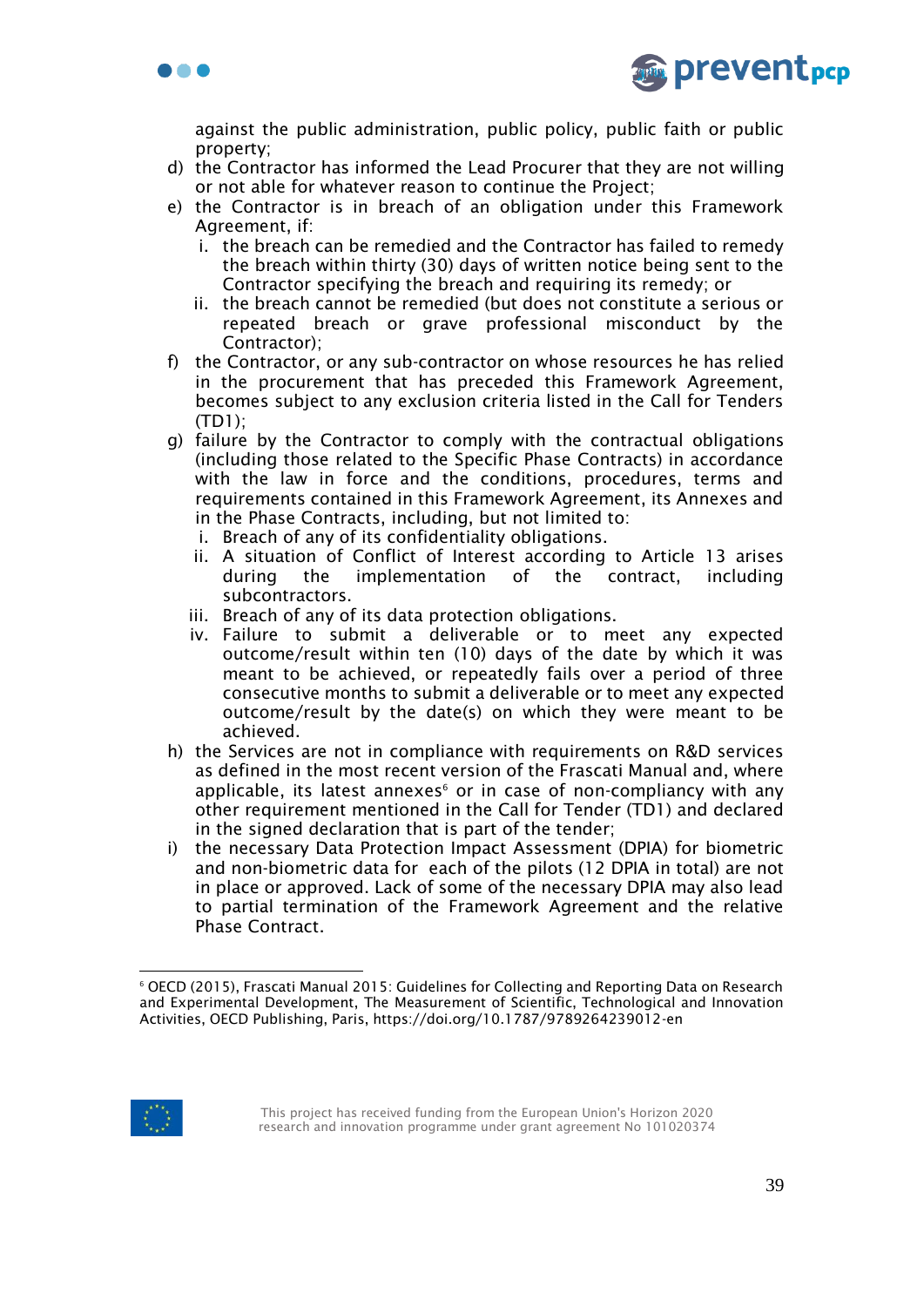



- j) any provision of this Framework Agreement (other than as previously specified in the preceding provisions of this Article 25) expressly entitles the Lead Procurer (on behalf of the Public Buyers Group) to terminate this Framework Agreement.
- 24.2. In the event of serious or repeated breach of the agreement or grave professional misconduct by the Contractor, leading the Lead Procurer (on behalf of the members of the Public Buyers Group) to conclude that the Contractor is unsuitable to comply with its obligations hereunder, the Lead Procurer reserves the right to terminate this Framework Agreement (TD11) at the Contractor's expense, subject only to a notice of termination by certified e-mail or registered letter with acknowledgement of receipt, without prejudice to the right to claim further damages.
- 24.3. In the event of termination of the Framework Agreement for serious or repeated breach or grave professional misconduct by the Contractor, the Lead Procurer (on behalf of the members of the Public Buyers Group) shall be entitled to apply a penalty in the amount of maximum 10% of the price for the PCP set out in the Specific Phase Contract, and/or claim for compensation of damages.
- 24.4. Termination of this Framework Agreement by the Lead Procurer (on behalf of the Public Buyers Group) shall (at the option of the Lead Procurer) take place with immediate effect as from the date of service of the notice of that termination or from the expiry of a period specified in that notice. If this occurs, the Lead Procurer shall not be obliged to make any further financial payment to the Contractor.
- 24.5. The Lead Procurer (on behalf of the Buyers Group) is and remains unconditionally entitled to terminate this Framework Agreement and any Phase Contract hereunder without cause, by giving a three month notice in writing. The Lead Procurer shall in that case only be obliged to pay to the Contractor for the reasonable costs for the remaining obligations of the Contractor for that Phase that can objectively not be undone.
- 24.6. The Lead Procurer (on behalf of the Public Buyers Group) may, by giving due notice in writing, terminate this Framework Agreement without liability for any damage, loss or expenses arising as a result of or in connection with such termination if there is a change of control in the Contractor which the Lead Procurer can reasonably demonstrate is prejudicial. The Lead Procurer shall only be permitted to exercise its rights pursuant to this clause for 6 (six) months after any such change of control and shall not be

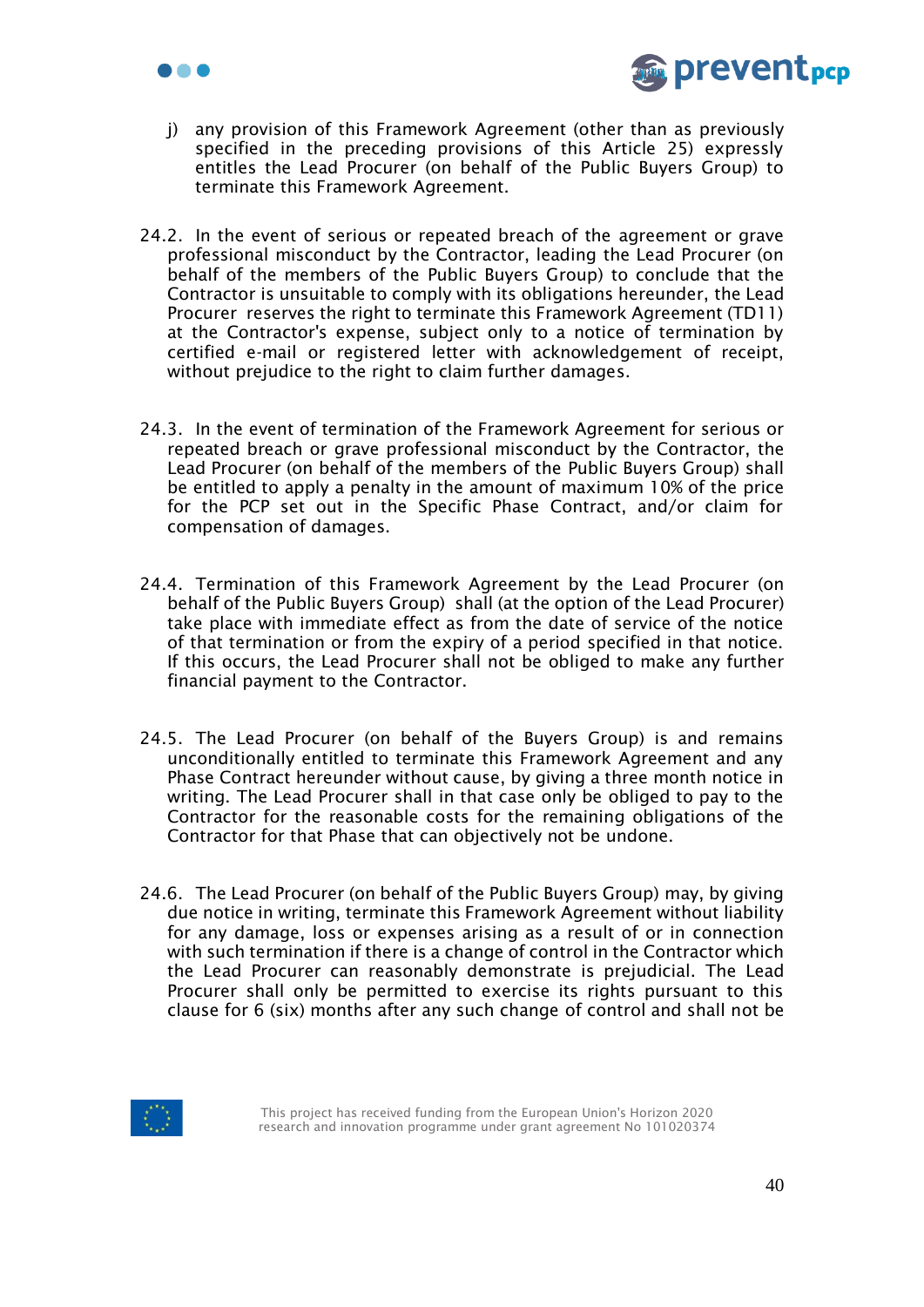



permitted to exercise such rights where the Lead Procurer has agreed in advance in writing to the particular change of control and such change of control takes place as proposed. The Contractor shall notify the Lead Procurer within two (2) weeks of any change of control taking place, unless the new controlling entity originates from a country (or is controlled by a country) that is not an the EEA and H2020 associated, in which case the provisions of Article 13 will apply. The Lead Procurer shall not unreasonably withhold its approval and provide Contractor with a decision within two (2) weeks after receiving such a notification.

- 24.7. The assignments and/or Licenses granted under the Framework Agreement by the Contractor to the Lead Procurer, any member of the Public Buyers Group or any other Third Party shall continue notwithstanding any expiry or termination of this agreement.
- 24.8. Termination or expiry of this agreement shall be without prejudice to any rights, remedies or obligations of either Party accrued under this Framework Agreement before termination or expiry.
- 24.9. Within thirty (30) days of the date of termination or expiry of this Framework Agreement, the Contractor shall return or destroy at the request of the Lead Procurer any personal data received from or on behalf of the Lead Procurer and/or the members of the PBG, or Confidential Information belonging to the Lead Procurer and/or the members of the PBG, either in its current format or in a format nominated by the Lead Procurer
- 24.10.Unless expressly stated to the contrary, the service of a notice to terminate this Framework Agreement shall operate as a notice to terminate any Specific Phase Contract in force.

### ARTICLE 25- Force Majeure

25.1. In accordance with this Framework Agreement, neither Party may be held responsible by the other Party for circumstances beyond the Party's control and which the Party, on signing the Framework Agreement or the specific order, could not have taken into consideration or avoided or overcome. Circumstances that a diligent Contractor could have prevented by taking the customary and reasonable precautions are not considered force majeure, including those relating to internal strikes and illness, and/or any default of a service, defect in equipment or material or delays, unless they stem directly from a relevant case of force majeure.

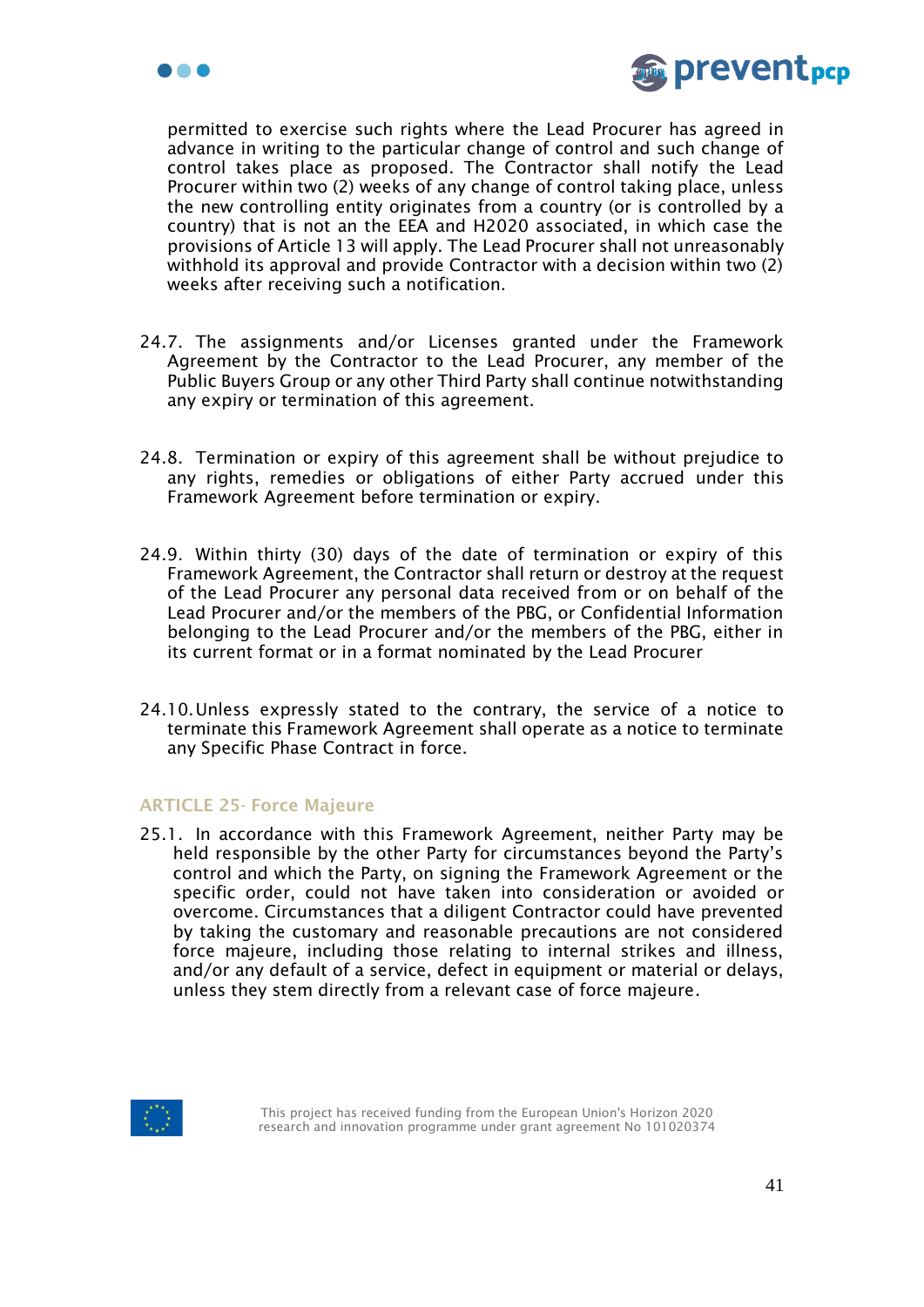



- 25.2. Force majeure may only be asserted for the number of working days that the force majeure situation persists.
- 25.3. Insofar as a deadline for the Contractor is deferred because of force majeure, the payments relating to this deadline will be deferred correspondingly.
- 25.4. Any situation constituting force majeure must be formally notified to the other party without delay, stating the nature, likely duration and foreseeable effects. Force majeure may only be cited if the affected Party has given written notification thereof to the other Party no later than ten (10) working days after the commencement of the force majeure.
- 25.5. The parties must immediately take all the necessary steps to limit any damage due to force majeure and do their best to resume implementation of the action as soon as possible. The party prevented by force majeure from fulfilling its obligations under the Framework Agreement cannot be considered in breach of them
- 25.6. The Party not affected by force majeure is entitled to cancel orders if the agreed delivery time is exceeded by thirty (30) working days as a consequence of force majeure.
- 25.7. The Parties may terminate this Framework Agreement in writing without notice if the impediment or delay as a consequence of the force majeure situation will last or lasts longer than six (6) months.

# ARTICLE 26- Amendments

- 26.1. If at any time any provision of this Framework Agreement needs to be amended, the Contractor shall immediately inform the Lead Procurer in writing requesting an amendment, giving full details of the justification for the request and giving proposals for the amendment to this Framework Agreement at no additional cost to the Lead Procurer. Upon receipt of such a request, the Lead Procurer may:
	- a) agree to modify the Framework Agreement provided such variation is non-discriminatory and does not lead to a substantial change of the Framework Agreement, the scope of services or the scope of the Results as allowed following the case law of the European Court of Justice;

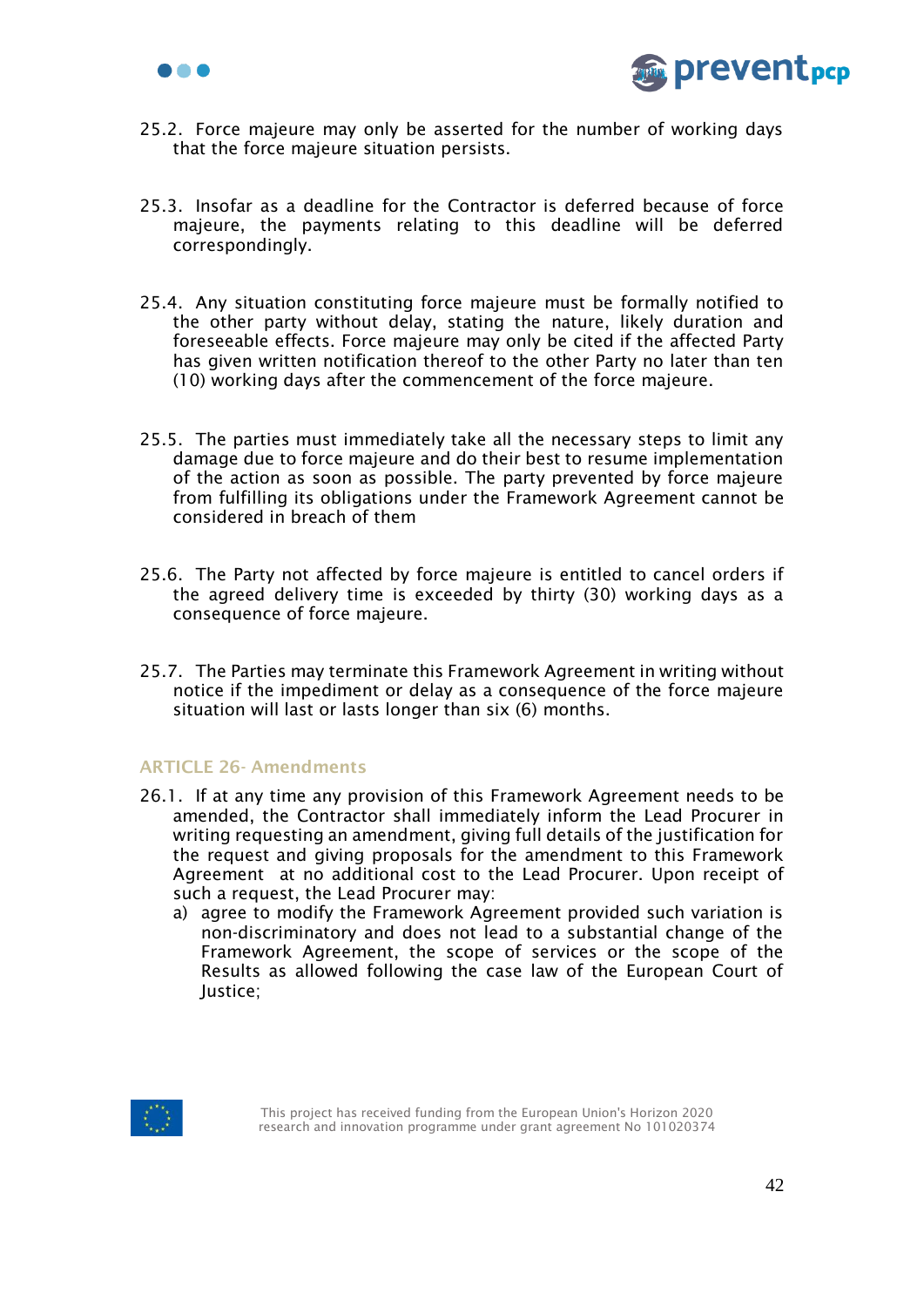



- b) amend the Project in a manner which the Contractor agrees can be carried out within the duration of the project and the price allocated to the relevant phases; or
- c) refuse the request and require the continuation of the Project in accordance with the Framework Agreement.
- 26.2. Any amendment to this Framework Agreement shall be made after agreement between the Parties.
- 26.3. Any amendment to this Framework Agreement shall be set out in writing, in an addendum to it and signed by both parties.
- 26.4. No amendment shall have the purpose or the effect of making material changes to the Framework Agreement and Specific Phase Contracts, which might call into question the decision awarding the contracts or result in unequal treatment of tenderers. If it is not possible to continue with the Project in accordance with the Framework Agreement, the agreement and specific Phase Contracts shall be terminated.

## ARTICLE 27- Interpretation of the Framework Agreement

- 27.1. The Framework Agreement constitutes the entire Agreement between the parties relating to its subject matter. Each Party acknowledges that it has not entered into this Framework Agreement on the basis of any warranty, representation, statement, agreement or undertaking except those expressly set out in this Framework Agreement. Each party waives any claim for breach of this Framework Agreement, or any right to rescind this Framework Agreement in respect of, any representation, which is not an express provision of this Framework Agreement. However, this article does not exclude any liability which either party may have to the other (or any right which either party may have to rescind this Framework Agreement) in respect of any fraudulent misrepresentation or fraudulent concealment prior to the execution of this Framework Agreement.
- 27.2. In case of discrepancy between the Framework Agreement and the PCP Call for Tenders document, the documents shall prevail in the following descending order:
	- a) Specific Phase Contract
	- b) Framework Agreement
	- c) PCP Call for Tenders
	- d) Other Tender Documents

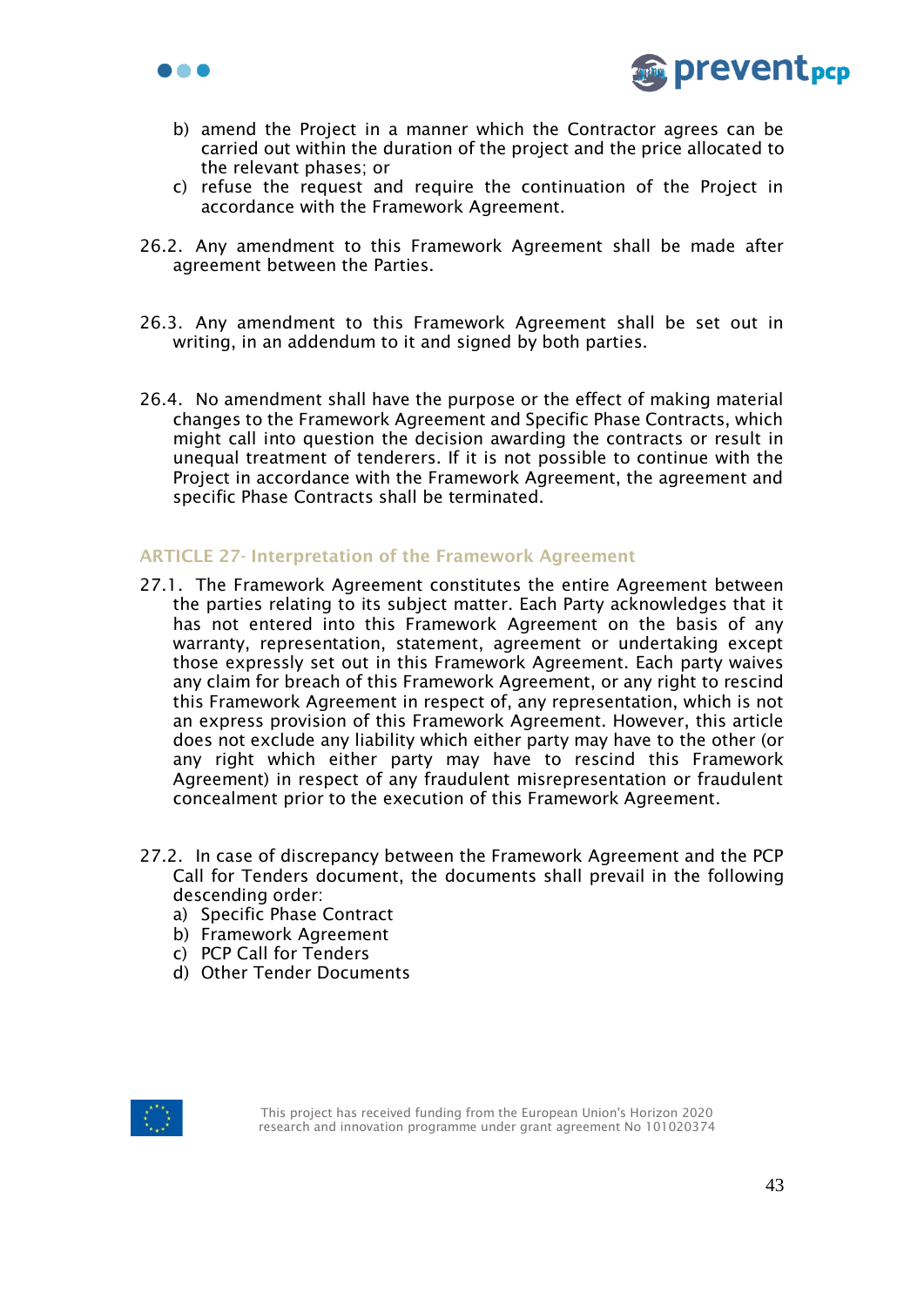



- 27.3. The terms and conditions set out in the Call for Tenders have precedent over the Contractor's tender.
- 27.4. A reference to any act, law, statute, enactment, order, regulation or other similar instrument shall be construed as a reference to the act, law, statute, enactment, order, regulation or instrument as subsequently amended or re-enacted (regardless of whether or not expressly so stipulated).
- 27.5. The headings in this Framework Agreement are for ease of reference only and shall not affect its interpretation or construction.
- 27.6. Where the context allows, references to any gender include the other gender and the neuter, and the singular includes the plural and vice versa.

## ARTICLE 28- Applicable law and dispute settlement

- 28.1. This Framework Agreement and the Specific Phase Contracts are governed by the Greek law, and no effect shall be given to any other choice-of-law or conflicts-of-laws rules or provisions.
- 28.2. Any disputes between the parties, arising with reference to the interpretation, performance, validity, effectiveness and termination of this Framework Agreement and the Specific Phase Contracts, shall be first topic of amicable settlement by Parties. Consequently, any dispute between the Parties arising out of or in connection with this Framework Agreement (TD11) shall be firstly addressed by the Contractor's Representative and the Lead Procurer's Representative. The Parties agree to work together in good faith to reach a settlement.
- 28.3. If that is not possible, the dispute shall be the exclusive competence of the competent court of Athens. By submitting a tender, the tenderer accepts the exclusive jurisdiction of the Greek Courts in Athens.
- 28.4. The PCP regulated under this Framework Agreement (TD11) is outside the scope of the World Trade Organization General Procurement Agreement (WTO GPA), the European Public procurement Directives and consequently of the Greek Public procurement legislation (Law 4412/2016 on "Publics works, supplies and services contracts as modified).

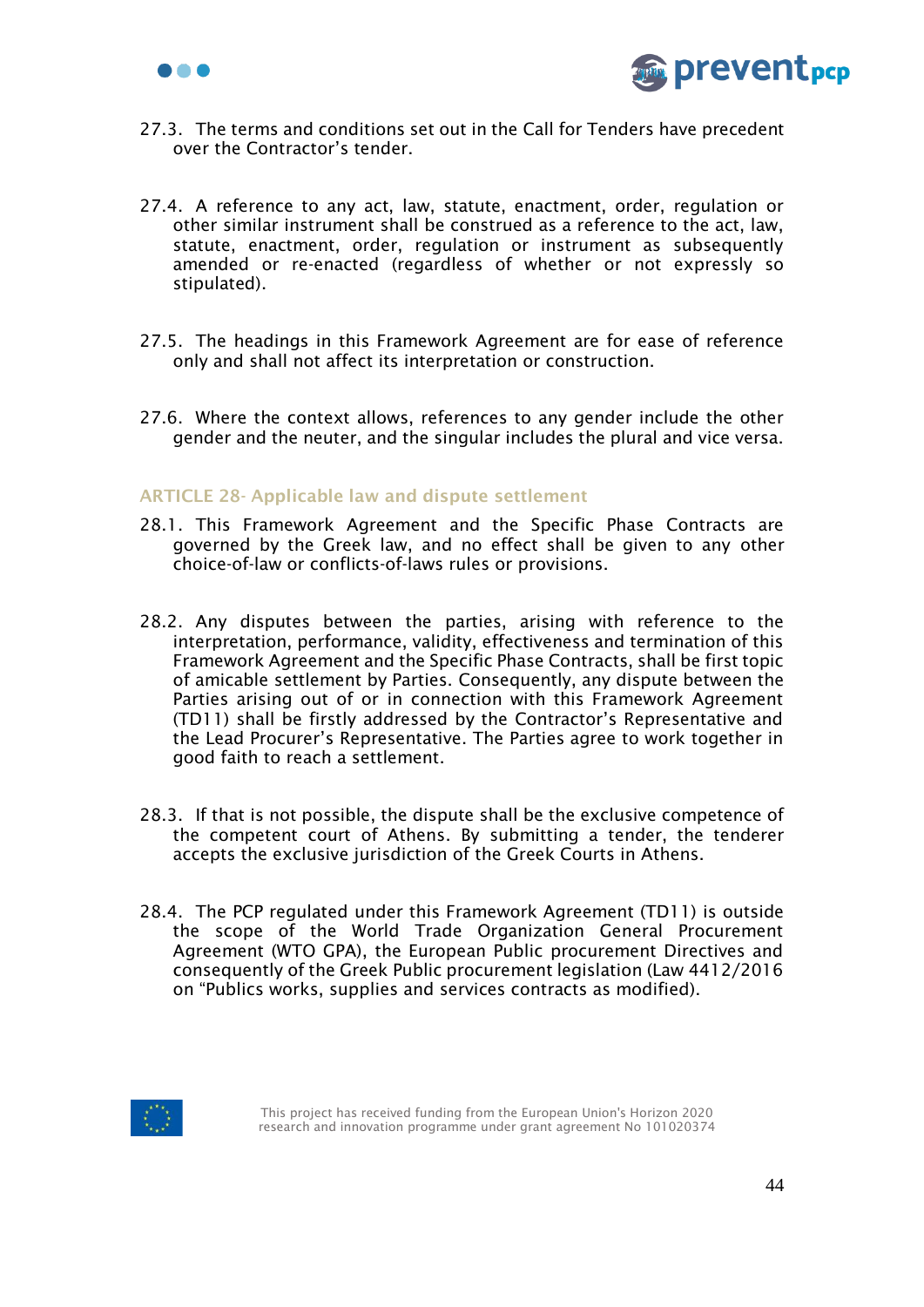



28.5. Decisions taken about the selection of Tenders, awarding them Phases 1, 2 or 3 Contracts or excluding them from the PREVENT PCP Procedure should be challenged by means of an administrative remedy before the competent Greek Courts.

### ARTICLE 29- Entry into force

This Framework Agreement shall enter into force on the date it is signed by the Lead Procurer (on behalf of the Public Buyers Group) and the authorized representative of the Contractor.

### SIGNATURES

Both parties will sign the Agreement using an electronic signature certificate

| Signed by the duly authorized Signed by the<br>signatory of the Contracting authorized signatory of<br><b>Authority:</b> | duly<br>the Contractor: |
|--------------------------------------------------------------------------------------------------------------------------|-------------------------|
| Date:                                                                                                                    | Date:                   |
| Signature:                                                                                                               | Signature:              |
| <b>Full Name:</b>                                                                                                        | <b>Full Name:</b>       |
| <b>Position held:</b>                                                                                                    | <b>Position held:</b>   |
|                                                                                                                          |                         |